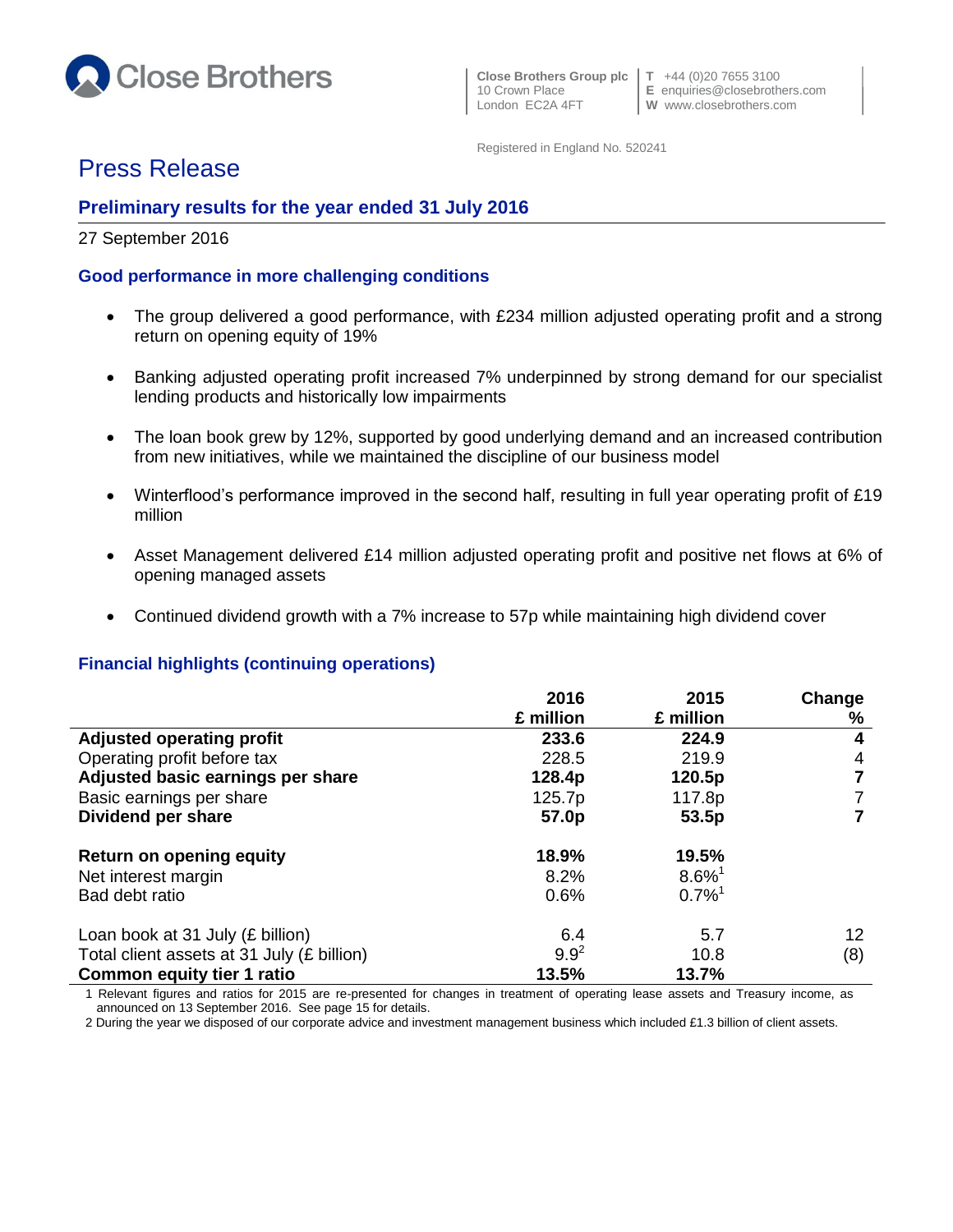#### **Preben Prebensen, Chief Executive, said:**

"We are pleased to report a good performance for the 2016 financial year, with further growth in our earnings and dividend against a backdrop of more challenging market conditions.

We achieved good growth in all our lending businesses, while maintaining the strong returns and prudent underwriting criteria which underpin our long track record of profitability throughout the economic cycle.

Although markets and the economy remain uncertain, our strong balance sheet and established business model give us confidence that we can continue to support our clients, invest in our business and generate returns for our shareholders."

#### **Enquiries**

| Sophie Gillingham | Close Brothers Group plc | 020 7655 3844 |
|-------------------|--------------------------|---------------|
| Eva Hatfield      | Close Brothers Group plc | 020 7655 3350 |
| Lois Hutchings    | Close Brothers Group plc | 020 7655 3468 |
| Andy Donald       | Maitland                 | 020 7379 5151 |

A presentation to analysts and investors will be held today at 9.30 am GMT at our offices at 10 Crown Place, London EC2A 4FT. A listen-only dial-in facility will be available on +44 203 059 8125. A recording will be available for replay for two weeks by dialling +44 121 260 4861, access code 4029285#.

#### **Basis of presentation**

To improve comparability between periods, results are presented on an adjusted basis, excluding amortisation of intangible assets on acquisition and any goodwill impairment or exceptional items. Unless otherwise indicated, all figures in this announcement relate to continuing operations.

#### **About Close Brothers**

Close Brothers is a leading UK merchant banking group providing lending, deposit taking, wealth management services and securities trading. We employ over 3,000 people, principally in the UK. Close Brothers Group plc is listed on the London Stock Exchange and is a member of the FTSE 250.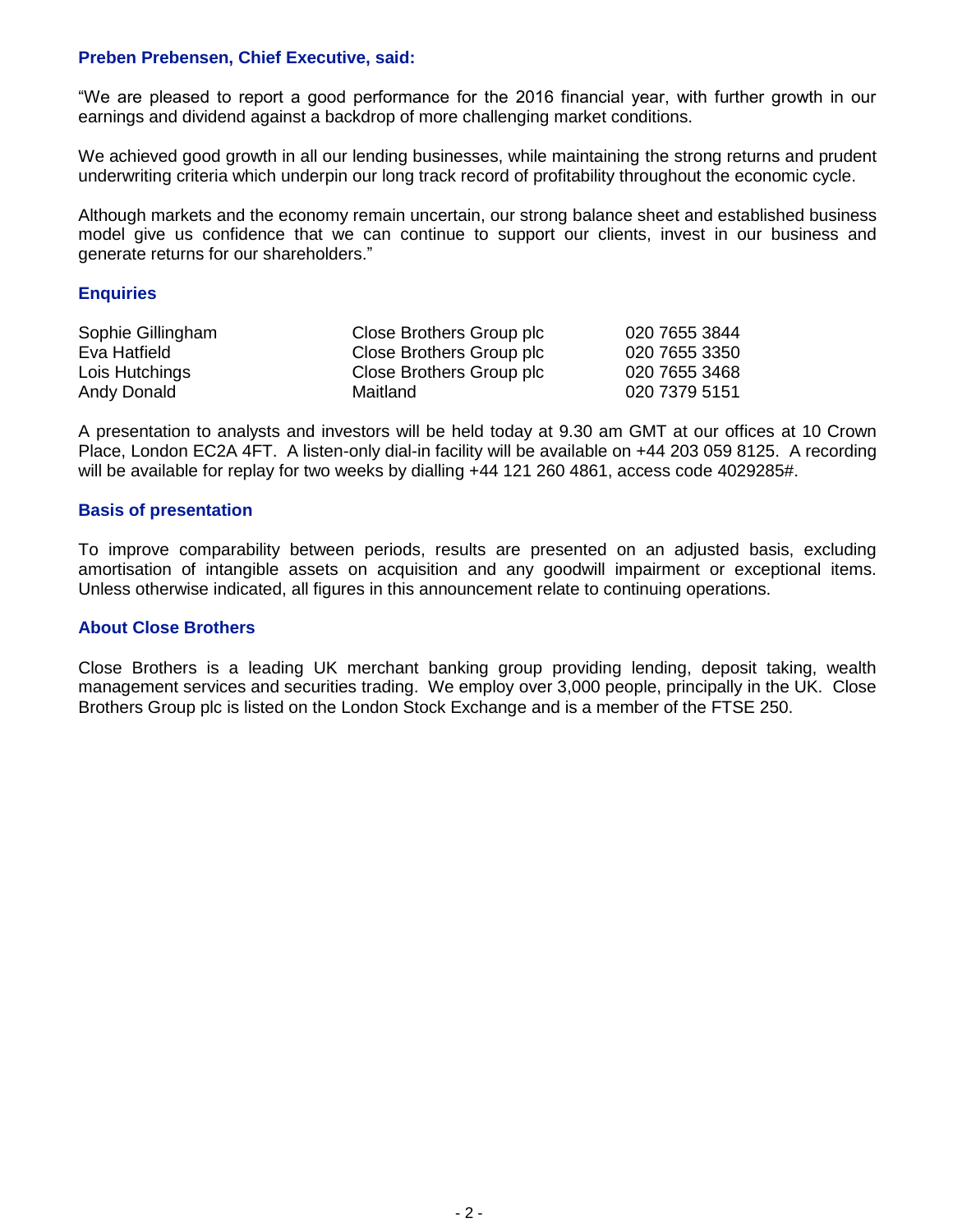#### **BUSINESS OVERVIEW**

The group has achieved a good performance, with adjusted operating profit of £234 million and strong return on opening equity of 18.9%, as we continue to benefit from the strength of our established business model.

The economic and financial markets outlook in the UK is uncertain, but our own strategy is clear and unchanged. We continue to focus on providing a differentiated and relationship driven service in specialist markets, where we have long-standing expertise, and on maintaining our prudent and consistent underwriting, founded in a deep knowledge of the sectors and asset classes we lend in. This in turn allows us to generate consistent profitability through the cycle, allowing us to support our clients, invest in our business and generate returns for our shareholders in all market conditions.

#### **Good Performance in More Challenging Conditions**

The current benign environment, with low interest rates and low impairments, is inevitably attracting more credit into some of our markets from both larger banks and newer competitors. Despite this, the loan book grew 12%, benefitting from good underlying demand across our businesses, as well as an increasing contribution from new growth initiatives, particularly in Ireland and green energy.

Most importantly, we continue to lend at criteria which are consistent with our objective of delivering strong and consistent returns through the cycle. Although competition has impacted the net interest margin in some parts of our business, the return on net loan book remains strong at 3.6%.

These strong returns are supported by the differentiation of our offering, which focuses on providing a high level of service and building personal relationships with borrowers and intermediaries, and the quality and consistency of our underwriting across all the lending businesses. This customer focus is strongly endorsed by our borrowers and evidenced by our high levels of repeat business and strong net promoter scores.

Winterflood's performance in the year has demonstrated its ability to trade successfully in a range of market conditions. Although performance in the first half was weaker, reflecting volatile markets and low risk appetite, trading remained consistently profitable. The second half saw a marked increase in profits as Winterflood benefited from an improvement in retail trading activity, further accelerated by the EU referendum vote. Overall, Winterflood achieved a good result in these conditions, demonstrating the strength of its business model and the long-standing expertise of its traders.

Although lower market levels have affected the progression of income in Asset Management, we have continued to see good demand for our products and services, with positive net flows despite the increased market uncertainty leading up to and post the EU referendum. We remain confident in our business model and are focused on driving further growth by expanding our adviser force and distribution capacity, and where appropriate through the selective acquisition of teams or small businesses that fit our strategy and approach.

#### **Protecting and Sustaining the Business**

We continue to invest in protecting, sustaining and developing our proven business model and brand to protect our returns and maximise growth opportunities in the long term. The strong profitability inherent in our business means we can invest through the cycle, and in the past year we have progressed a number of key initiatives. At the same time we have tightened our focus on cost to ensure cost growth has remained in line with revenue for the year overall.

Key developments in the year include the launch of our technology leasing business in Commercial Finance and continued growth of our point of sale finance offering to retailers. We have also continued our investment in people including the Training Academy in asset finance, which had a successful first year, and in technology, including an ongoing upgrade of the systems infrastructure in premium finance.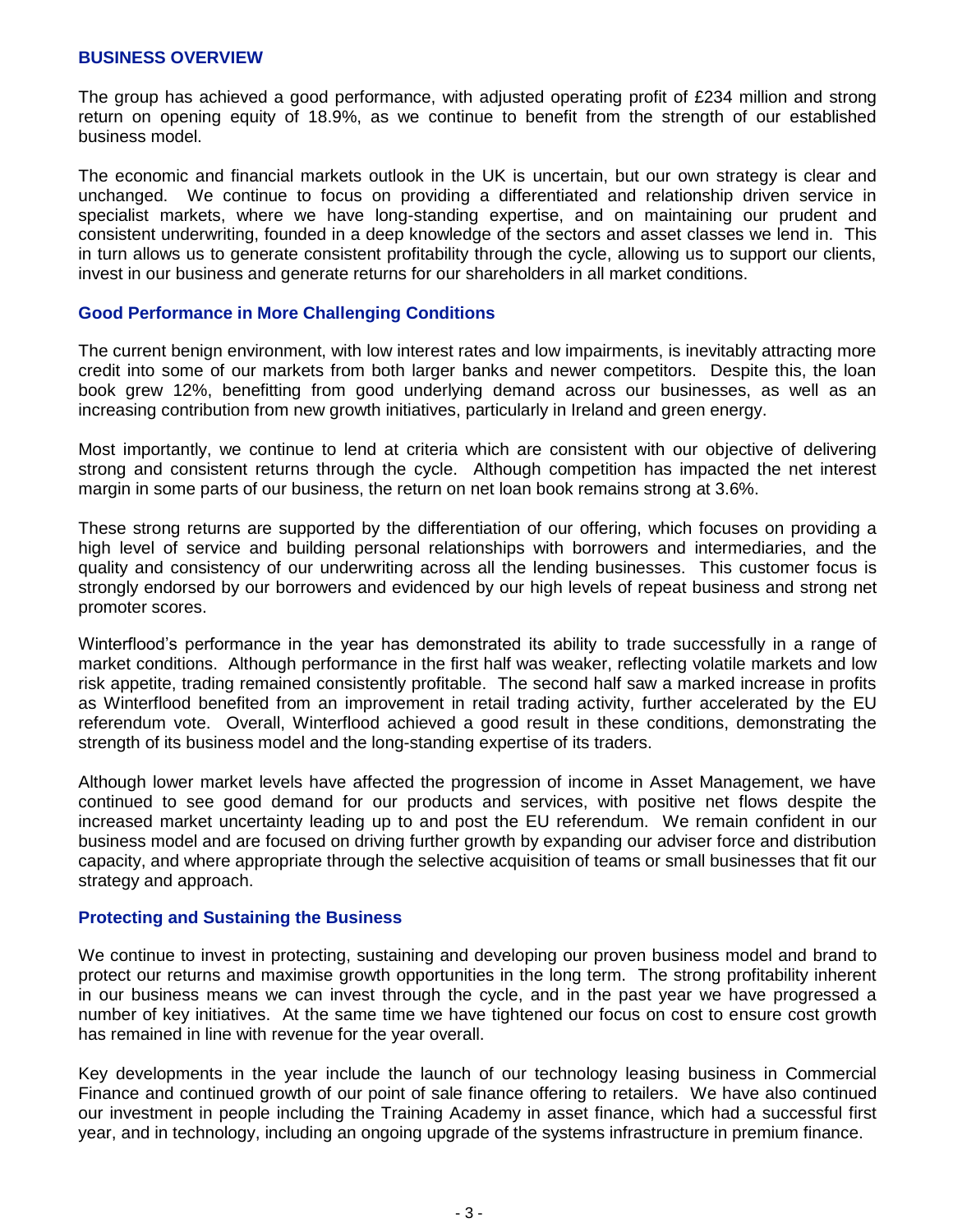## **Board Changes**

After 31 years with the group, Stephen Hodges has decided to retire and will step down from his position as chief executive of the Banking division and a director of the group, effective 17 November, the date of the Annual General Meeting ("AGM"). The Board would like to thank Stephen for his outstanding contribution to the group and his leadership of the Banking division over many years.

Following the AGM, Preben Prebensen will assume the role of chief executive of the Banking division, in addition to his current role as group chief executive. Preben's leadership, supported by the strength and depth of the senior team within the Banking division, will ensure continued implementation of our wellestablished strategy and business performance.

### **Outlook**

Looking ahead, our established business model, long track record and strong balance sheet leave us well placed to continue to perform well in a range of market conditions.

To date, we have seen little direct impact on our businesses from the EU referendum result but we continue to monitor developments closely.

Our priority remains to maintain the discipline of our banking model. We remain confident in our market position and expect continued growth at strong returns, and we will continue to actively invest in our business while maintaining a strong focus on cost control. Winterflood has continued to benefit from increased retail investor trading activity since the financial year end, but remains sensitive to changes in market conditions. In Asset Management, we are focused on driving continued growth.

We have had a good start to the year and are confident that our business remains well positioned longer term.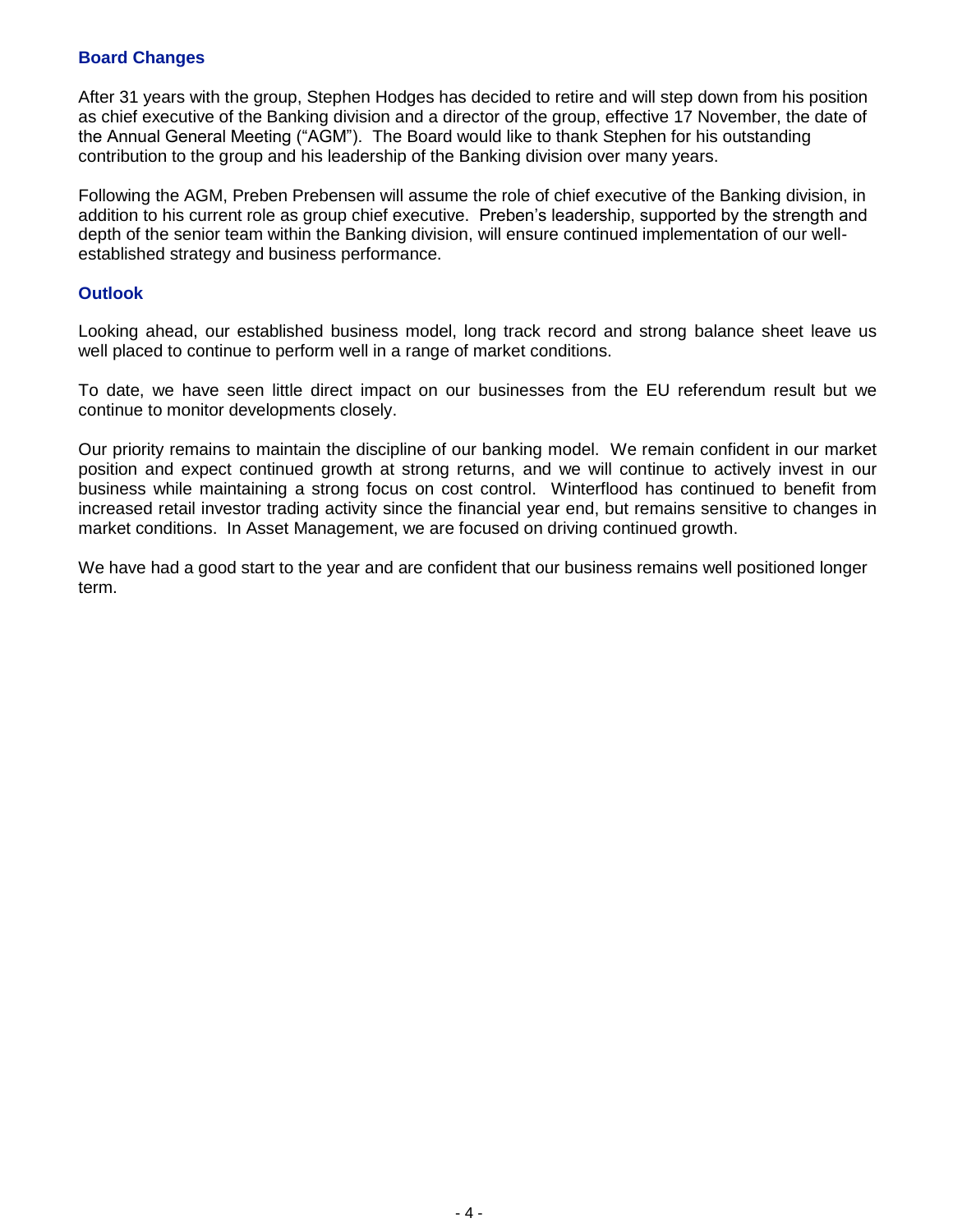## **OVERVIEW OF FINANCIAL PERFORMANCE**

## **Key Financials**

|                                                  | 2016      | $2015^1$  | Change        |
|--------------------------------------------------|-----------|-----------|---------------|
|                                                  | £ million | £ million | %             |
| Operating income                                 | 687.4     | 672.8     | $\mathcal{P}$ |
| Adjusted operating expenses                      | (415.9)   | (406.0)   | າ             |
| Impairment losses on loans and advances          | (37.9)    | (41.9)    | (10)          |
| <b>Adjusted operating profit</b>                 | 233.6     | 224.9     |               |
| <b>Banking</b>                                   | 223.0     | 208.7     |               |
| <b>Securities</b>                                | 19.0      | 24.6      | (23)          |
| Asset Management                                 | 14.4      | 17.8      | (19)          |
| Group                                            | (22.8)    | (26.2)    | (13)          |
| Amortisation of intangible assets on acquisition | (5.1)     | (5.0)     | 2             |
| <b>Operating profit before tax</b>               | 228.5     | 219.9     | 4             |

1 Relevant figures and ratios for 2015 are re-presented for changes in treatment of operating lease assets and Treasury income, as announced on 13 September 2016. See page 15 for details.

| Adjusted basic earnings per share                            | 128.4p            | 120.5p |   |
|--------------------------------------------------------------|-------------------|--------|---|
| Basic earnings per share                                     | 125.7p            | 117.8p |   |
| Basic earnings per share (including discontinued operations) | 125.7p            | 125.4p |   |
| Dividend per share                                           | 57.0 <sub>p</sub> | 53.5p  | 7 |
| Return on opening equity                                     | 18.9%             | 19.5%  |   |

## **A Good Financial Performance**

In 2016 operating income increased 2% to £687.4 million, driven by higher income from the Banking division, with good demand across all our lending businesses. This was partially offset by lower income in both Securities and Asset Management, reflecting the impact of more difficult market conditions and one-off items in the prior year.

Adjusted operating expenses increased 2% to £415.9 million as we continue to actively invest to support long-term growth. At the same time, we maintain a tight focus on cost control across our businesses to balance investment and short-term earnings. As a result, the expense/income and compensation ratios remained broadly stable at 61% (2015: 60%) and 37% (2015: 37%) respectively.

Overall, this resulted in adjusted operating profit growth of 4% to £233.6 million, with the operating margin broadly unchanged at 34% (2015: 33%). The Banking division accounted for 95% of profits in the period, with adjusted operating profit up 7% to £223.0 million supported by a further reduction in impairments. Winterflood achieved £19.0 million operating profit, while Asset Management continued to make progress in client assets and delivered adjusted operating profit of £14.4 million. Group net expenses, which include the central functions such as finance, legal and compliance, risk and HR, reduced to £22.8 million.

The effective tax rate declined from 20.6% to 18.5% reflecting the one-off write up of deferred tax assets due to the bank corporation tax surcharge which came into effect in January 2016. In the 2017 financial year, we expect the effective tax rate to increase to around 26% reflecting the full year impact of the surcharge.

Adjusted basic earnings per share ("EPS") increased 7% to 128.4p, generating a return on opening equity of 18.9%. Basic EPS, which includes £5.1 million amortisation of intangible assets on acquisition, also increased 7% to 125.7p on a continuing basis.

Results from continuing operations in the comparative year exclude the £0.9 million profit after tax and £10.3 million profit on disposal in relation to Close Brothers Seydler, our German securities business, the sale of which completed in 2015. There were no discontinued operations in 2016.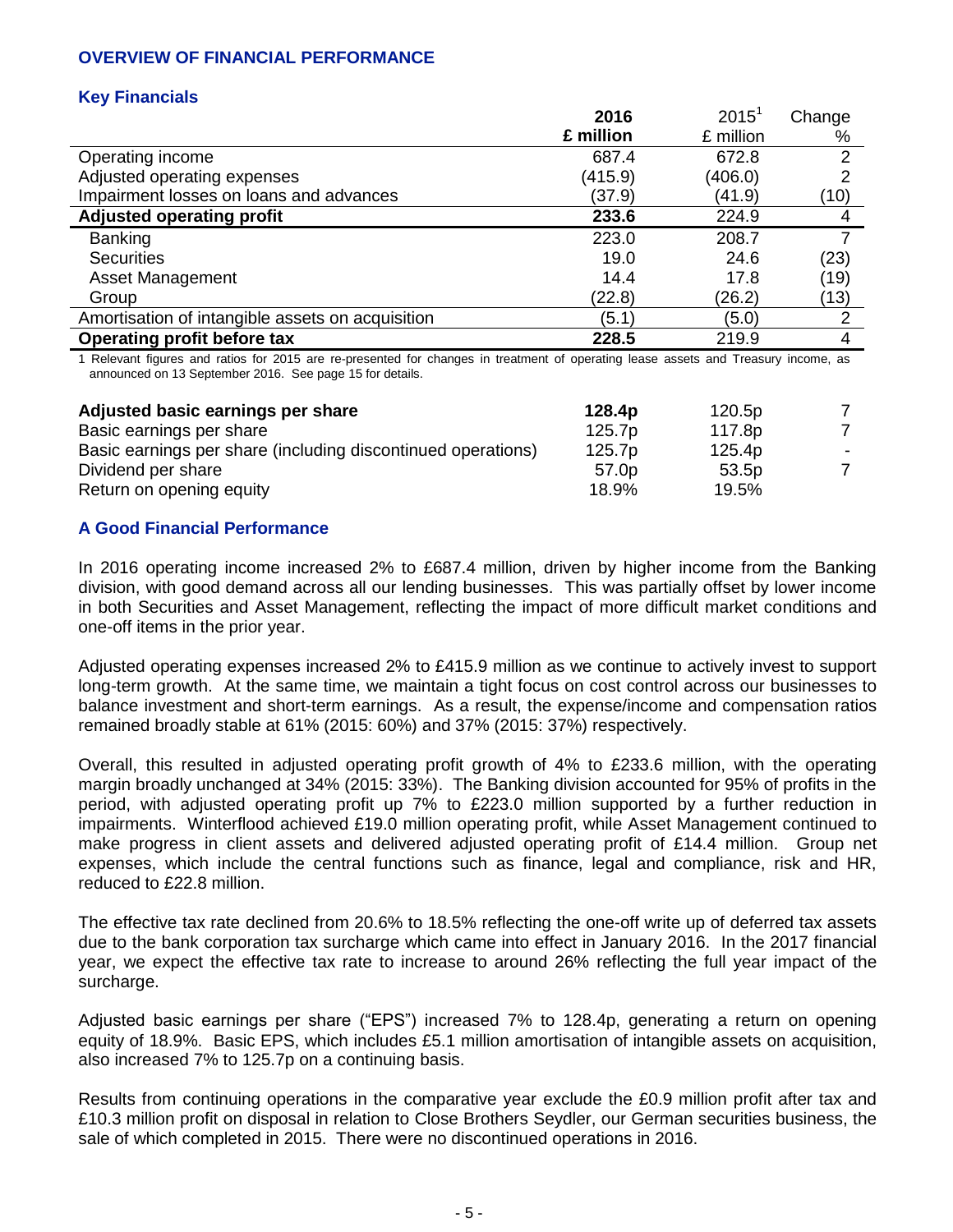The board has proposed a 7% increase in the final dividend to 38.0p (2015: 35.5p), resulting in full year dividend growth of 7%. This reflects our progressive dividend policy, while ensuring we maintain appropriate cover to deliver sustainable dividend growth. Subject to shareholder approval at the Annual General Meeting, the dividend will be paid on 22 November 2016 to shareholders on the register at 14 October 2016.

## **Group Balance Sheet**

|                                        | 31 July 2016 | 31 July 2015 |
|----------------------------------------|--------------|--------------|
|                                        | £ million    | £ million    |
| Loans and advances to customers        | 6,431.6      | 5,737.8      |
| Treasury assets <sup>1</sup>           | 1,048.4      | 1,173.4      |
| Market-making assets <sup>2</sup>      | 576.9        | 481.9        |
| Other assets                           | 691.3        | 564.2        |
| <b>Total assets</b>                    | 8,748.2      | 7,957.3      |
| Deposits by customers                  | 4,894.6      | 4,481.4      |
| <b>Borrowings</b>                      | 1,938.3      | 1,792.6      |
| Market-making liabilities <sup>2</sup> | 505.6        | 404.3        |
| <b>Other liabilities</b>               | 312.8        | 269.1        |
| <b>Total liabilities</b>               | 7,651.3      | 6,947.4      |
| Equity                                 | 1,096.9      | 1,009.9      |
| <b>Total liabilities and equity</b>    | 8,748.2      | 7,957.3      |

1 Treasury assets comprise cash and balances at central banks and debt securities held to support lending in the Banking division. 2 Market-making assets and liabilities comprise settlement balances, long and short trading positions and loans to or from money brokers.

The overall structure of our high quality and transparent balance sheet remains unchanged, and we have maintained our prudent capital, funding and liquidity positions. Our balance sheet is predominantly made up of loans and advances to customers which are short-term in nature (with an average maturity of 14 months and around 90% secured); treasury assets held for liquidity purposes; and settlement balances held within our Securities division. Other assets principally comprise intangibles, property, plant and equipment and prepayments.

In the year total assets increased to £8.7 billion, with 12% growth in the loan book predominantly funded by increased customer deposits and borrowings. Settlement balances also increased, reflecting higher trading activity at Winterflood before the balance sheet date. The group's return on assets was 2.1% (31 July 2015: 2.3%).

## **Group Capital Position**

|                                    | 31 July 2016 | 31 July 2015 |
|------------------------------------|--------------|--------------|
|                                    | £ million    | £ million    |
| Common equity tier 1 capital       | 901.4        | 813.2        |
| Total capital                      | 925.4        | 848.0        |
| Risk weighted assets               | 6,682.5      | 5,932.1      |
| Common equity tier 1 capital ratio | 13.5%        | 13.7%        |
| Total capital ratio                | 13.8%        | 14.3%        |
| Leverage ratio                     | 10.2%        | 10.2%        |

The prudent management of capital is a core element of our business model and underpins our ability to grow our business while maintaining the confidence of shareholders, lenders, regulators and rating agencies. Our strong capital position and consistent profitability have allowed us to grow the loan book, invest in the business and pay a dividend to shareholders over many years.

In the 2016 financial year the common equity tier 1 ("CET1") capital ratio remained broadly unchanged at 13.5%, as continued profit generation largely offset an increase in risk weighted assets due to loan book growth and other balance sheet movements. Overall, CET1 capital increased around £90 million to just over £900 million, reflecting the increase in retained earnings in the period, while risk weighted assets grew to £6.7 billion principally due to higher credit and counterparty risk.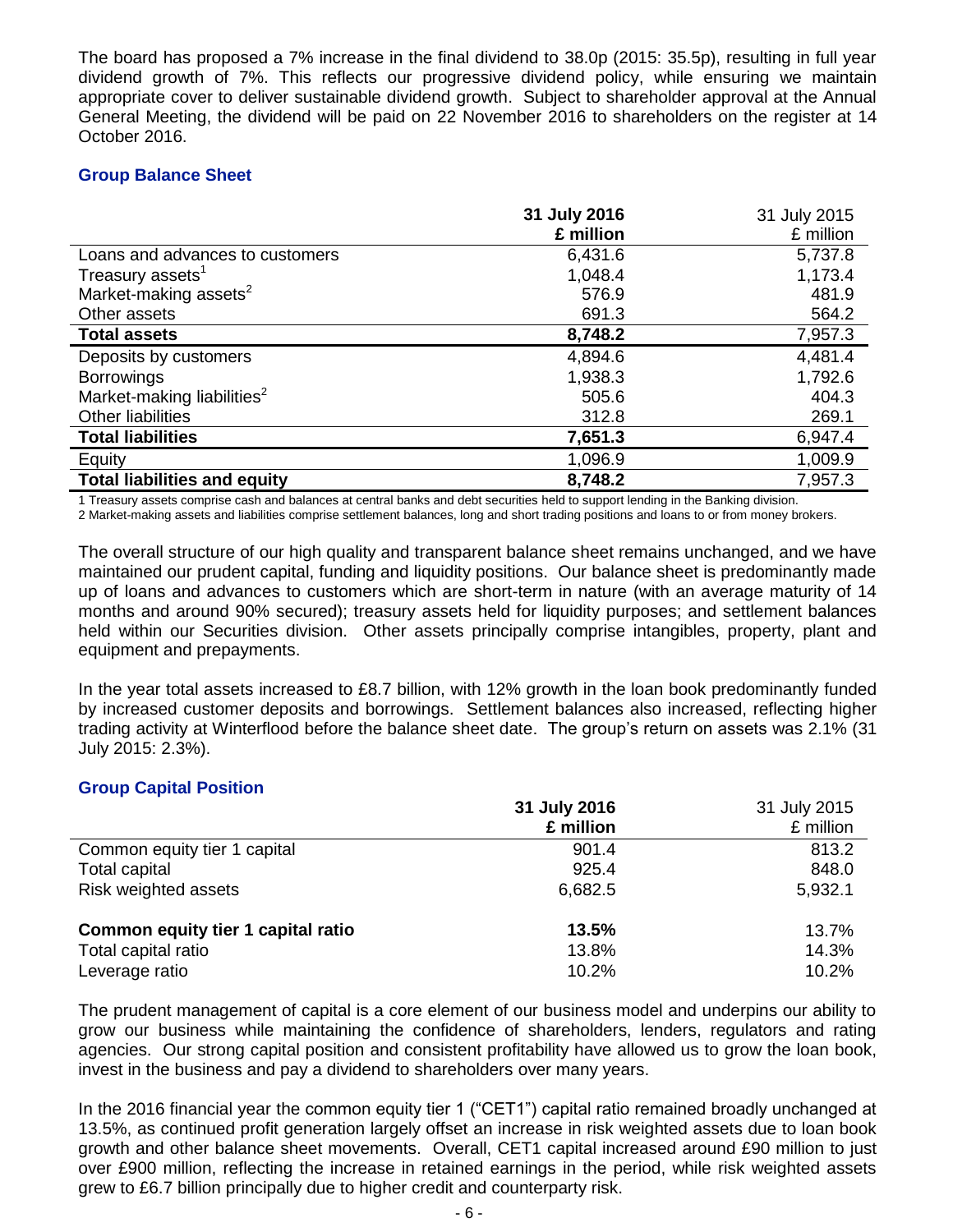The leverage ratio, which is an unweighted measure of capital adequacy, remains strong and well ahead of regulatory requirements at 10.2%.

This strong and prudent capital position ensures we continue to comfortably meet all regulatory requirements while maintaining flexibility for future growth.

## **Group Funding**

|                                                        | 31 July 2016 | 31 July 2015 |
|--------------------------------------------------------|--------------|--------------|
|                                                        | £ million    | £ million    |
| <b>Deposits</b>                                        | 4,894.6      | 4,481.4      |
| Secured funding                                        | 1,296.3      | 1,220.8      |
| Unsecured funding <sup>1</sup>                         | 866.0        | 808.2        |
| Equity                                                 | 1,096.9      | 1,009.9      |
| <b>Total available funding</b>                         | 8,153.8      | 7,520.3      |
| Of which term funding (>1 year)                        | 4,315.7      | 4,018.7      |
| Total funding as % of loan book                        | 127%         | 131%         |
| Term funding as % of loan book                         | 67%          | 70%          |
| Average maturity of term funding<br>(excluding equity) | 31 months    | 31 months    |

1 Unsecured funding excludes £21.0 million (2015: £8.6 million) of non-facility overdrafts included in borrowings and includes £245.0 million (2015: £245.0 million) of undrawn facilities.

Our Treasury function acts as a cost centre managing funding and liquidity to support the lending businesses. In the year we continued to have good access to a wide range of funding markets, allowing us to maintain our diverse funding position, which includes retail and corporate deposits, unsecured bonds, secured funding and other wholesale facilities.

Total funding reached £8.2 billion and accounted for 127% of the loan book. This primarily reflects an increase in customer deposits to £4.9 billion as well as an increase in both secured and unsecured funding to support loan book growth. This includes an increase in our participation in the Funding for Lending Scheme to £451.0 million.

In June we raised £200 million of funds in a public securitisation of our motor finance receivables, further diversifying our funding sources.

Term funding, with an average maturity of 31 months, covered two thirds of the loan book as we continue to apply our prudent "borrow long, lend short" principle.

During the year, both Moody's Investors Services ("Moody's") and Fitch Ratings ("Fitch") reaffirmed our credit ratings. Moody's rates Close Brothers Group ("CBG") A3/P2 and Close Brothers Limited ("CBL") Aa3/P1, with stable outlooks. Fitch rates both CBG and CBL at A/F1 with stable outlooks.

#### **Group Liquidity**

|                              | 31 July 2016             | 31 July 2015 |
|------------------------------|--------------------------|--------------|
|                              | £ million                | £ million    |
| Bank of England deposits     | 847.4                    | 1,038.0      |
| Certificates of deposit      | 201.0                    | 115.3        |
| Gilts                        | $\overline{\phantom{a}}$ | 20.1         |
| <b>Total treasury assets</b> | 1,048.4                  | 1,173.4      |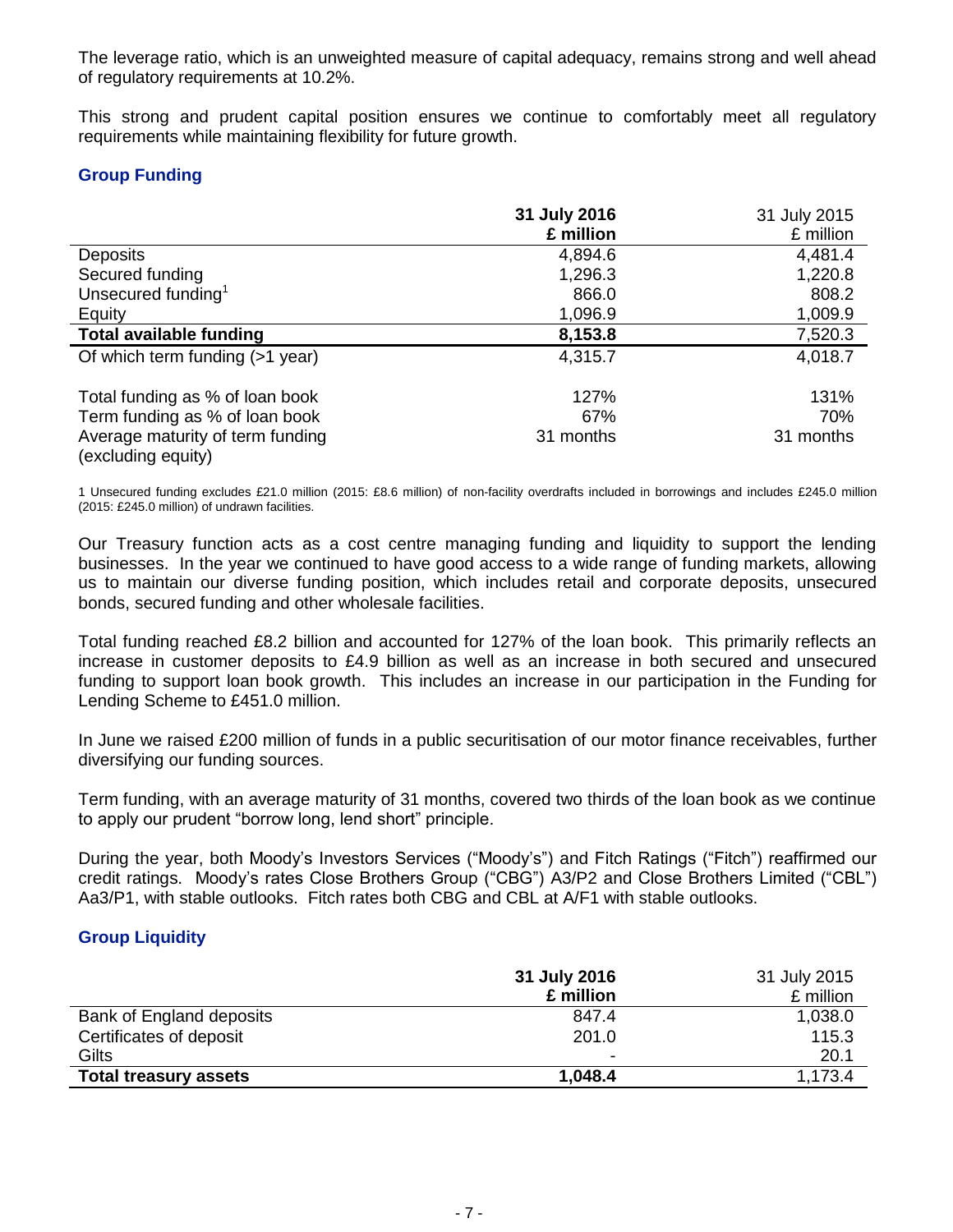As a group we hold a prudent level of liquidity that is in excess of internal and regulatory requirements, and we comfortably exceed the minimum level for the Liquidity Coverage Ratio requirements under Capital Requirement Directive ("CRD") IV which came into force on 1 October 2015.

At 31 July 2016 treasury assets were £1.0 billion, with the majority held as high quality liquid assets, on deposit with the Bank of England. We also place surplus funding in certificates of deposit or other liquid securities.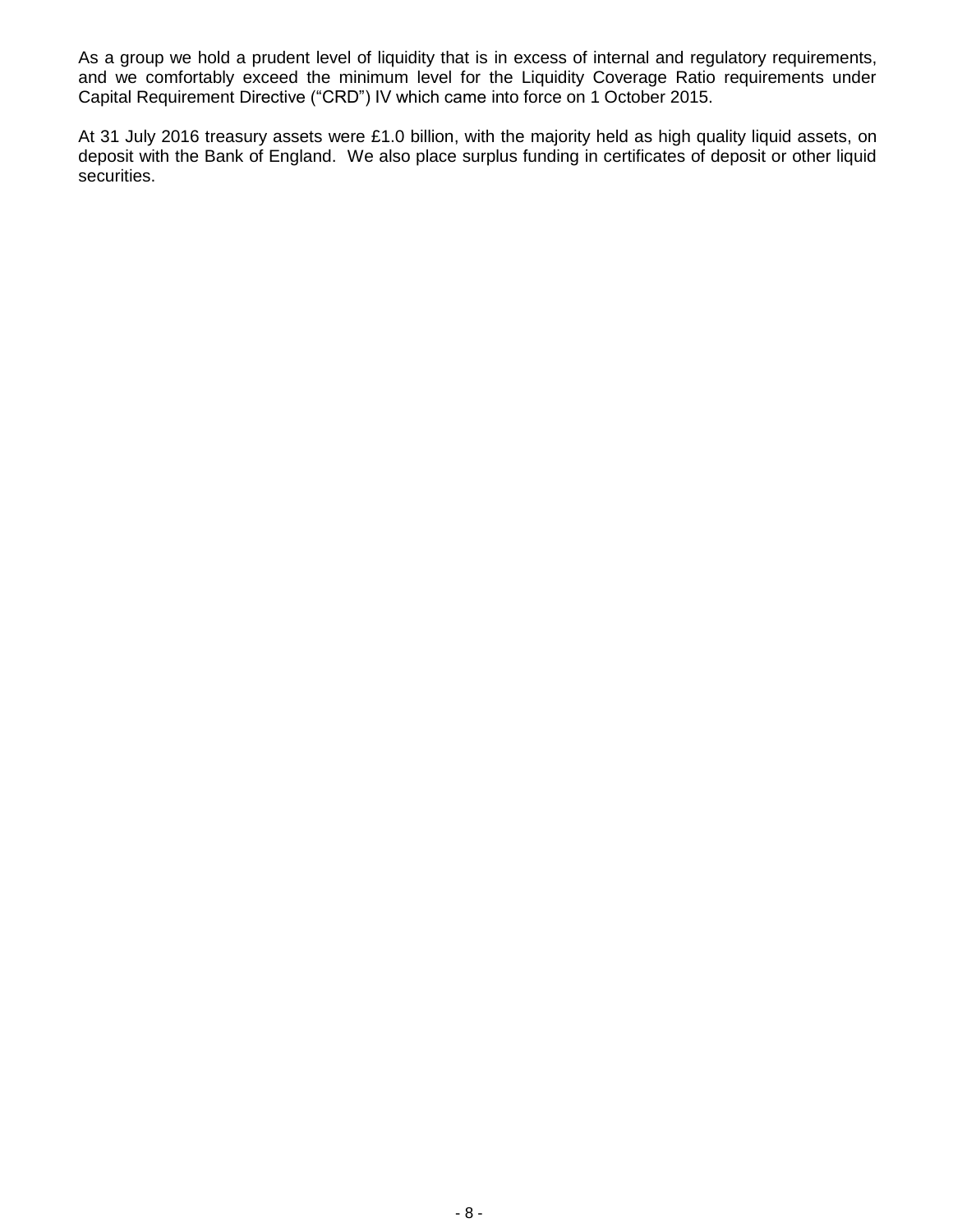#### **BUSINESS REVIEW**

### **Banking**

## **Key Financials**

|                                                                                                                                                                                                                               | 2016      | 2015 <sup>1</sup> | Change          |
|-------------------------------------------------------------------------------------------------------------------------------------------------------------------------------------------------------------------------------|-----------|-------------------|-----------------|
|                                                                                                                                                                                                                               | £ million | £ million         | %               |
| Operating income                                                                                                                                                                                                              | 511.2     | 481.9             | 6               |
| <b>Retail Finance</b>                                                                                                                                                                                                         | 204.6     | 186.3             | 10 <sup>1</sup> |
| <b>Commercial Finance</b>                                                                                                                                                                                                     | 202.3     | 195.9             | 3               |
| <b>Property Finance</b>                                                                                                                                                                                                       | 104.3     | 99.7              | 5               |
| Adjusted operating expenses                                                                                                                                                                                                   | (250.3)   | (231.3)           | 8               |
| Impairment losses on loans and advances                                                                                                                                                                                       | (37.9)    | (41.9)            | (10)            |
| Adjusted operating profit                                                                                                                                                                                                     | 223.0     | 208.7             |                 |
|                                                                                                                                                                                                                               |           |                   |                 |
| Net interest margin                                                                                                                                                                                                           | 8.2%      | 8.6%              |                 |
| Expense/income ratio                                                                                                                                                                                                          | 49%       | 48%               |                 |
| Bad debt ratio                                                                                                                                                                                                                | 0.6%      | 0.7%              |                 |
| Return on net loan book                                                                                                                                                                                                       | 3.6%      | 3.7%              |                 |
| Return on opening equity                                                                                                                                                                                                      | 26%       | 27%               |                 |
| Access and the section of the complete and some sections of the section of the section of the section of the section of the section of the section of the section of the section of the section of the section of the section | .         | r 000 0           |                 |

Average loan book and operating lease assets 6,226.4 6,296.2 5,629.2

1 Relevant figures and ratios for 2015 are re-presented for changes in treatment of operating lease assets and Treasury income, as announced on 13 September 2016. See page 15 for details.

### **Strong Financial Performance**

The Banking division delivered strong growth and returns, notwithstanding ongoing competition in some of our markets.

The loan book growth of 12% (2015: 8%) was driven by robust demand and an increasing contribution from new initiatives, while maintaining our strict risk and return criteria. As a result, the return on net loan book at 3.6% remains ahead of the long-term average of 3.4%.

Operating income grew 6% to £511.2 million**,** with good performance across all lending areas. Adjusted operating profit increased 7% to £223.0 million.

The net interest margin reduced to 8.2% principally due to ongoing price competition, especially in Commercial Finance, and lower fee income. While it is below the prior year, our approach remains consistent with strict lending criteria across our businesses and we have maintained a strong return on opening equity of 26%.

Adjusted operating expenses increased 8% to £250.3 million in the Banking division as we continue to invest in our IT systems as well as new strategic initiatives to support future growth, including our Training Academy in asset finance and continued expansion into adjacent markets. In the first half expenses increased 11% compared to income at 5%, partly reflecting the phasing of investment spend. In the second half cost growth reduced to 5%, while income grew at 7% as we tightened cost control without impacting spend on key initiatives. This tight focus on cost is continuing, while ensuring that we maintain investment to maximise opportunities in the long term.

Overall, the expense/income ratio increased to 49%, which remains consistent with previous cycles. The compensation ratio was broadly stable at 29% (2015: 28%).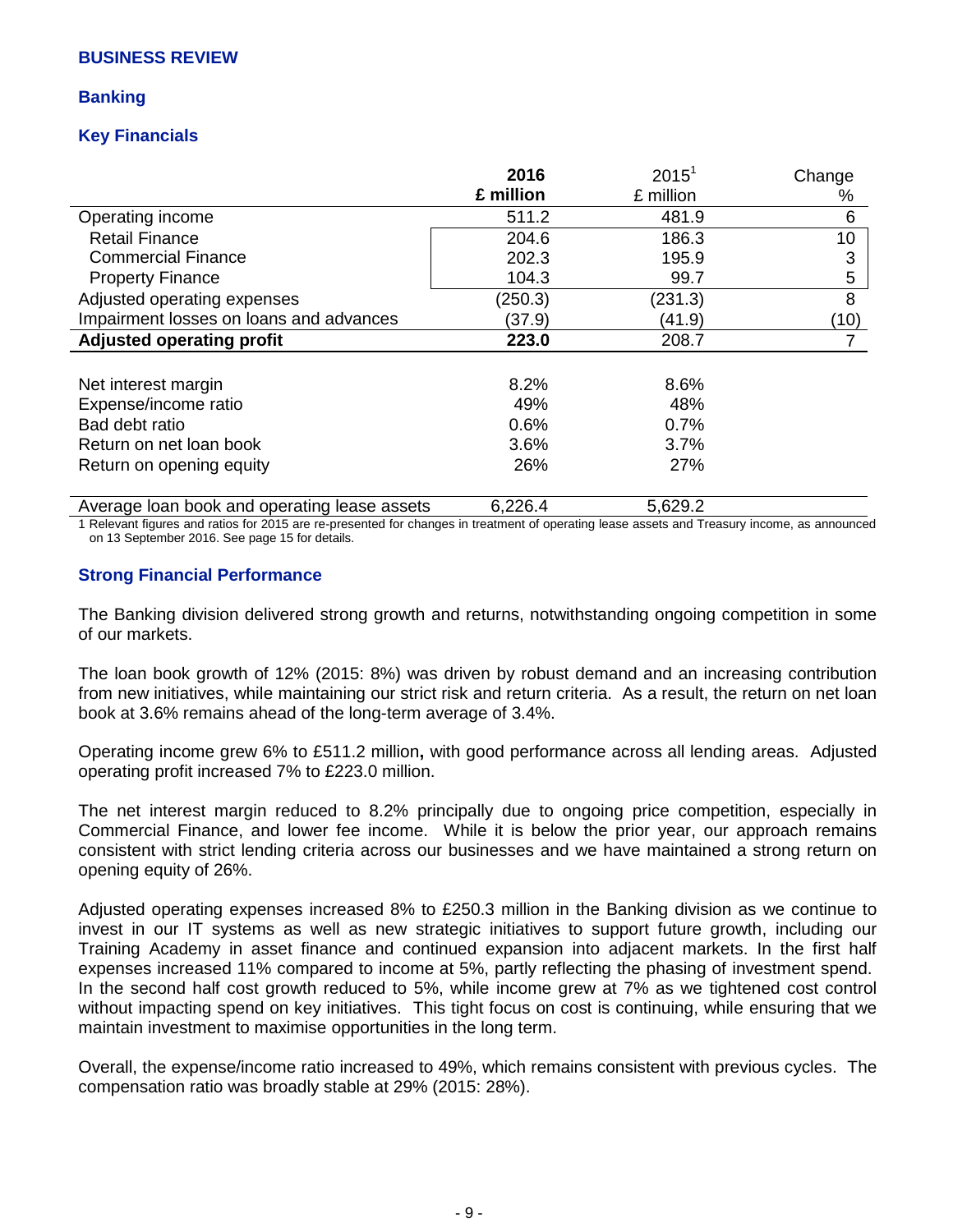The bad debt ratio continued to reduce to 0.6%, with all businesses now at or near historical lows, benefiting from the benign credit environment and consistent application of our prudent underwriting criteria.

## **Diversified Business Model Driving Loan Book Growth**

During the year, the loan book increased 12% to £6.4 billion with strong demand across all our businesses and an increased contribution from new initiatives.

### **Loan Book Analysis**

|                           | 31 July   | 31 July   |        |
|---------------------------|-----------|-----------|--------|
|                           | 2016      | 2015      | Change |
|                           | £ million | £ million | %      |
| <b>Retail Finance</b>     | 2,511.0   | 2,266.0   | 11     |
| Motor finance             | 1,740.5   | 1,600.3   | 9      |
| Premium finance           | 770.5     | 665.7     | 16     |
| <b>Commercial Finance</b> | 2,463.4   | 2,172.8   | 13     |
| Asset finance             | 2,035.1   | 1,796.2   | 13     |
| Invoice finance           | 428.3     | 376.6     | 14     |
| <b>Property Finance</b>   | 1,457.2   | 1,299.0   | 12     |
| <b>Closing loan book</b>  | 6,431.6   | 5,737.8   | 12     |

### **Retail Finance**

Retail Finance provides intermediated finance, principally to individuals, through motor dealers, insurance brokers and retailers. The Retail Finance loan book increased 11% to £2.5 billion with good growth in both motor and premium finance. The motor finance loan book grew despite a competitive market environment, supported by strong underlying demand for second hand cars and associated finance. Growth was particularly strong in the Irish loan book, which now exceeds £290 million.

The premium finance book increased 16% to £770.5 million driven by robust new business levels and greater penetration of existing brokers. We are investing to upgrade the IT systems within premium finance, which will modernise and simplify the customer experience, improve broker interaction and facilitate the future development of our business.

Although still small, our new consumer point of sale initiative has experienced good growth during the year and we are increasing the number of retailers we work with.

Overall, operating income in Retail Finance increased 10%, reflecting loan book growth and the pricing discipline embedded in our business model.

#### **Commercial Finance**

Commercial Finance, which focuses on specialist, secured lending to the SME market, achieved good growth in the period. The loan book increased 13% to £2.5 billion as a result of robust new business volumes, notwithstanding the competitive environment. Growth was particularly strong in more specialist lending areas, for example green energy where the loan book now exceeds £200 million.

Overall, the asset finance loan book grew at 13%, with the smaller invoice finance book increasing 14% in the period.

Our ongoing investment in growth initiatives includes the Training Academy in asset finance, set up to develop the next generation of specialist sales representatives. We also launched a new technology finance business, specialising in leasing IT and other technology equipment to corporate clients, which has started operating in the period.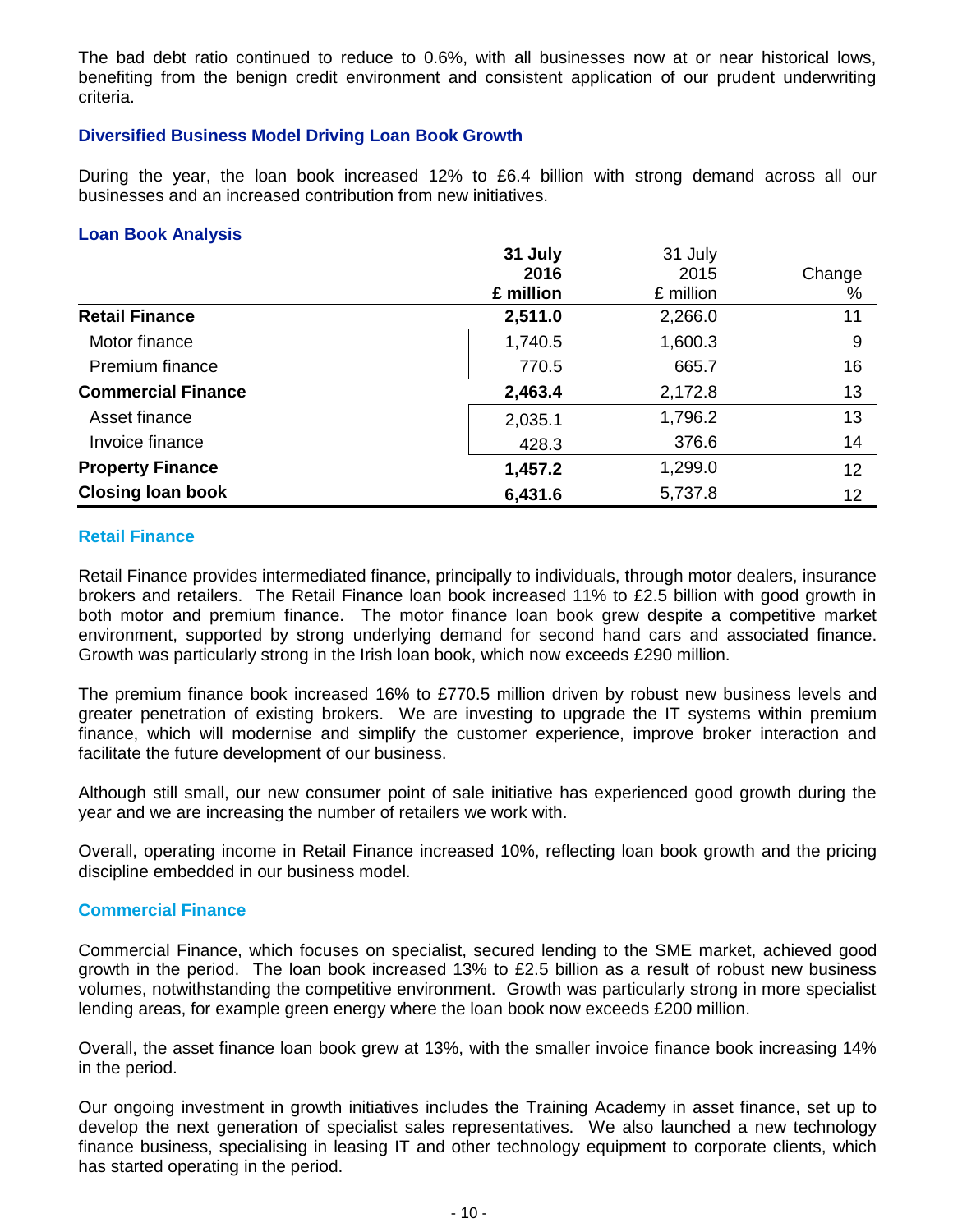Operating income in Commercial Finance rose 3%, with a higher loan book partly offset by pricing pressure, particularly in the broker distributed part of the business. However, we have seen good new business from our direct sales force, which accounts for over 50% of asset finance business, at continued strong margins.

#### **Property Finance**

Property Finance is primarily focused on providing specialist residential development finance to well established professional developers in the UK. We do not lend to the buy-to-let sector, or provide any form of residential or commercial mortgages. At this point in the cycle, the business is performing very well, with historically low impairments and strong growth in profitability as we continue to see good demand for core residential development finance as well as for shorter-term bridging and refurbishment finance.

We have a successful track record of lending profitably and continue to apply the same prudent underwriting criteria with conservative loan to value ratios of 50% to 60% over a short-term period of six to 18 months. We know our borrowers well and have long established relationships with around 75% repeat business and a deep knowledge of the markets we operate in.

In recent years we have expanded our reach into other high quality regional locations, where we see attractive growth opportunities, while maintaining a strong presence in London, the South East and Scotland. Overall, the loan book increased 12% in the year to £1.5 billion, with healthy new business volumes.

Operating income increased 5% and despite the on-going competitive pressure on fees, we are confident in the quality of our loan book and our ability to continue to lend to our customers in all market conditions.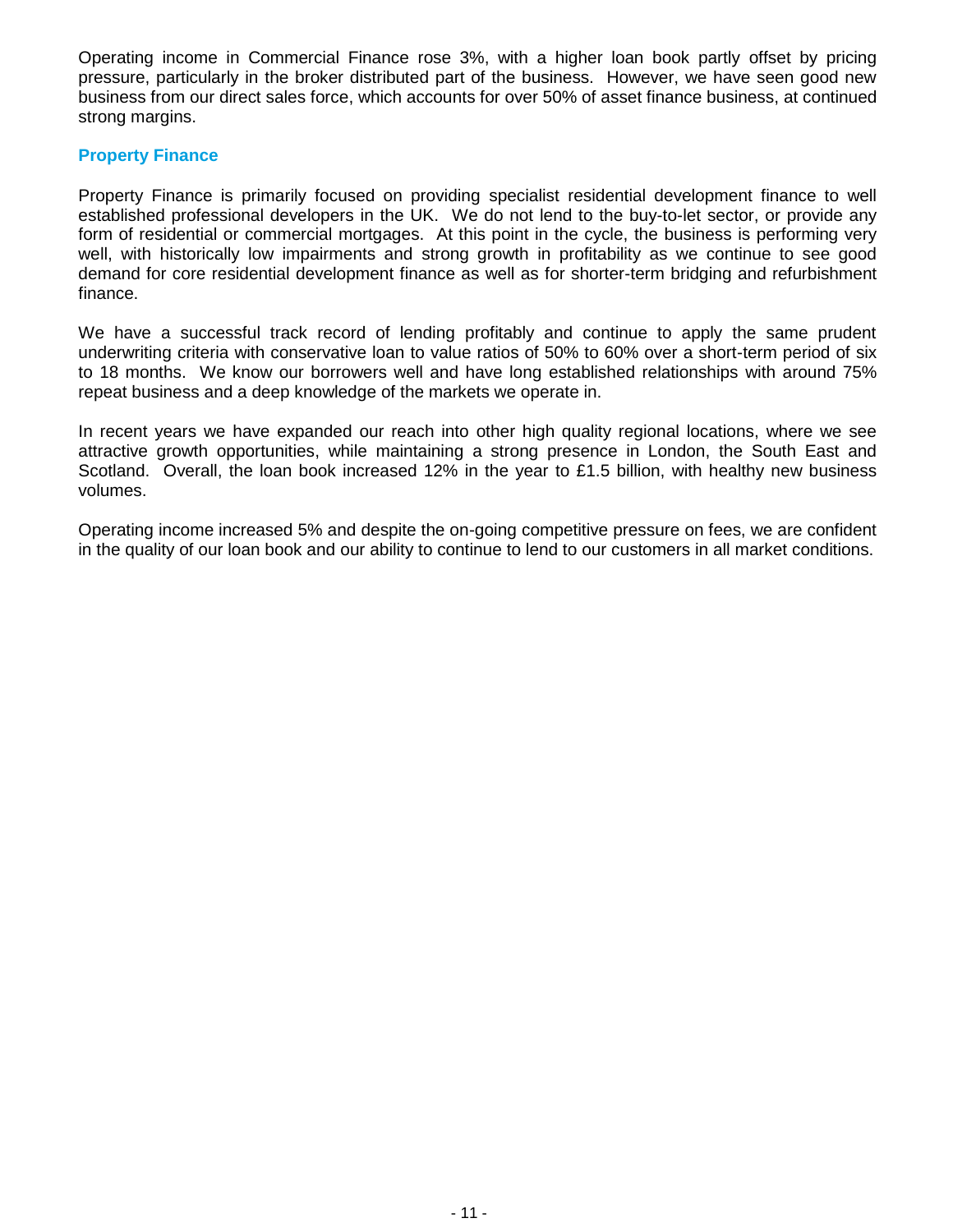## **SECURITIES**

## **Key Financials**

|                                                                                                                                                                                       | 2016      | 2015      | Change |
|---------------------------------------------------------------------------------------------------------------------------------------------------------------------------------------|-----------|-----------|--------|
|                                                                                                                                                                                       | £ million | £ million | %      |
| Operating income <sup>1</sup>                                                                                                                                                         | 82.3      | 94.6      | (13)   |
| Operating expenses                                                                                                                                                                    | (63.3)    | (70.0)    | (10)   |
| Operating profit <sup>1</sup>                                                                                                                                                         | 19.0      | 24.6      | (23)   |
| 1 Operating income and operating profit include £3.8 million (2015: £6.8 million) and £1.9 million (2015: £3.5 million) respectively relating to the<br>disposal of Euroclear shares. |           |           |        |
| Bargains per day                                                                                                                                                                      | 52k       | 60k       | (14)   |
| Operating margin                                                                                                                                                                      | 23%       | 26%       |        |
| Return on opening equity                                                                                                                                                              | 21%       | 26%       |        |

### **Strong and Diverse Business Model Continues To Deliver**

Winterflood has traded successfully throughout the year, maintaining its market leading position and delivering £19.0 million operating profit. This includes £1.9 million (2015: £3.5 million) from the disposal of the remaining holding in Euroclear.

Operating income reduced 13% to £82.3 million reflecting lower trading income across most sectors but particularly in AIM, which was impacted by the significant falls in commodity prices in the first half. Performance improved across all sectors in the second half with Winterflood successfully navigating the build up and the subsequent reaction to the EU referendum vote.

Average daily bargains decreased 14% to 51,864, resulting from lower retail investor activity, primarily in the first half. However, activity increased in the second half and following the EU referendum in late June. There were four loss days in the second half, although volatility in the first half meant the total number for the full year increased to 17 (2015: 14) loss days.

Operating expenses decreased 10% as a result of Winterflood's variable cost model. The expense/income and compensation ratios increased slightly to 77% (2015: 74%) and 48% (2015: 47%) respectively.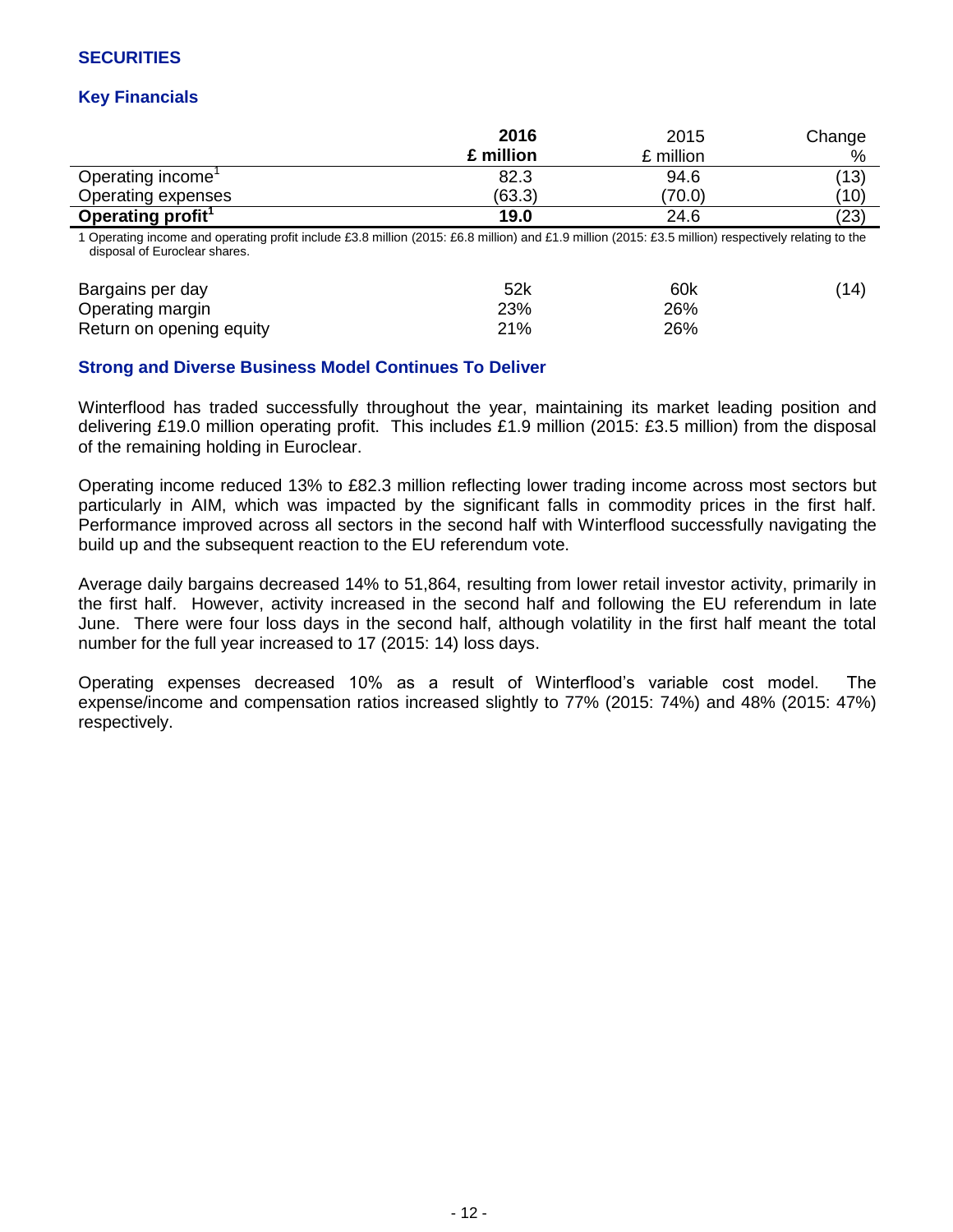## **ASSET MANAGEMENT**

#### **Key Financials**

|                                  | 2016      | 2015      | Change |
|----------------------------------|-----------|-----------|--------|
|                                  | £ million | £ million | %      |
| Investment management            | 57.4      | 54.1      | 6      |
| Advice and other services        | 32.1      | 36.1      | (11)   |
| Other income                     | 2.8       | 5.4       | (48)   |
| <b>Operating income</b>          | 92.3      | 95.6      | (3)    |
| Adjusted operating expenses      | (77.9)    | (77.8)    |        |
| <b>Adjusted operating profit</b> | 14.4      | 17.8      | (19)   |
|                                  |           |           |        |
| Revenue margin (bps)             | 86        | 88        |        |
| Operating margin                 | 16%       | 19%       |        |
| Return on opening equity         | 25%       | 39%       |        |

## **Challenging Conditions Affecting Performance**

Although lower market levels have impacted the results for the year, we remain confident in our long-term strategy, and underlying demand for our products and services remains solid. Overall Asset Management delivered £14.4 million adjusted operating profit with positive net flows of £508 million, or 6% of opening managed assets.

In the year we disposed of our corporate advice and investment management business. These activities included £682 million advised assets and £653 million managed assets at the time of disposal and contributed £3.1 million (2015: £5.8 million) income and £2.1 million (2015: £0.7 million) operating profit for the year, including a £1.7 million profit on disposal.

Excluding the corporate business and a one-off gain from our former private equity business in the prior year of £4.4 million, adjusted operating profit was broadly flat at £12.3 million (2015: £12.7 million).

Total income reduced 3% to £92.3 million, reflecting lower markets through much of the year and reduced inflows, which impacted recurring income and fees. The revenue margin decreased slightly to 86bps. Excluding the corporate business, the underlying revenue margin was 91bps (2015: 95bps).

Adjusted operating expenses remained flat at £77.9 million, while the expense/income ratio increased slightly to 84% (2015: 81%), as an increase in staff costs was offset by the sale of the corporate business. The compensation ratio remained broadly stable at 54% (2015: 53%).

#### **Continued Positive Inflows**

Total managed assets remained stable at £8.0 billion as net inflows and market movements were offset by the disposal of our corporate business. Although below the prior year, net inflows remained positive at 6% and market movements benefited from the rise in markets at the period end.

Total client assets, which include advised assets under third party management, reduced to £9.9 billion, principally reflecting the disposal of the corporate business.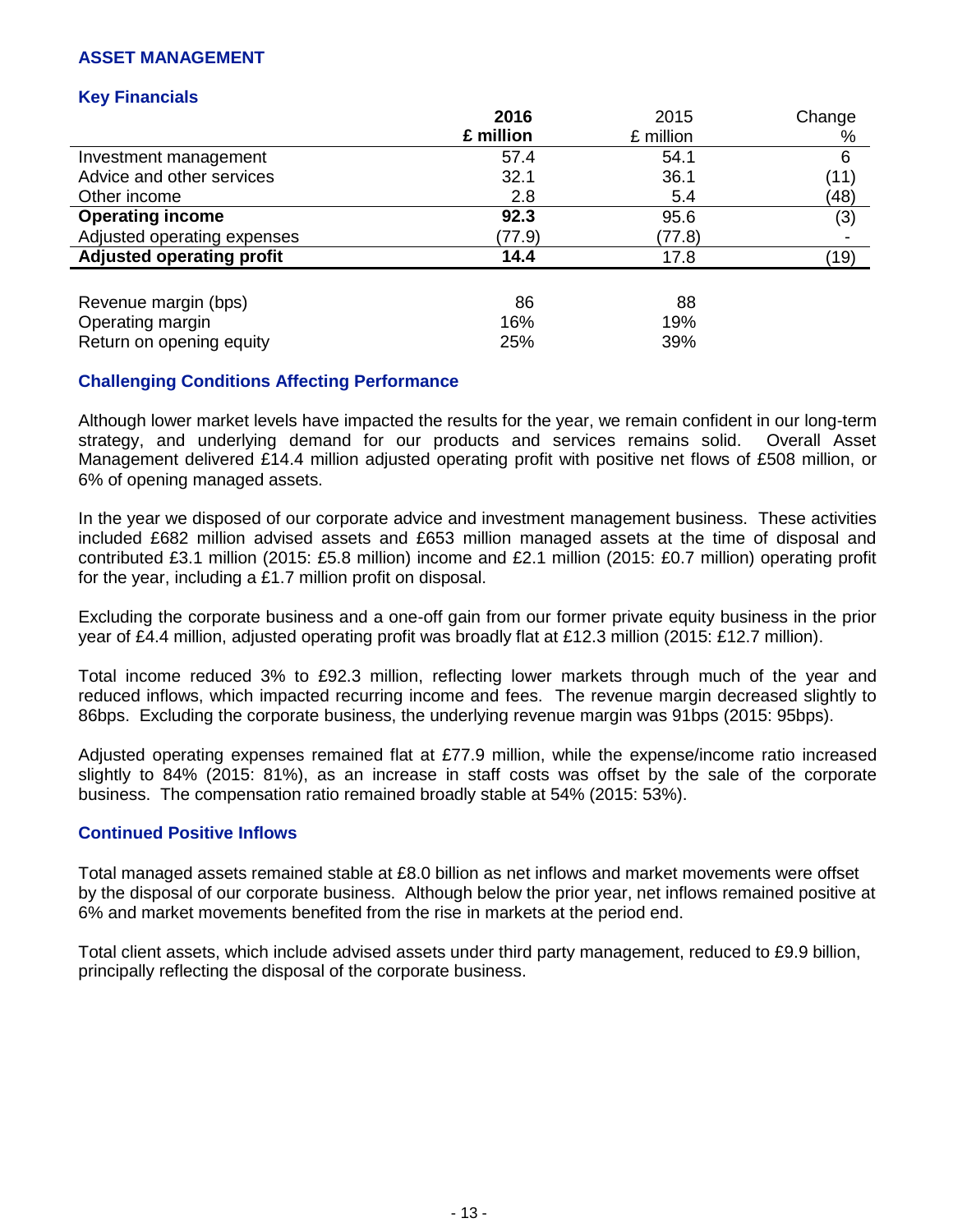### **Movement in Client Assets**

|                                  | 31 July 2016 | 31 July 2015 |
|----------------------------------|--------------|--------------|
|                                  | £ million    | £ million    |
| <b>Opening managed assets</b>    | 7,996        | 6,922        |
| <b>Inflows</b>                   | 1,238        | 1,477        |
| Outflows                         | (730)        | (777)        |
| <b>Net inflows</b>               | 508          | 700          |
| Market movements                 | 196          | 374          |
| <b>Disposals</b>                 | (653)        |              |
| <b>Total managed assets</b>      | 8,047        | 7,996        |
| Advised only assets              | 1,854        | 2,797        |
| Total client assets <sup>1</sup> | 9,901        | 10,793       |

1 Total client assets include £3.0 billion (31 July 2015: £2.7 billion) of assets that are both advised and managed.

#### **Net flows as % of opening managed assets 6% 6%** 10%

Our investment strategy is intended to deliver long-term returns with a prudent investment approach, tailored to individual clients' risk profiles. Although short-term performance has been affected by recent volatile markets, at the financial year end the majority of our funds and bespoke strategies were ranked first or second quartile over three years.

During the year we agreed the acquisition of a high net worth independent financial advisory business based in London which will add around £350 million of advised assets and 600 clients, and is expected to complete in the first half of 2017. This is consistent with our strategy to support organic growth with small acquisitions, where we see a good cultural fit and low integration risk.

Following the year end we have entered into an agreement regarding the sale of OLIM Investment Managers, which will further increase our focus on our core integrated wealth management offering. The disposal represented around £490 million of managed assets as at 31 July 2016, and contributed income of £2.5 million and adjusted operating profit of £0.9 million in the 2016 financial year.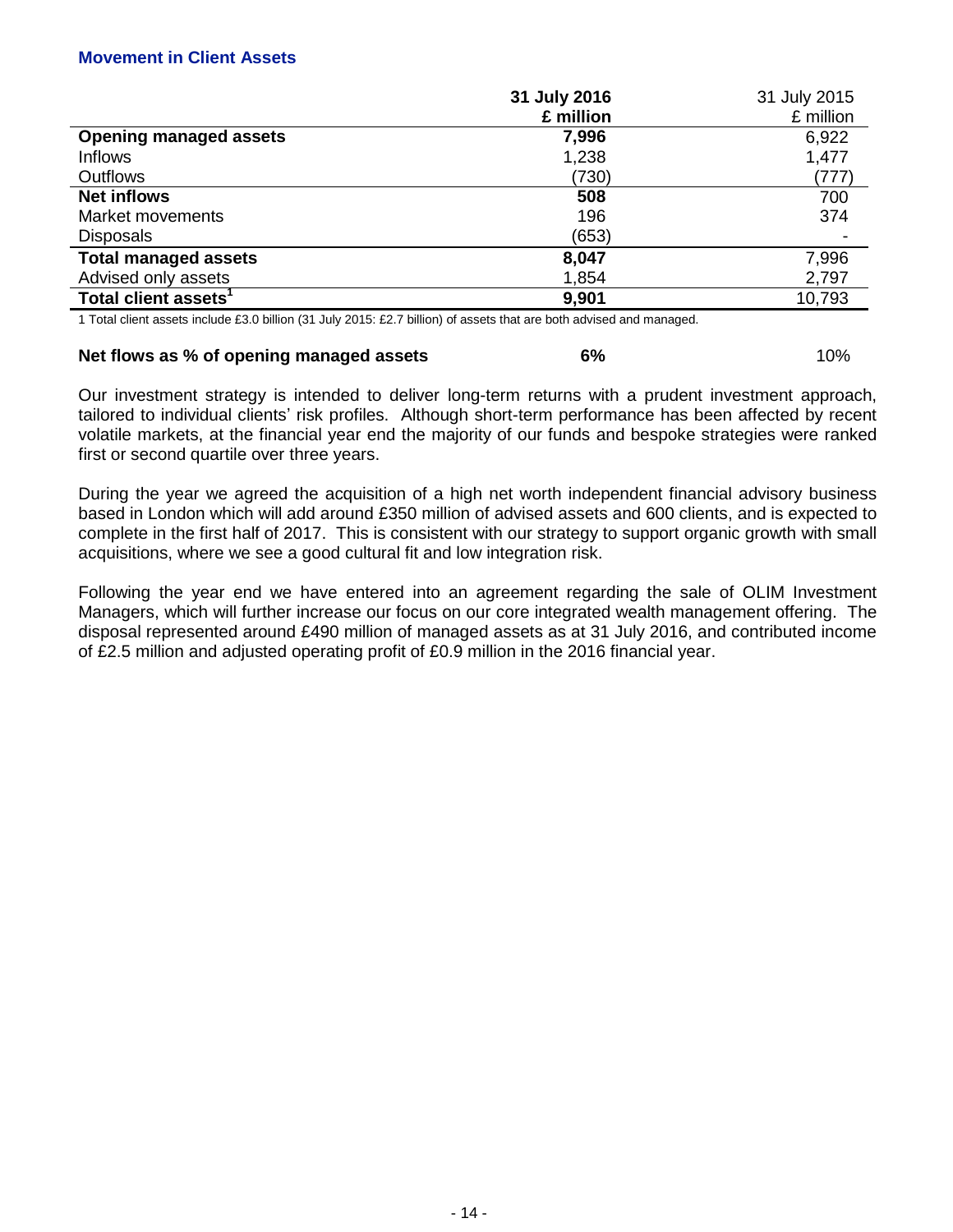### **DEFINITIONS**

**Adjusted**: Adjusted measures are used to increase comparability between periods and exclude amortisation of intangible assets on acquisition, and any goodwill impairments and exceptional items

**Bad debt ratio**: Impairment losses on average net loans and advances to customers and operating lease assets

**Compensation ratio**: Total staff costs on operating income

**Earnings per share**: Profit after tax plus non-controlling interests on number of basic shares

**Exceptional items**: Income or costs which are material in size and non-recurring in nature

**Expense/income ratio**: Total adjusted operating expenses on adjusted operating income

**High quality liquid assets**: Assets which qualify as high quality liquid assets for FCA liquidity purposes, including deposits with the Bank of England, gilts and Treasury Bills drawn under the Funding for Lending Scheme

**Leverage ratio**: Tier 1 capital as a percentage of total balance sheet assets, adjusting for certain capital deductions, including intangible assets, and off balance sheet exposures

**Net interest margin**: Net income generated by lending activities, including net interest income, net fees and commissions and net operating lease income (deducting depreciation), on average net loans and advances to customers and operating lease assets

**Return on net loan book**: Adjusted operating profit from lending activities on average net loans and advances to customers and operating lease assets

**Return on opening equity**: Adjusted operating profit after tax and non-controlling interests on opening equity, excluding non-controlling interests

**Revenue margin**: Income from advice, investment management and related services on total client assets

**Term funding**: Funding with a remaining maturity greater than 12 months

#### **Re-presentation of treasury income and operating lease assets**

As announced on 13 September 2016, we have implemented minor changes to the calculation of our key metrics in the Banking division to better represent the contribution of operating lease assets and the role of Treasury. The net interest margin now includes the full amount of Treasury income (2015: £13.4 million), which is allocated to individual lending businesses, reflecting its role as a cost centre. Furthermore, operating lease income has been adjusted to deduct depreciation of operating lease assets (2015: £16.7 million), which is now reported as a cost of sales and included in operating income in the group's consolidated income statement. The calculation of key ratios has also been adjusted to take into account the value of operating lease assets (2015: average of £115.4 million) on the balance sheet.

These adjustments do not reflect any changes in the underlying business and have no effect on the adjusted operating profit or operating profit before tax, earnings per share, balance sheet or regulatory capital measures.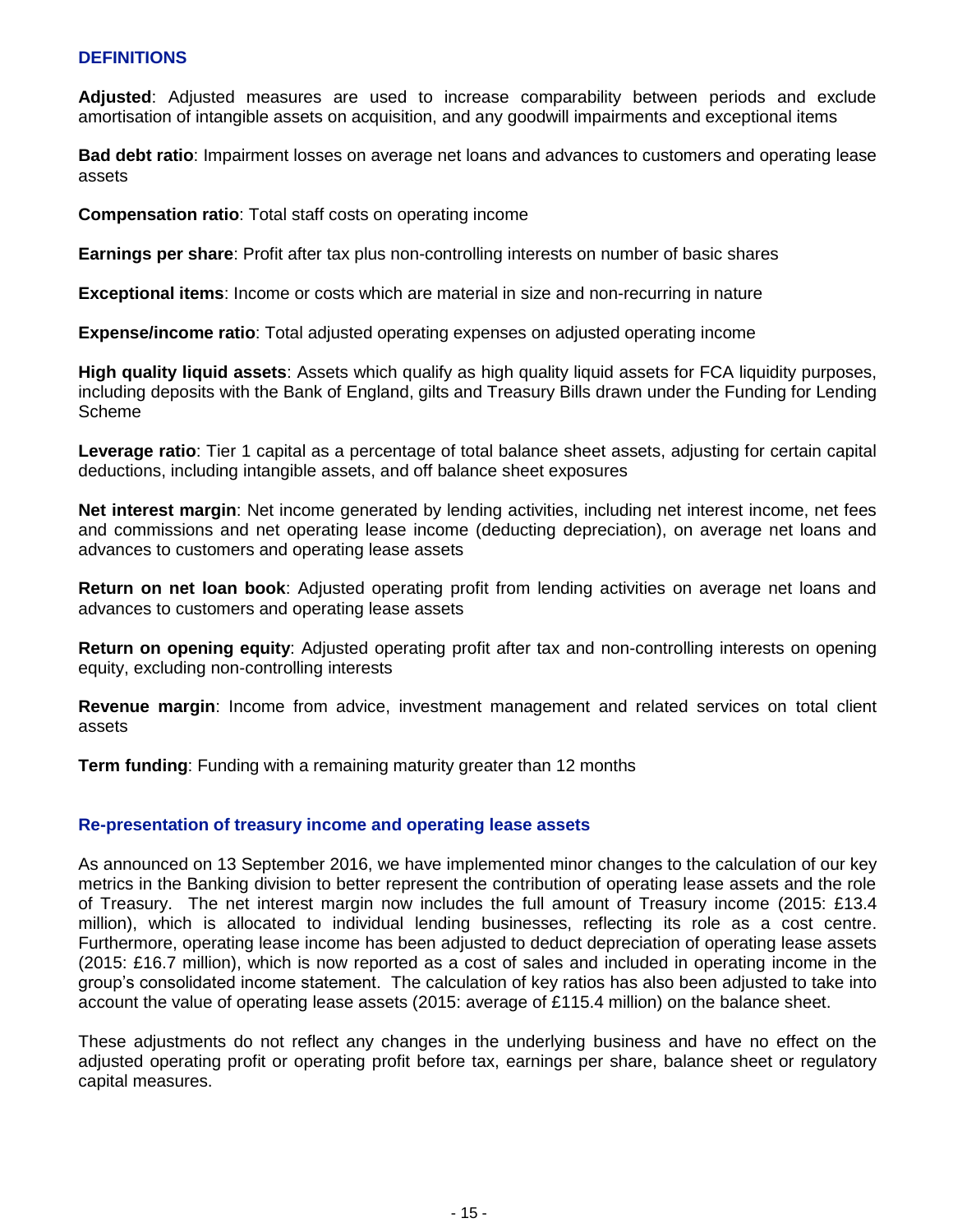## **CONSOLIDATED INCOME STATEMENT**

for the year ended 31 July 2016

|                                                                             |                | 2016      | $2015^1$  |
|-----------------------------------------------------------------------------|----------------|-----------|-----------|
|                                                                             | <b>Note</b>    | £ million | £ million |
| Interest income                                                             |                | 550.1     | 528.8     |
| Interest expense                                                            |                | (127.5)   | (132.3)   |
|                                                                             |                |           |           |
| Net interest income                                                         |                | 422.6     | 396.5     |
|                                                                             |                |           |           |
| Fee and commission income                                                   |                | 189.2     | 195.7     |
| Fee and commission expense                                                  |                | (28.5)    | (30.2)    |
| Gains less losses arising from dealing in securities                        |                | 67.9      | 72.0      |
| Other income                                                                |                | 55.8      | 55.5      |
| Depreciation of operating lease assets                                      |                | (19.6)    | (16.7)    |
|                                                                             |                |           |           |
| Non-interest income                                                         |                | 264.8     | 276.3     |
|                                                                             |                |           |           |
| Operating income                                                            |                | 687.4     | 672.8     |
|                                                                             |                |           |           |
| Administrative expenses                                                     |                | (415.9)   | (406.0)   |
| Impairment losses on loans and advances                                     | $\overline{7}$ | (37.9)    | (41.9)    |
| Total operating expenses before amortisation of intangible                  |                |           |           |
| assets on acquisition                                                       |                | (453.8)   | (447.9)   |
| Operating profit before amortisation of intangible assets                   |                |           |           |
| on acquisition                                                              |                | 233.6     | 224.9     |
| Amortisation of intangible assets on acquisition                            |                | (5.1)     | (5.0)     |
|                                                                             |                |           |           |
| <b>Operating profit before tax</b>                                          |                | 228.5     | 219.9     |
| Tax                                                                         | 3              | (42.2)    | (45.4)    |
|                                                                             |                | 186.3     | 174.5     |
| Profit after tax from continuing operations                                 |                |           | 11.2      |
| Profit from discontinued operations, net of tax<br>Profit after tax         | 4              | 186.3     | 185.7     |
|                                                                             |                | (0.2)     |           |
| Profit attributable to non-controlling interests from continuing operations |                |           |           |
| Profit attributable to shareholders                                         |                | 186.5     | 185.7     |
|                                                                             |                |           |           |
| From continuing operations                                                  |                |           |           |
| <b>Basic earnings per share</b>                                             | 5              | 125.7p    | 117.8p    |
| Diluted earnings per share                                                  | 5              | 124.3p    | 116.5p    |
|                                                                             |                |           |           |
| From continuing and discontinued operations                                 |                |           |           |
| <b>Basic earnings per share</b>                                             | 5              | 125.7p    | 125.4p    |
| Diluted earnings per share                                                  | $\overline{5}$ | 124.3p    | 124.0p    |
|                                                                             |                |           |           |
| Interim dividend per share paid                                             | 6              | 19.0p     | 18.0p     |
| Final dividend per share                                                    | 6              | 38.0p     | 35.5p     |

1 Re-presented – see note 1.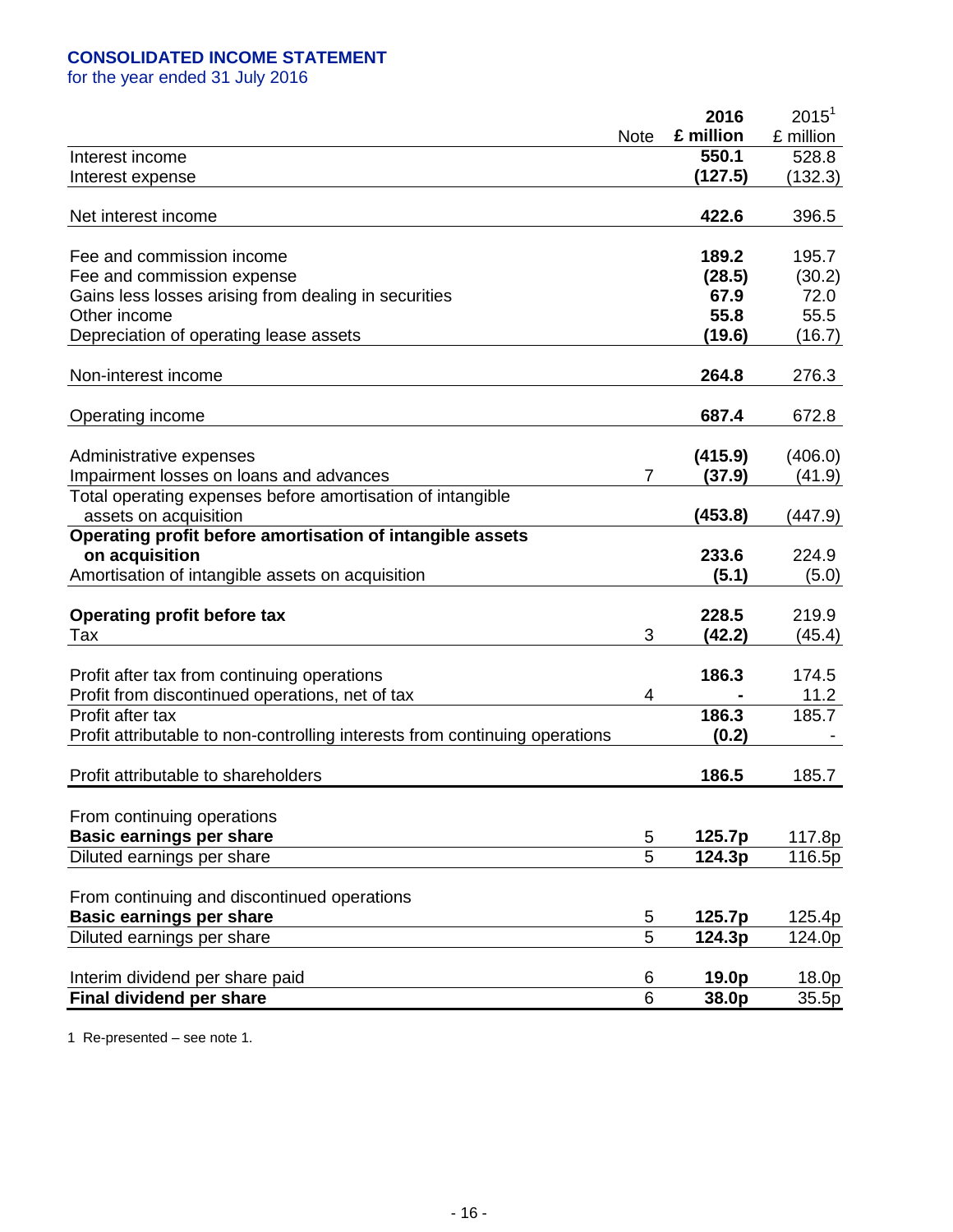## **CONSOLIDATED STATEMENT OF COMPREHENSIVE INCOME**

for the year ended 31 July 2016

|                                                                                                                                            | 2016           | 2015            |
|--------------------------------------------------------------------------------------------------------------------------------------------|----------------|-----------------|
|                                                                                                                                            | £ million      | £ million       |
| Profit after tax                                                                                                                           | 186.3          | 185.7           |
| Other comprehensive income/(expense) that may be<br>reclassified to income statement from continuing operations                            |                |                 |
| Currency translation gains/(losses)                                                                                                        | 3.2            | (3.0)           |
| Losses on cash flow hedging                                                                                                                | (6.1)          | (5.5)           |
| Gains/(losses) on equity shares classified as available for sale                                                                           | 0.2            | (0.5)           |
| Available for sale investment gains transferred to income statement on disposal                                                            | (4.2)          | (6.8)           |
| Tax relating to items that may be reclassified                                                                                             | 0.9            | 2.5             |
|                                                                                                                                            | (6.0)          | (13.3)          |
| Other comprehensive (expense)/income that will not be reclassified to<br>income statement from continuing operations                       |                |                 |
| Defined benefit pension scheme losses                                                                                                      | (1.9)          | (2.0)           |
| Tax relating to items that will not be reclassified                                                                                        | 0.3            | 0.4             |
|                                                                                                                                            | (1.6)          | (1.6)           |
| Other comprehensive expense, net of tax from continuing operations<br>Other comprehensive expense, net of tax from discontinued operations | (7.6)          | (14.9)<br>(1.2) |
| <b>Total comprehensive income</b>                                                                                                          | 178.7          | 169.6           |
| <b>Attributable to</b><br>Non-controlling interests<br>Shareholders                                                                        | (0.2)<br>178.9 | 169.6           |
|                                                                                                                                            | 178.7          | 169.6           |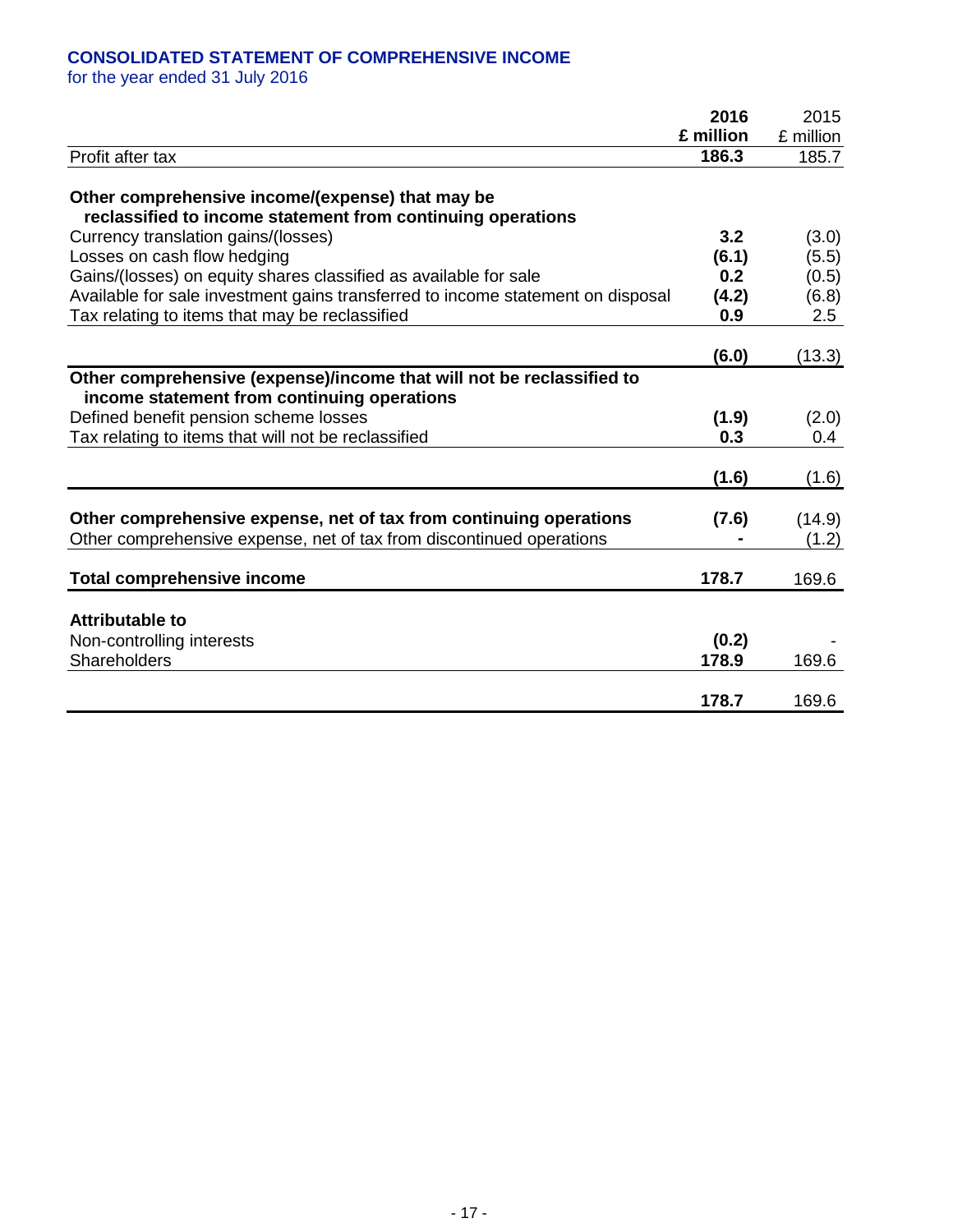## **CONSOLIDATED BALANCE SHEET**

at 31 July 2016

|                                                 | <b>Note</b> | 2016<br>£ million | 2015<br>£ million |
|-------------------------------------------------|-------------|-------------------|-------------------|
| <b>Assets</b>                                   |             |                   |                   |
| Cash and balances at central banks              |             | 847.4             | 1,038.0           |
| Settlement balances                             |             | 478.1             | 398.3             |
| Loans and advances to banks                     |             | 121.5             | 84.6              |
| Loans and advances to customers                 | 7           | 6,431.6           | 5,737.8           |
| Debt securities                                 | 8           | 221.3             | 149.5             |
| <b>Equity shares</b>                            | 9           | 28.2              | 41.2              |
| Loans to money brokers against stock advanced   |             | 52.4              | 38.4              |
| Derivative financial instruments                |             | 44.7              | 19.7              |
| Intangible assets                               | 10          | 147.9             | 144.2             |
| Property, plant and equipment                   |             | 185.8             | 148.4             |
| Deferred tax assets                             |             | 55.2              | 39.4              |
| Prepayments, accrued income and other assets    |             | 134.1             | 117.8             |
| <b>Total assets</b>                             |             | 8,748.2           | 7,957.3           |
|                                                 |             |                   |                   |
| <b>Liabilities</b>                              |             |                   |                   |
| Settlement balances and short positions         | 12          | 475.6             | 404.3             |
| Deposits by banks                               | 13          | 71.1              | 35.1              |
| Deposits by customers                           | 13          | 4,894.6           | 4,481.4           |
| Loans and overdrafts from banks                 | 13          | 469.1             | 381.2             |
| Debt securities in issue                        | 13          | 1,422.8           | 1,365.0           |
| Loans from money brokers against stock advanced |             | 30.0              |                   |
| Derivative financial instruments                |             | 16.3              | 7.1               |
| <b>Current tax liabilities</b>                  |             | 20.0              | 17.9              |
| Accruals, deferred income and other liabilities |             | 205.4             | 209.0             |
| Subordinated Ioan capital                       |             | 46.4              | 46.4              |
| <b>Total liabilities</b>                        |             | 7,651.3           | 6,947.4           |
|                                                 |             |                   |                   |
| <b>Equity</b>                                   |             |                   |                   |
| Called up share capital                         |             | 37.7              | 37.7              |
| Share premium account                           |             | 284.0             | 284.0             |
| Retained earnings                               |             | 797.5             | 694.4             |
| Other reserves                                  |             | (22.1)            | (6.3)             |
| <b>Total shareholders' equity</b>               |             | 1,097.1           | 1,009.8           |
| <b>Non-controlling interests</b>                |             | (0.2)             | 0.1               |
| <b>Total equity</b>                             |             | 1,096.9           | 1,009.9           |
|                                                 |             |                   |                   |
| <b>Total liabilities and equity</b>             |             | 8,748.2           | 7,957.3           |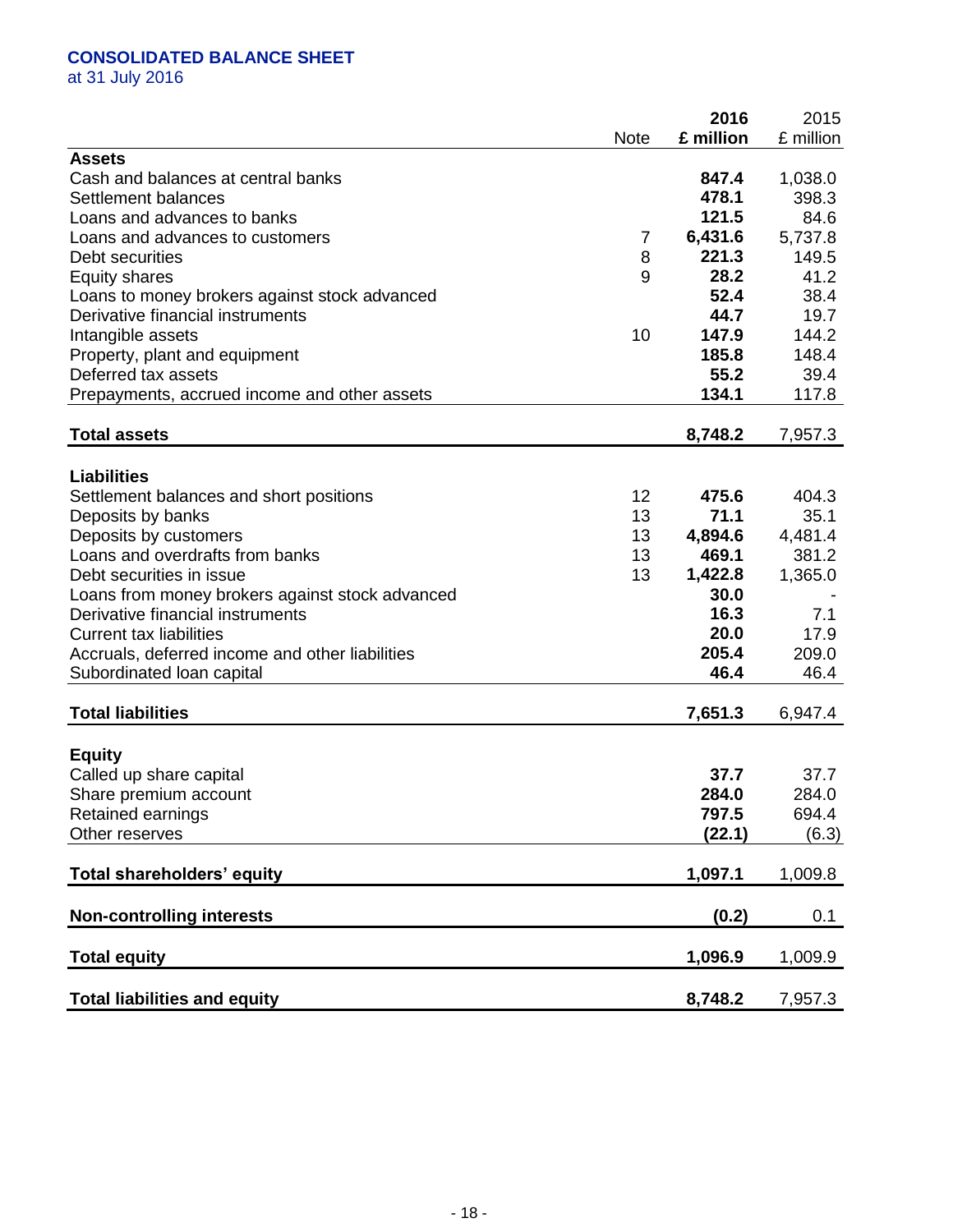## **CONSOLIDATED STATEMENT OF CHANGES IN EQUITY**

for the year ended 31 July 2016

|                     |                          |                          |                  |                                                     | Other reserves |                |                |                   |                          |                 |
|---------------------|--------------------------|--------------------------|------------------|-----------------------------------------------------|----------------|----------------|----------------|-------------------|--------------------------|-----------------|
|                     |                          |                          |                  | Available                                           | Share-         |                | Cash           | Total             |                          |                 |
| Called up           |                          | Share                    |                  | for sale                                            | based          | Exchange       |                | flow attributable | Non-                     |                 |
|                     |                          |                          |                  | share premium Retained movements payments movements |                |                | hedging        |                   | to equity controlling    | Total           |
|                     | capital                  |                          | account earnings | reserve                                             | reserve        | reserve        | reserve        | holders           | interests                | equity          |
|                     | £ million                | £ million                | £ million        | £ million                                           | £ million      | £ million      | £ million      | £ million         | £ million £ million      |                 |
| At 1 August 2014    | $\overline{37.7}$        | 283.8                    | 589.8            | 9.6                                                 | (7.5)          | 1.0            | 2.1            | 916.5             | 1.1                      | 917.6           |
| Profit for the year | $\overline{\phantom{a}}$ | $\overline{\phantom{a}}$ | 185.7            | $\blacksquare$                                      |                | $\blacksquare$ | $\blacksquare$ | 185.7             | $\overline{a}$           | 185.7           |
| Other comprehensive |                          |                          |                  |                                                     |                |                |                |                   |                          |                 |
| (expense)/income    |                          |                          | (1.6)            | (6.3)                                               |                | (3.8)          | (4.4)          | (16.1)            |                          | (16.1)          |
| Total comprehensive |                          |                          |                  |                                                     |                |                |                |                   |                          |                 |
| income/(expense)    |                          |                          |                  |                                                     |                |                |                |                   |                          |                 |
| for the year        |                          |                          | 184.1            | (6.3)                                               |                | (3.8)          | (4.4)          | 169.6             |                          | 169.6           |
| Exercise of options |                          | 0.1                      |                  |                                                     |                |                |                | 0.1               |                          | 0.1             |
| Dividends paid      |                          | $\overline{\phantom{a}}$ | (74.3)           |                                                     |                |                |                | (74.3)            | (0.1)                    | (74.4)          |
| Shares purchased    |                          | $\overline{\phantom{a}}$ |                  |                                                     | (18.2)         |                |                | (18.2)            | $\overline{\phantom{a}}$ | (18.2)          |
| Shares issued       |                          | 0.1                      |                  |                                                     |                |                |                | 0.1               | $\overline{\phantom{a}}$ | 0.1             |
| Shares released     |                          | $\overline{\phantom{a}}$ |                  |                                                     | 20.5           |                | ۰              | 20.5              | $\overline{\phantom{a}}$ | 20.5            |
| Other movements     |                          |                          | (8.3)            |                                                     | 0.7            |                |                | (7.6)             | (0.9)                    | (8.5)           |
| Income tax          |                          |                          | 3.1              |                                                     |                |                |                | 3.1               | $\blacksquare$           | 3.1             |
|                     | 37.7                     |                          |                  | 3.3                                                 |                |                |                |                   |                          |                 |
| At 31 July 2015     |                          | 284.0                    | 694.4            |                                                     | (4.5)          | (2.8)          | (2.3)          | 1,009.8           | 0.1                      | 1,009.9         |
| Profit for the year |                          |                          | 186.5            |                                                     |                |                |                | 186.5             | (0.2)                    | 186.3           |
| Other comprehensive |                          |                          |                  |                                                     |                |                |                |                   |                          |                 |
| (expense)/income    |                          |                          | (1.6)            | (3.3)                                               | $\blacksquare$ | 1.7            | (4.4)          | (7.6)             |                          | (7.6)           |
| Total comprehensive |                          |                          |                  |                                                     |                |                |                |                   |                          |                 |
| income/(expense)    |                          |                          |                  |                                                     |                |                |                |                   |                          |                 |
| for the year        |                          |                          | 184.9            | (3.3)                                               |                | 1.7            | (4.4)          | 178.9             | (0.2)                    | 178.7           |
| Exercise of options |                          |                          |                  |                                                     |                |                |                |                   |                          |                 |
| Dividends paid      |                          |                          | (80.3)           |                                                     |                |                |                | (80.3)            |                          | (80.3)          |
| Shares purchased    |                          |                          |                  |                                                     | (24.4)         |                |                | (24.4)            | $\overline{\phantom{a}}$ | (24.4)          |
| Shares issued       |                          |                          |                  |                                                     |                |                |                |                   | ٠                        |                 |
| Shares released     |                          |                          |                  |                                                     | 12.8           |                |                | 12.8              | $\overline{\phantom{a}}$ | 12.8            |
| Other movements     |                          |                          | (2.5)            | $\overline{\phantom{a}}$                            | 1.8            |                | ۰              | (0.7)             | (0.1)                    | (0.8)           |
| Income tax          |                          |                          | 1.0              |                                                     |                |                |                | 1.0               |                          | 1.0             |
|                     | 37.7                     | 284.0                    | 797.5            |                                                     | (14.3)         |                |                | 1,097.1           |                          | $(0.2)$ 1,096.9 |
| At 31 July 2016     |                          |                          |                  |                                                     |                | (1.1)          | (6.7)          |                   |                          |                 |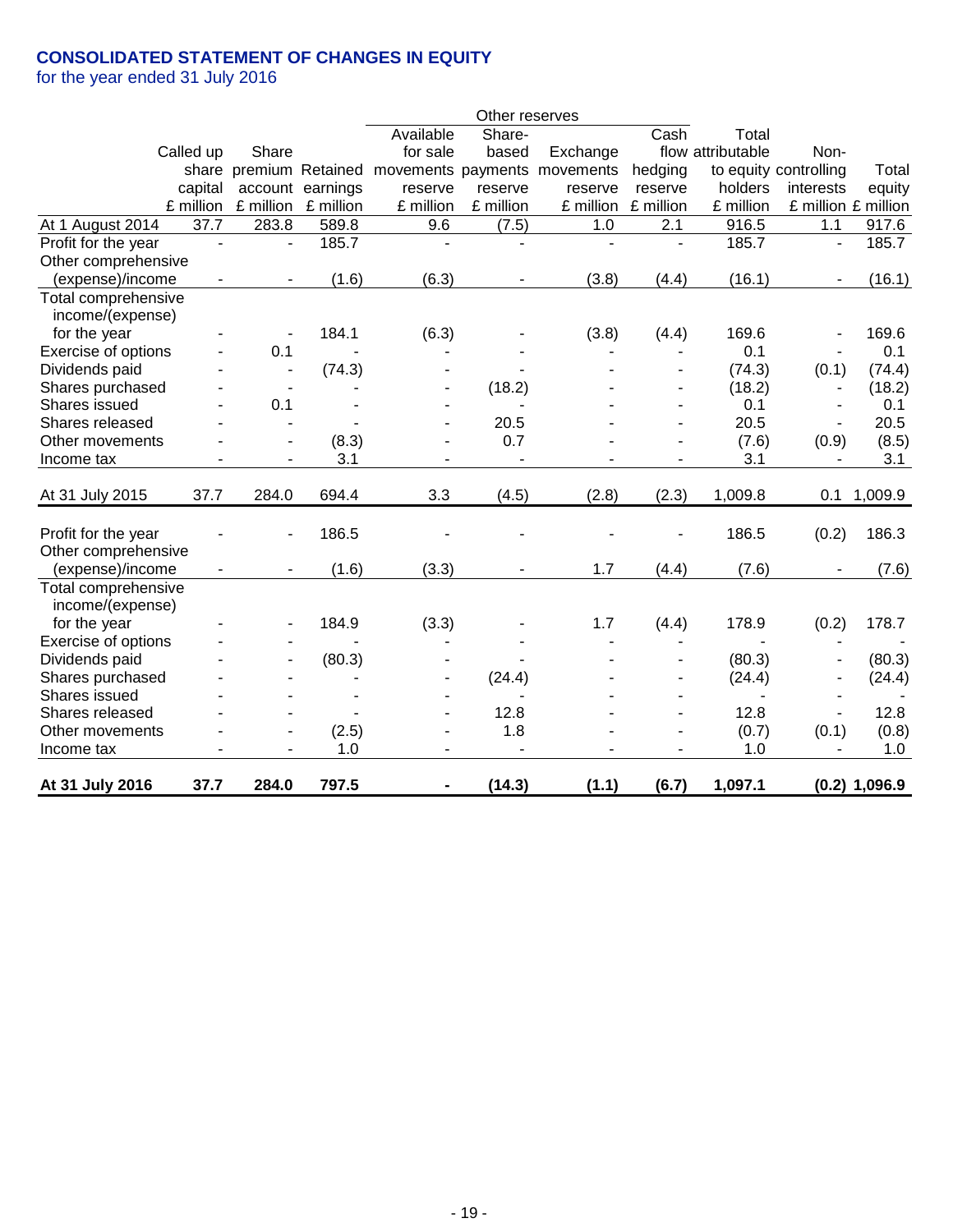## **CONSOLIDATED CASH FLOW STATEMENT**

for the year ended 31 July 2016

|                                                                     |             | 2016      | 2015      |
|---------------------------------------------------------------------|-------------|-----------|-----------|
|                                                                     | <b>Note</b> | £ million | £ million |
| Net cash outflow from operating activities                          | 15(a)       | (18.8)    | (18.0)    |
|                                                                     |             |           |           |
| Net cash (outflow)/inflow from investing activities<br>Purchase of: |             |           |           |
| Property, plant and equipment                                       |             | (13.6)    | (14.8)    |
| Intangible assets - software                                        |             | (21.7)    | (19.1)    |
| Subsidiaries and non-controlling interest                           | 15(b)       | (3.6)     | (1.0)     |
| Sale of:                                                            |             |           |           |
| Property, plant and equipment                                       |             | 0.1       | 0.1       |
| Equity shares held for investment                                   |             | 7.6       | 5.6       |
| Subsidiary                                                          | 15(c)       | 2.3       | 23.2      |
|                                                                     |             |           |           |
|                                                                     |             | (28.9)    | (6.0)     |
| Net cash outflow before financing activities                        |             | (47.7)    | (24.0)    |
|                                                                     |             |           |           |
| <b>Financing activities</b>                                         |             |           |           |
| Issue of ordinary share capital, net of transaction costs           | 15(d)       |           | 0.1       |
| Purchase of own shares for employee share award schemes             |             | (24.4)    | (18.2)    |
| Equity dividends paid                                               |             | (80.3)    | (74.2)    |
| Dividends paid to non-controlling interests                         |             |           | (0.1)     |
| Interest paid on subordinated loan capital and debt financing       |             | (28.0)    | (18.6)    |
|                                                                     |             |           |           |
| Net decrease in cash                                                |             | (180.4)   | (135.0)   |
| Cash and cash equivalents at beginning of year                      |             | 1,103.7   | 1,238.7   |
| Cash and cash equivalents at end of year                            | 15(e)       | 923.3     | 1,103.7   |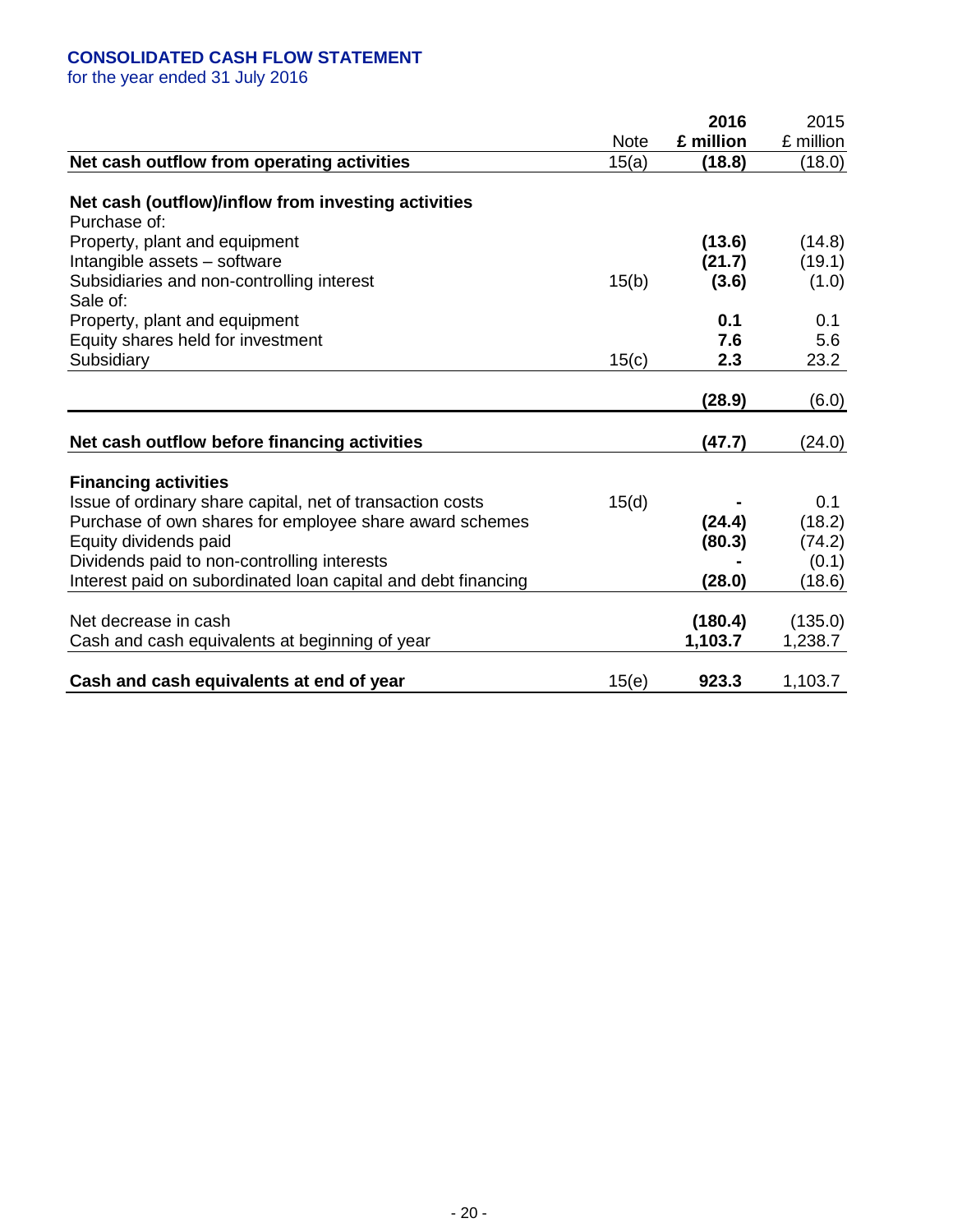### **1. Basis of preparation and accounting policies**

The financial information contained in this announcement does not constitute the statutory accounts for the years ended 31 July 2016 or 31 July 2015 within the meaning of section 435 of the Companies Act 2006, but is derived from those accounts. The accounting policies used are consistent with those set out in the Annual Report 2015.

The financial statements are prepared on a going concern basis.

Whilst the financial information has been prepared in accordance with the recognition and measurement criteria of International Financial Reporting Standards ("IFRS"), this announcement does not itself contain sufficient information to comply with IFRS. The company expects to publish full financial statements that comply with IFRS by 3 October 2016.

The financial information for the year ended 31 July 2016 has been derived from the audited financial statements of Close Brothers Group plc for that year. Statutory accounts for 2015 have been delivered to the Registrar of Companies and those for 2016 will be delivered following the company's Annual General Meeting. The auditor, Deloitte LLP, has reported on those accounts: their report was unqualified, did not draw attention to any matters by way of emphasis and did not contain statements under Section 498(2) or (3) of the Companies Act 2006.

#### **Re-presentation of consolidated income statement**

As announced on 13 September 2016, following a review of our financial reporting, we have implemented minor changes to the calculation of key metrics in the Banking division to better represent the contribution of operating lease assets and the role of Treasury. This has resulted in depreciation of operating lease assets, previously included in administrative expenses, to be reported as a cost of sales and included in operating income in the consolidated income statement.

To enable comparisons and in line with the treatment adopted for the 2016 consolidated income statement, the 2015 comparative information has also been re-presented. This has resulted in non-interest income and operating income to decrease by £16.7 million with a corresponding decrease in administrative expenses and total operating expenses before amortisation of intangible assets on acquisition.

There has been no impact on profit attributable to shareholders or equity.

#### **2. Segmental analysis**

The Executive Committee, which is considered to be the group's chief operating decision maker, manages the group by class of business as determined by the products and services offered and presents the segmental analysis on that basis. The group's activities are organised in three primary operating divisions: Banking, Securities and Asset Management. The Group segment includes the group's central functions which comprise Group Executive, Finance, Marketing, Communications, Investor Relations, Legal, Human Resources, Internal Audit, Compliance, Corporate Development, Company Secretariat and Risk. Group administrative expenses include staff costs, legal and professional fees and property costs attributable to the central functions which support and assist the development of the divisions. Income within Group is typically immaterial and will include interest on cash balances at Group. In the segmental reporting information which follows, Group consists of the central functions described above as well as various nontrading head office companies and consolidation adjustments, in order that the information presented reconciles to the consolidated income statement and balance sheet.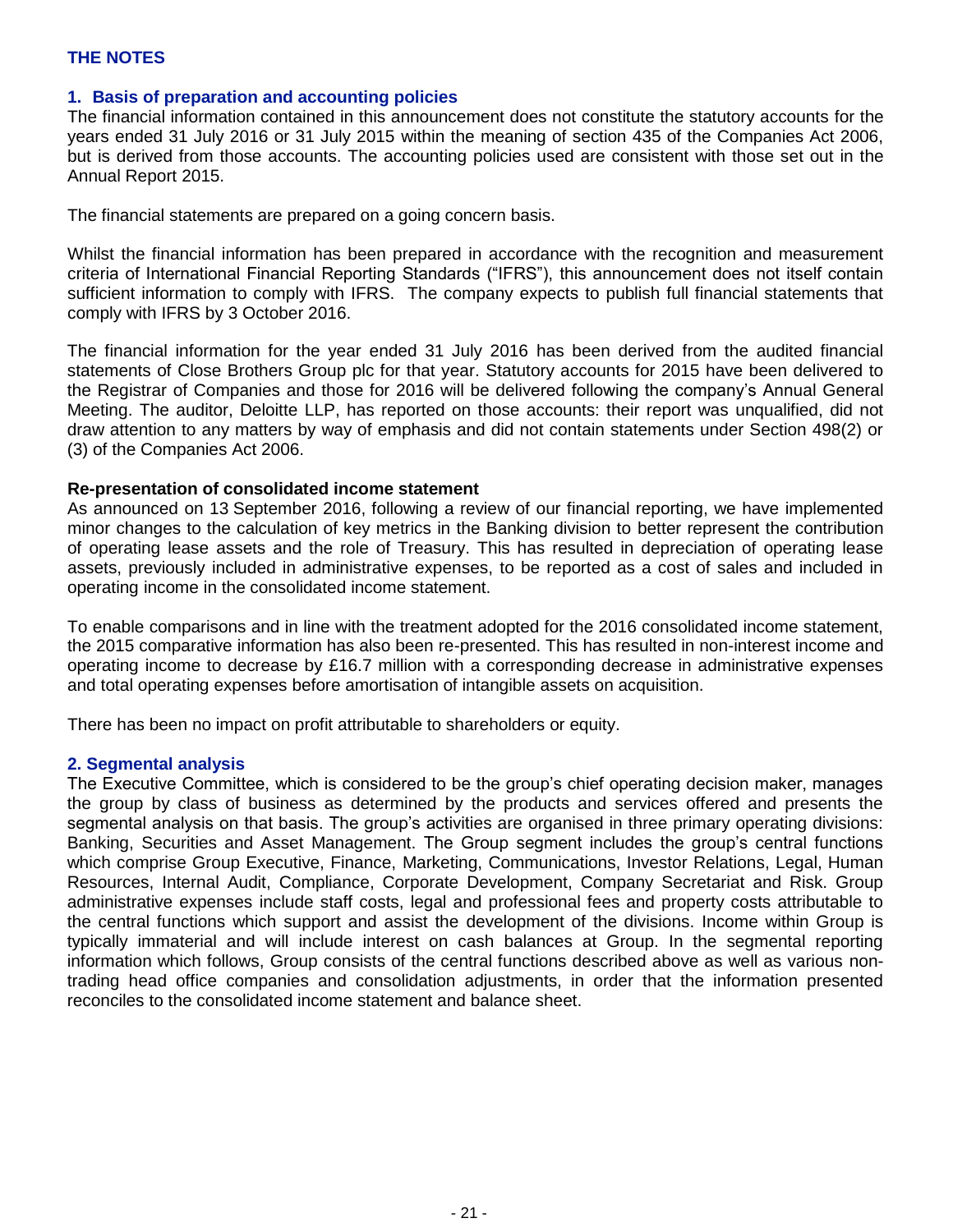## **2. Segmental analysis** continued

Divisions charge market prices for services rendered to other parts of the group. Funding charges between Banking businesses are determined by the Banking division's Treasury operation taking into account commercial demands. Funding arrangements between other segments is limited. More than 90% of all the group's activities, revenue and assets are located in the UK.

|                                               |                |                   | <b>Asset</b>      |           | Continuing |
|-----------------------------------------------|----------------|-------------------|-------------------|-----------|------------|
|                                               | <b>Banking</b> | <b>Securities</b> | <b>Management</b> | Group     | operations |
|                                               | £ million      | £ million         | £ million         | £ million | £ million  |
| <b>Summary Income Statement for</b>           |                |                   |                   |           |            |
| year ended 31 July 2016                       |                |                   |                   |           |            |
| Net interest income/(expense)                 | 422.2          | (0.6)             | 0.4               | 0.6       | 422.6      |
| Non-interest income                           | 89.0           | 82.9              | 91.9              | 1.0       | 264.8      |
|                                               |                |                   |                   |           |            |
| Operating income                              | 511.2          | 82.3              | 92.3              | 1.6       | 687.4      |
|                                               |                |                   |                   |           |            |
| Administrative expenses                       | (229.7)        | (61.7)            | (75.9)            | (24.2)    | (391.5)    |
| Depreciation and amortisation                 | (20.6)         | (1.6)             | (2.0)             | (0.2)     | (24.4)     |
| Impairment losses on loans and advances       | (37.9)         |                   |                   |           | (37.9)     |
|                                               |                |                   |                   |           |            |
| Total operating expenses                      | (288.2)        | (63.3)            | (77.9)            | (24.4)    | (453.8)    |
|                                               |                |                   |                   |           |            |
| Adjusted operating profit/(loss) <sup>1</sup> | 223.0          | 19.0              | 14.4              | (22.8)    | 233.6      |
| Amortisation of intangible assets on          |                |                   |                   |           |            |
| acquisition                                   | (0.5)          |                   | (4.6)             |           | (5.1)      |
|                                               | 222.5          | 19.0              | 9.8               |           | 228.5      |
| Operating profit/(loss) before tax            |                |                   |                   | (22.8)    |            |
| External operating income/(expense)           | 524.6          | 82.3              | 92.9              | (12.4)    | 687.4      |
| Inter segment operating (expense)/income      | (13.4)         |                   | (0.6)             | 14.0      |            |
|                                               |                |                   |                   |           |            |
| Segment operating income                      | 511.2          | 82.3              | 92.3              | 1.6       | 687.4      |

1 Adjusted operating profit/(loss) is stated before amortisation of intangible assets on acquisition, profit on disposal of discontinued operations and tax.

|                                                                                                                                  | <b>Banking</b><br>£ million | <b>Securities</b><br>£ million | <b>Asset</b><br><b>Management</b><br>£ million | Group<br>£ million | Total<br>£ million |
|----------------------------------------------------------------------------------------------------------------------------------|-----------------------------|--------------------------------|------------------------------------------------|--------------------|--------------------|
| <b>Balance Sheet Information at</b>                                                                                              |                             |                                |                                                |                    |                    |
| 31 July 2016                                                                                                                     |                             |                                |                                                |                    |                    |
| Total assets                                                                                                                     | 7,988.7                     | 647.5                          | 104.8                                          | 7.2                | 8,748.2            |
| <b>Total liabilities</b>                                                                                                         | 7,195.5                     | 577.8                          | 49.1                                           | (171.1)            | 7,651.3            |
| Equity                                                                                                                           | 793.2                       | 69.7                           | 55.7                                           | 178.3              | 1,096.9            |
| Other segmental information for the<br>year ended 31 July 2016<br>Property, plant, equipment and intangible<br>asset expenditure | 95.0                        | 3.4                            | 3.0                                            | $\blacksquare$     | 101.4              |
| Employees (average number)                                                                                                       | 2,077                       | 238                            | 570                                            | 61                 | 2.946              |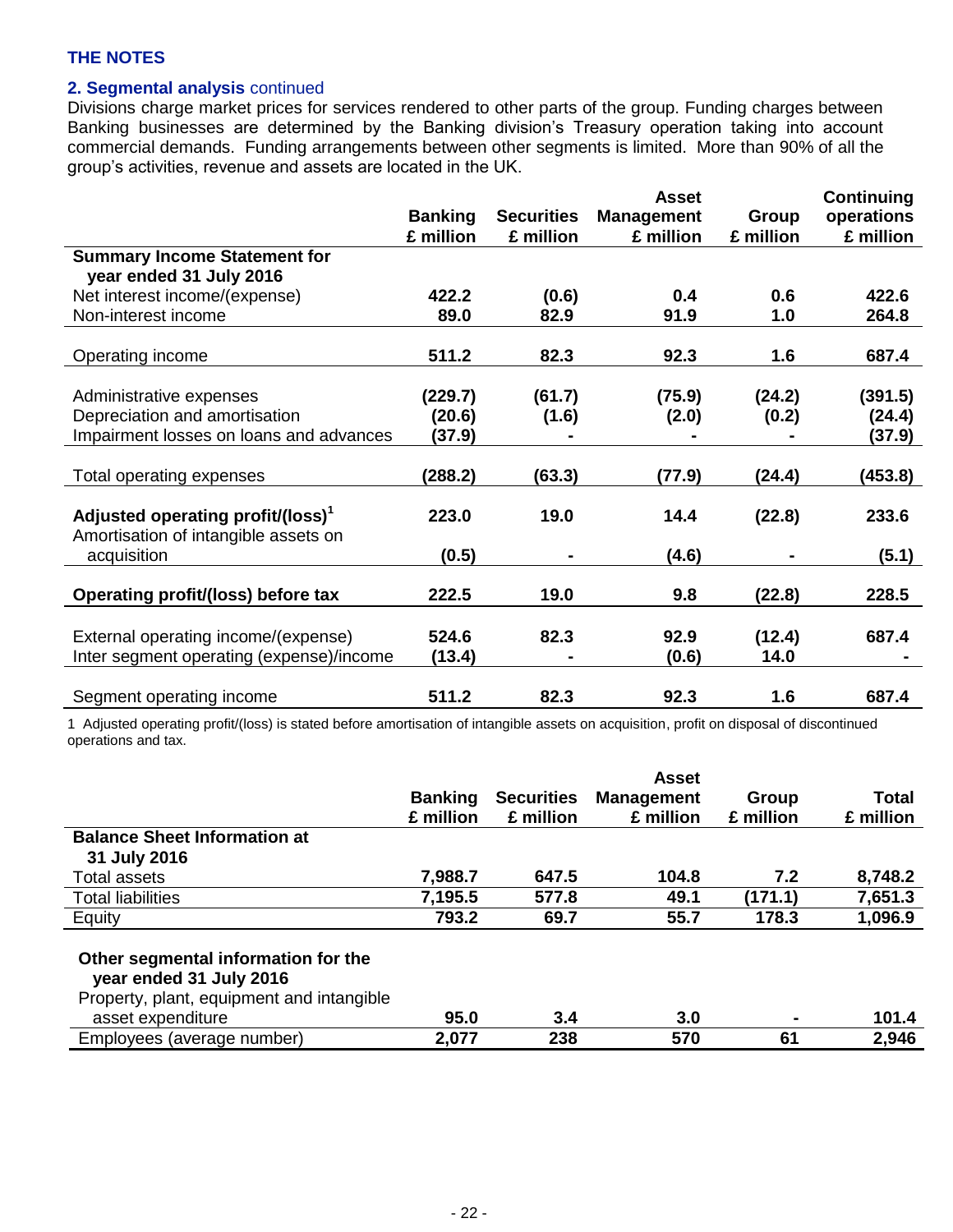## **2. Segmental analysis** continued

The following table provides further detail on operating income:

|                                             | 2016      | $2015^1$  |
|---------------------------------------------|-----------|-----------|
|                                             | £ million | £ million |
| <b>Banking</b>                              |           |           |
| <b>Retail Finance</b>                       | 204.6     | 186.3     |
| <b>Commercial Finance</b>                   | 202.3     | 195.9     |
| <b>Property Finance</b>                     | 104.3     | 99.7      |
| <b>Securities</b>                           |           |           |
| Market-making and related activities        | 82.3      | 94.6      |
| <b>Asset Management</b>                     |           |           |
| Investment management                       | 57.4      | 54.1      |
| Advice and other services                   | 32.1      | 36.1      |
| Other income                                | 2.8       | 5.4       |
| Group                                       | 1.6       | 0.7       |
|                                             |           |           |
| Operating income from continuing operations | 687.4     | 672.8     |

1 Re-presented – see note 1.

|                                                                                       |                   |                   | Asset           |                 | Continuing        |
|---------------------------------------------------------------------------------------|-------------------|-------------------|-----------------|-----------------|-------------------|
|                                                                                       | <b>Banking</b>    | <b>Securities</b> | Management      | Group           | operations        |
|                                                                                       | £ million         | £ million         | £ million       | £ million       | £ million         |
| Summary Income Statement for year<br>ended 31 July 2015 $^1$                          |                   |                   |                 |                 |                   |
| Net interest income/(expense)                                                         | 396.5             | (0.9)             | 0.2             | 0.7             | 396.5             |
| Non-interest income                                                                   | 85.4              | 95.5              | 95.4            |                 | 276.3             |
| Operating income                                                                      | 481.9             | 94.6              | 95.6            | 0.7             | 672.8             |
| Administrative expenses<br>Depreciation and amortisation                              | (214.6)<br>(16.7) | (69.0)<br>(1.0)   | (76.4)<br>(1.4) | (26.3)<br>(0.6) | (386.3)<br>(19.7) |
| Impairment losses on loans and advances                                               | (41.9)            |                   |                 |                 | (41.9)            |
|                                                                                       |                   |                   |                 |                 |                   |
| Total operating expenses                                                              | (273.2)           | (70.0)            | (77.8)          | (26.9)          | (447.9)           |
| Adjusted operating profit/(loss) <sup>2</sup><br>Amortisation of intangible assets on | 208.7             | 24.6              | 17.8            | (26.2)          | 224.9             |
| acquisition                                                                           | (0.5)             |                   | (4.5)           |                 | (5.0)             |
| Operating profit/(loss) before tax                                                    | 208.2             | 24.6              | 13.3            | (26.2)          | 219.9             |
| External operating income/expense<br>Inter segment operating (expense)/income         | 511.8<br>(13.2)   | 94.6              | 96.5<br>(0.9)   | (13.4)<br>14.1  | 689.5             |
| Segment operating income                                                              | 498.6             | 94.6              | 95.6            | 0.7             | 689.5             |

1 Re-presented – see note 1.

2 Adjusted operating profit/(loss) is stated before amortisation of intangible assets on acquisition, profit on disposal of discontinued operations and tax.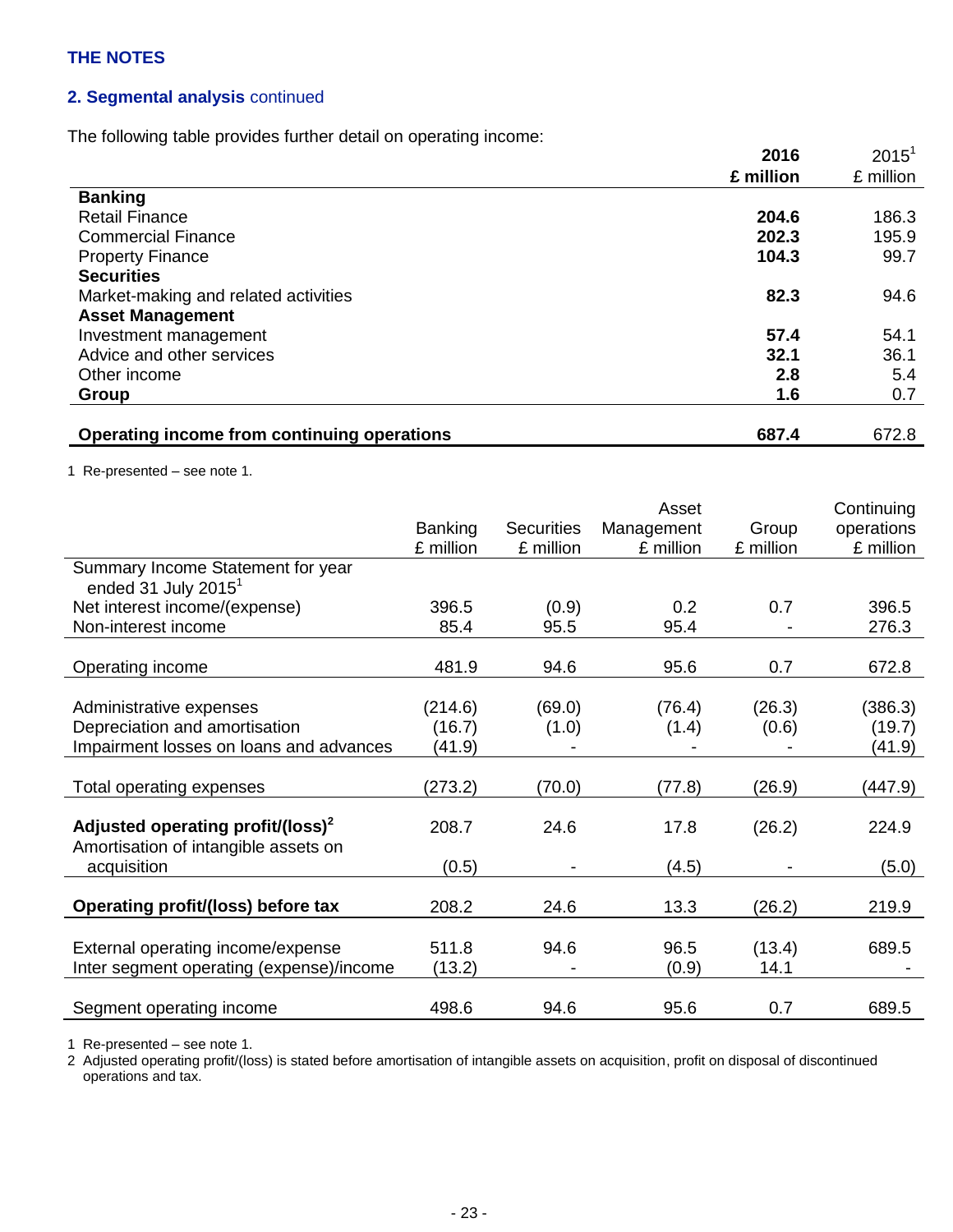## **2. Segmental analysis** continued

|                                                                                          |                |                   | Asset      |                |              |
|------------------------------------------------------------------------------------------|----------------|-------------------|------------|----------------|--------------|
|                                                                                          | <b>Banking</b> | <b>Securities</b> | Management | Group          | Total        |
|                                                                                          | £ million      | £ million         | £ million  | £ million      | £ million    |
| <b>Balance Sheet Information at</b>                                                      |                |                   |            |                |              |
| 31 July 2015                                                                             |                |                   |            |                |              |
| <b>Total assets</b>                                                                      | 7,303.1        | 538.7             | 101.1      | 14.4           | 7,957.3      |
| <b>Total liabilities</b>                                                                 | 6,592.0        | 466.8             | 53.5       | (164.9)        | 6,947.4      |
| Equity                                                                                   | 711.1          | 71.9              | 47.6       | 179.3          | 1,009.9      |
|                                                                                          |                |                   |            |                |              |
| Other segmental information for the year                                                 |                |                   |            |                |              |
| ended 31 July 2015                                                                       |                |                   |            |                |              |
| Property, plant, equipment and intangible                                                |                |                   |            |                |              |
| asset expenditure                                                                        | 74.7           | 3.5               | 2.6        | 0.1            | 80.9         |
| Employees (average number)                                                               | 1,910          | 232               | 562        | 63             | 2,767        |
|                                                                                          |                |                   |            |                |              |
| 3. Taxation                                                                              |                |                   |            |                |              |
|                                                                                          |                |                   |            | 2016           | 2015         |
|                                                                                          |                |                   |            | £ million      | £ million    |
| Tax charged/(credited) to the income statement                                           |                |                   |            |                |              |
| Current tax:                                                                             |                |                   |            |                |              |
| UK corporation tax                                                                       |                |                   |            | 56.5           | 49.1         |
| Foreign tax                                                                              |                |                   |            | 2.5            | 2.6          |
| Adjustments in respect of previous years                                                 |                |                   |            | (1.1)          | (0.2)        |
|                                                                                          |                |                   |            | 57.9           | 51.5         |
| Deferred tax:                                                                            |                |                   |            |                |              |
| Deferred tax credit for the current year                                                 |                |                   |            | (16.5)         | (6.5)        |
| Adjustments in respect of previous years                                                 |                |                   |            | 0.8            | 0.4          |
|                                                                                          |                |                   |            |                |              |
|                                                                                          |                |                   |            | 42.2           | 45.4         |
|                                                                                          |                |                   |            |                |              |
| Tax on items not (credited)/charged to the income statement                              |                |                   |            |                |              |
| Current tax relating to:                                                                 |                |                   |            |                |              |
| Share-based transactions tax allowance in excess of expense recognised                   |                |                   |            | (2.1)          | (4.1)        |
| Deferred tax relating to:                                                                |                |                   |            |                |              |
| Cash flow hedging                                                                        |                |                   |            | (1.7)<br>(0.3) | (1.1)        |
| Defined benefit pension scheme<br>Financial instruments classified as available for sale |                |                   |            | (0.7)          | (0.4)        |
| Share-based transactions tax allowance in excess of expense recognised                   |                |                   |            | 1.1            | (1.0)<br>1.0 |
| Currency translation gains/(losses)                                                      |                |                   |            | 1.5            | (0.4)        |
|                                                                                          |                |                   |            |                |              |
|                                                                                          |                |                   |            | (2.2)          | (6.0)        |
|                                                                                          |                |                   |            |                |              |
| <b>Reconciliation to tax expense</b>                                                     |                |                   |            |                |              |
| UK corporation tax for the year at 20.0% (2015: 20.7%) on operating profit               |                |                   |            | 45.7           | 45.5         |
| Gain on sale of subsidiaries and available for sale investment                           |                |                   |            | (0.5)          |              |
| Effect of different tax rates in other jurisdictions                                     |                |                   |            | (0.6)          | (0.8)        |
| Disallowable items and other permanent differences                                       |                |                   |            | 1.5            | 0.3          |
| Banking surcharge                                                                        |                |                   |            | 8.2            |              |
| Deferred tax impact of (increased)/decreased UK corporation tax rate                     |                |                   |            | (11.8)         | 0.2          |
| Prior year tax provision                                                                 |                |                   |            | (0.3)          | 0.2          |
|                                                                                          |                |                   |            |                |              |
|                                                                                          |                |                   |            | 42.2           | 45.4         |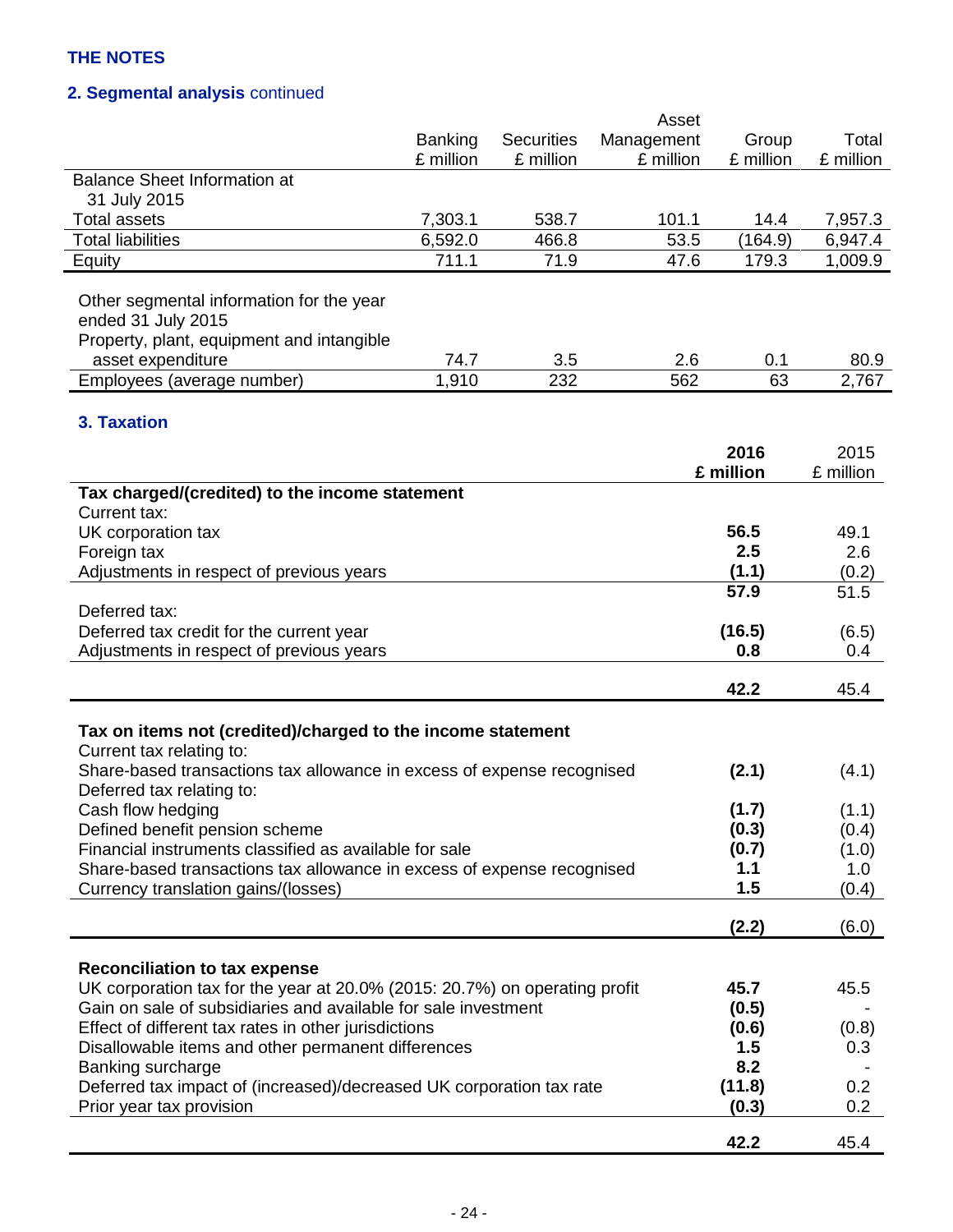## **3. Taxation** continued

The standard UK corporation tax rate for the financial year is 20.0% (2015: 20.7%). From 1 January 2016 an additional 8% surcharge applies to banking company profits as defined in legislation.

The effective tax rate is 18.5% (2015: 20.6%) which is below the UK corporation tax rate. This reflects a write up of deferred tax assets due to the introduction of the bank corporation tax surcharge, more than offsetting the surcharge payable on profits for the period since 1 January 2016.

Movements in deferred tax assets and liabilities were as follows:

|                          |                |           | Share-based  |           |           |            |                              |           |
|--------------------------|----------------|-----------|--------------|-----------|-----------|------------|------------------------------|-----------|
|                          |                |           | payments     | Available | Cash      |            |                              |           |
|                          | Capital        | Pension   | and deferred | for sale  | flow      | Intangible |                              |           |
|                          | allowances     | scheme    | compensation | assets    | hedging   | assets     | Other                        | Total     |
|                          | £ million      | £ million | £ million    | £ million | £ million | £ million  | £ million                    | £ million |
| At 1 August 2014         | 27.8           | (1.0)     | 10.9         | (1.7)     | (0.5)     | (4.2)      | 0.4                          | 31.7      |
| Credit to the income     |                |           |              |           |           |            |                              |           |
| statement                | 4.9            |           | 0.3          |           |           | 0.9        | $\qquad \qquad \blacksquare$ | 6.1       |
| Credit to other          |                |           |              |           |           |            |                              |           |
| comprehensive income     | 0.4            | 0.4       |              | 1.0       | 1.1       |            | $\blacksquare$               | 2.9       |
| Charge to equity         |                |           | (1.0)        |           |           |            | $\blacksquare$               | (1.0)     |
| Acquisition              | $\blacksquare$ |           |              |           | ۰         | (0.3)      | $\blacksquare$               | (0.3)     |
|                          |                |           |              |           |           |            |                              |           |
| At 31 July 2015          | 33.1           | (0.6)     | 10.2         | (0.7)     | 0.6       | (3.6)      | 0.4                          | 39.4      |
| Credit to the            |                |           |              |           |           |            |                              |           |
| income statement         | 13.3           |           | 1.1          |           |           | 1.0        | 0.3                          | 15.7      |
| (Charge)/credit to other |                |           |              |           |           |            |                              |           |
| comprehensive income     | (1.5)          | 0.3       |              | 0.7       | 1.7       |            |                              | 1.2       |
| Charge to equity         |                |           | (1.1)        |           |           |            | $\blacksquare$               | (1.1)     |
| Acquisition              |                | -         |              |           |           |            | $\blacksquare$               |           |
|                          |                |           |              |           |           |            |                              |           |
| At 31 July 2016          | 44.9           | (0.3)     | 10.2         |           | 2.3       | (2.6)      | 0.7                          | 55.2      |

As the group has been and is expected to continue to be consistently profitable, it is appropriate to recognise the full deferred tax assets.

#### **4. Discontinued operations**

On 5 January 2015, the group completed the sale of Close Brothers Seydler ("Seydler") to Oddo & Cie for a gross cash consideration of €46.5 million (£36.4 million), which includes a post year end adjustment of £0.5 million following finalisation of completion accounts. The profit on disposal was £10.3 million.

Based in Frankfurt, Seydler provided equity and debt capital markets services, securities trading and research primarily in German small and mid-sized companies and was part of the Securities division.

The transaction fulfilled the requirements of IFRS 5 to be classified as "Discontinued operations" in the consolidated income statement, the results of which are set out below: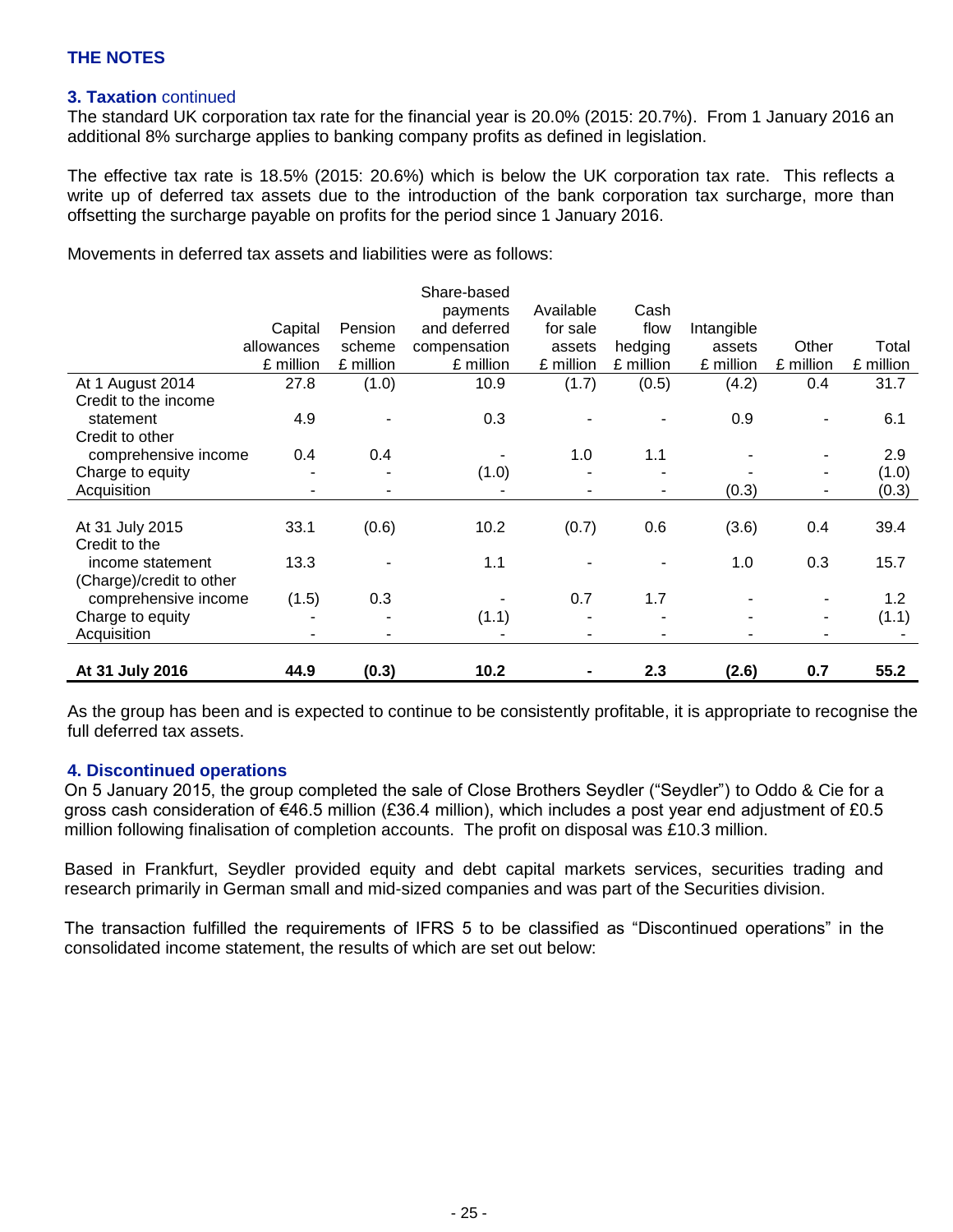## **4. Discontinued operations** continued

### **Results of discontinued operations**

|                                                           | 2016      | $2015^1$  |
|-----------------------------------------------------------|-----------|-----------|
|                                                           | £ million | £ million |
| Operating income                                          |           | 11.7      |
| Operating expenses                                        |           | (10.4)    |
| Operating profit before tax                               |           | 1.3       |
| Tax                                                       |           | (0.4)     |
|                                                           |           |           |
| Profit after tax                                          |           | 0.9       |
|                                                           |           |           |
| Profit on disposal of discontinued operations, net of tax |           | 10.3      |
| Profit from discontinued operations                       |           | 11.2      |

1 Profit after tax is up until the point of disposal.

### **Cash flow from discontinued operations**

|                                         | 2016           | $2015^{\circ}$ |
|-----------------------------------------|----------------|----------------|
|                                         | £ million      | £ million      |
| Net cash flow from operating activities | $\blacksquare$ | 6.6            |
| Net cash flow from investing activities |                | (0.1)          |
| Net cash flow from financing activities |                |                |

1 Up until the point of disposal.

#### **5. Earnings per share**

The calculation of basic earnings per share is based on the profit attributable to shareholders and the number of basic weighted average shares. When calculating the diluted earnings per share, the weighted average number of shares in issue is adjusted for the effects of all dilutive share options and awards.

|                                                               | 2016   | 2015   |
|---------------------------------------------------------------|--------|--------|
| <b>Continuing operations</b>                                  |        |        |
| Basic                                                         | 125.7p | 117.8p |
| <b>Diluted</b>                                                | 124.3p | 116.5p |
| Adjusted basic <sup>1</sup>                                   | 128.4p | 120.5p |
| Adjusted diluted <sup>1</sup>                                 | 127.0p | 119.2p |
| <b>Continuing and discontinued operations</b><br><b>Basic</b> | 125.7p | 125.4p |
| <b>Diluted</b>                                                | 124.3p | 124.0p |
| <b>Discontinued operations</b>                                |        |        |
| <b>Basic</b>                                                  |        | 7.6p   |
| <b>Diluted</b>                                                |        | 7.5p   |

1 Excludes amortisation of intangible assets on acquisition, discontinued operations and their tax effects.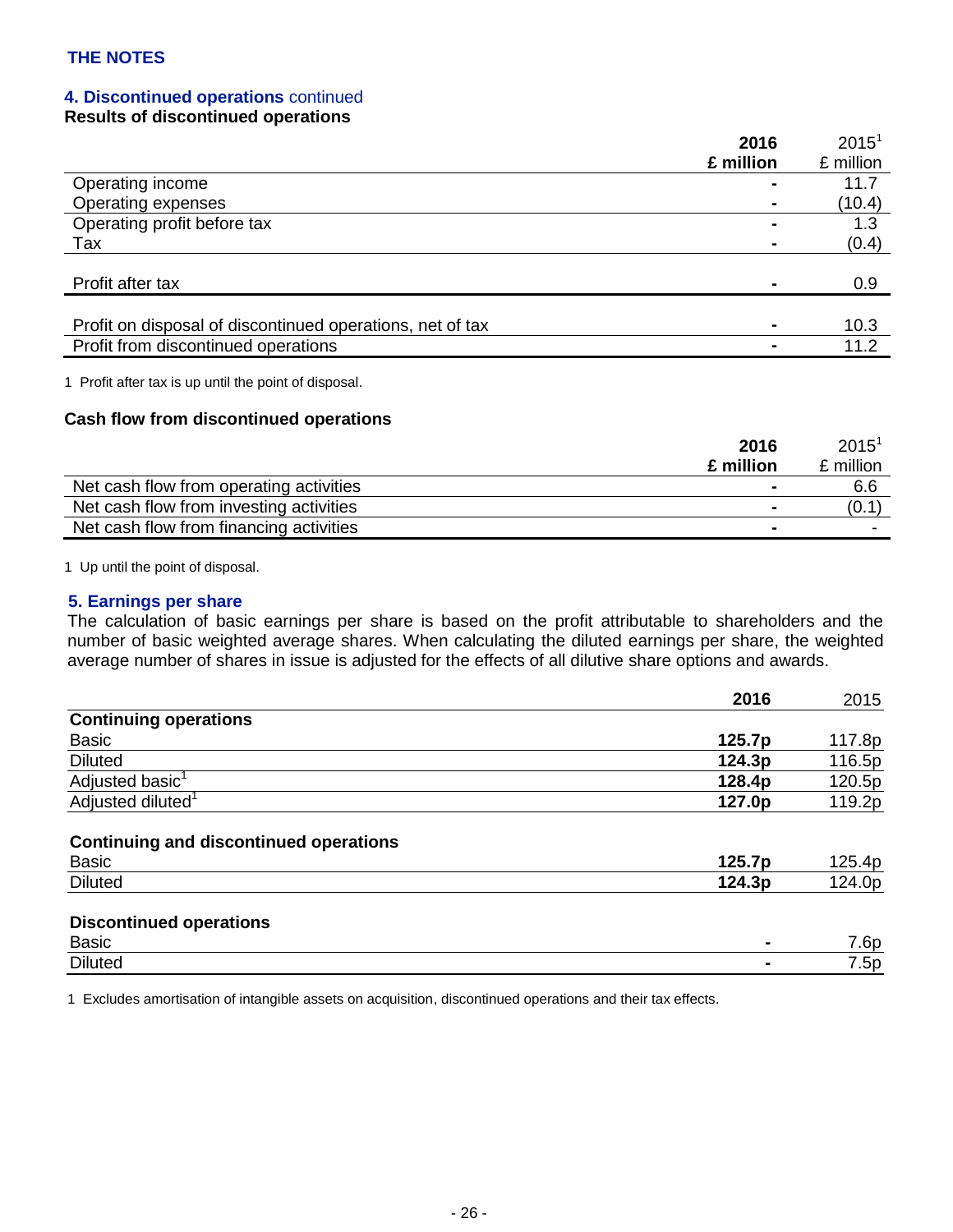## **5. Earnings per share** continued

|                                                                         | 2016      | 2015      |
|-------------------------------------------------------------------------|-----------|-----------|
|                                                                         | £ million | £ million |
| <b>Profit attributable to shareholders</b>                              | 186.5     | 185.7     |
| Less profit from discontinued operations, net of tax                    |           | 11.2      |
| Profit attributable to shareholders on continuing operations            | 186.5     | 174.5     |
| Adjustments:                                                            |           |           |
| Amortisation of intangible assets on acquisition                        | 5.1       | 5.0       |
| Tax effect of adjustments                                               | (1.0)     | (1.0)     |
|                                                                         |           |           |
| Adjusted profit attributable to shareholders on continuing operations   | 190.6     | 178.5     |
|                                                                         | 2016      | 2015      |
|                                                                         | million   | million   |
|                                                                         |           |           |
| Average number of shares                                                |           |           |
| <b>Basic weighted</b>                                                   | 148.4     | 148.1     |
| Effect of dilutive share options and awards                             | 1.7       | 1.7       |
| <b>Diluted weighted</b>                                                 | 150.1     | 149.8     |
|                                                                         |           |           |
| <b>6. Dividends</b>                                                     |           |           |
|                                                                         | 2016      | 2015      |
|                                                                         | £ million | £ million |
| For each ordinary share                                                 |           |           |
| Final dividend for previous financial year paid in November 2015: 35.5p |           |           |
| (2014:32.5p)                                                            | 52.3      | 47.6      |
| Interim dividend for current financial year paid in April 2016: 19.0p   |           |           |
| (2015: 18.0p)                                                           | 28.0      | 26.7      |
|                                                                         |           |           |
|                                                                         | 80.3      | 74.3      |

A final dividend relating to the year ended 31 July 2016 of 38.0p, amounting to an estimated £56.1 million, is proposed. This final dividend, which is due to be paid on 22 November 2016 to shareholders on the register at 14 October 2016, is not reflected in these financial statements.

### **7. Loans and advances to customers**

|                 |           |           | <b>Between</b><br>three |                |                |            |            |           |
|-----------------|-----------|-----------|-------------------------|----------------|----------------|------------|------------|-----------|
|                 |           | Within    | months                  | <b>Between</b> | <b>Between</b> | After more |            |           |
|                 | On        | three     | and                     | one and        | two and        | than five  | Impairment |           |
|                 | demand    | months    | one year                | two years      | five years     | years      | provisions | Total     |
|                 | £ million | £ million | £ million               | £ million      | £ million      | £ million  | £ million  | £ million |
| At 31 July 2016 | 58.1      | 1,746.0   | 2,014.4                 | 1,279.3        | 1,328.2        | 65.3       | (59.7)     | 6,431.6   |
| At 31 July 2015 | 45.4      | 1.543.5   | 1.797.8                 | .108.2         | 1.254.1        | 44.9       | (56.1)     | 5,737.8   |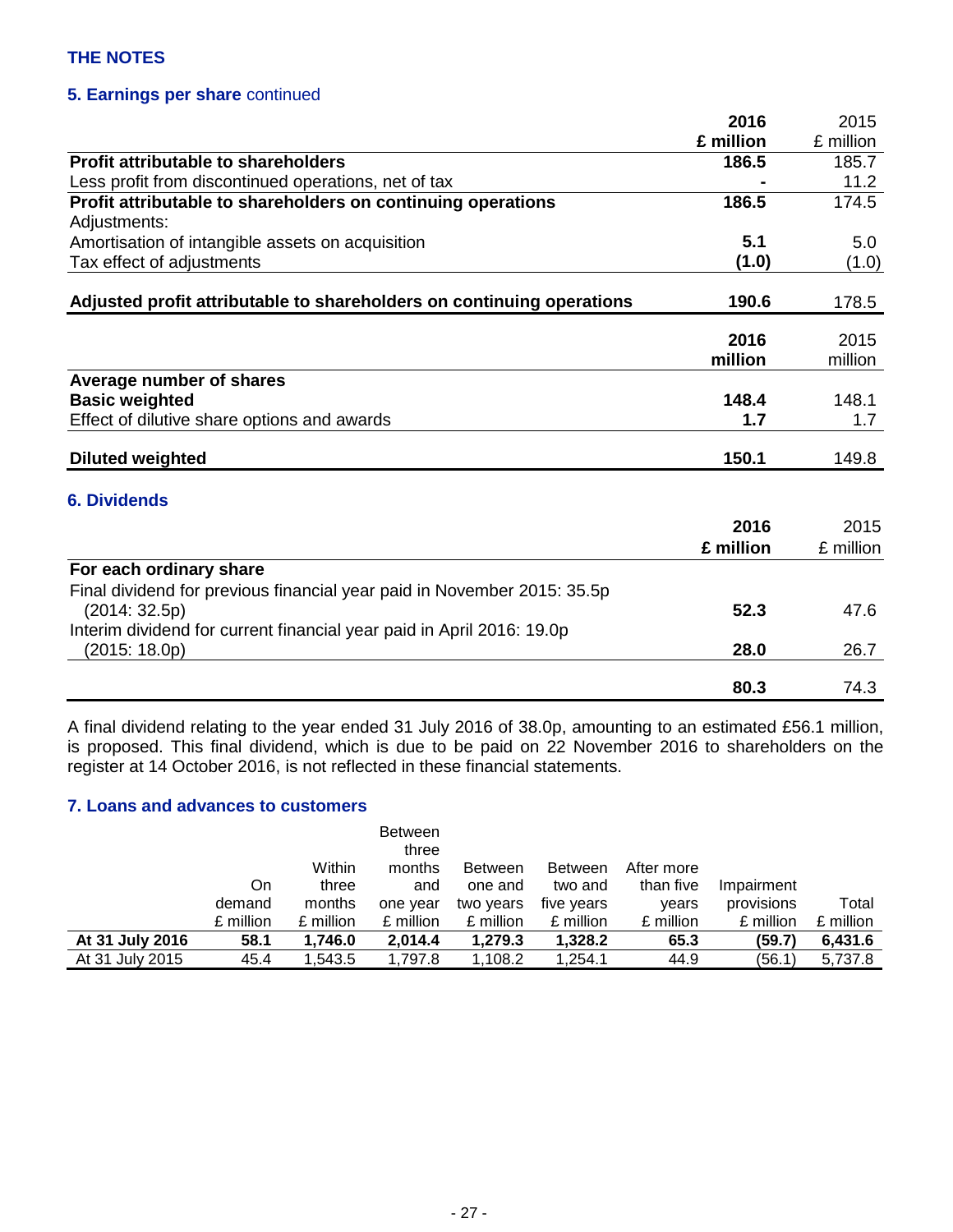### **7. Loans and advances to customers** continued

|                                                          | 2016      | 2015      |
|----------------------------------------------------------|-----------|-----------|
|                                                          | £ million | £ million |
| Impairment provisions on loans and advances to customers |           |           |
| At 1 August                                              | 56.1      | 48.3      |
| Charge for the year                                      | 37.9      | 41.9      |
| Amounts written off net of recoveries                    | (34.3)    | (34.1)    |
| At 31 July                                               | 59.7      | 56.1      |
|                                                          |           |           |
| Loans and advances to customers comprise                 |           |           |
| Hire purchase agreement receivables                      | 2,782.4   | 2,552.9   |
| Finance lease receivables                                | 440.1     | 473.0     |
| Other loans and advances                                 | 3,209.1   | 2,711.9   |
|                                                          |           |           |
| At 31 July                                               | 6,431.6   | 5,737.8   |

At 31 July 2016, gross impaired loans were £158.5 million (31 July 2015: £162.3 million) and equate to 2% (31 July 2015: 3%) of the gross loan book before impairment provisions. The majority of the group's lending is secured and therefore the gross impaired loans quoted do not reflect the expected loss.

#### **8. Debt securities**

|                         | <b>Held for</b> | <b>Available</b> | <b>Loans and</b> |              |
|-------------------------|-----------------|------------------|------------------|--------------|
|                         | trading         | for sale         | receivables      | <b>Total</b> |
|                         | £ million       | £ million        | £ million        | £ million    |
| Long trading positions  | 20.3            | $\blacksquare$   |                  | 20.3         |
| Certificates of deposit |                 |                  | 201.0            | 201.0        |
| Gilts                   |                 | ۰                |                  |              |
|                         |                 |                  |                  |              |
| At 31 July 2016         | 20.3            |                  | 201.0            | 221.3        |
|                         |                 |                  |                  |              |
|                         | Held for        | Available for    | Loans and        |              |
|                         | trading         | sale             | receivables      | Total        |
|                         | £ million       | £ million        | £ million        | £ million    |
| Long trading positions  | 14.1            | -                |                  | 14.1         |
| Certificates of deposit |                 |                  | 115.3            | 115.3        |
| Gilts                   |                 | 20.1             |                  | 20.1         |
|                         |                 |                  |                  |              |
| At 31 July 2015         | 14.1            | 20.1             | 115.3            | 149.5        |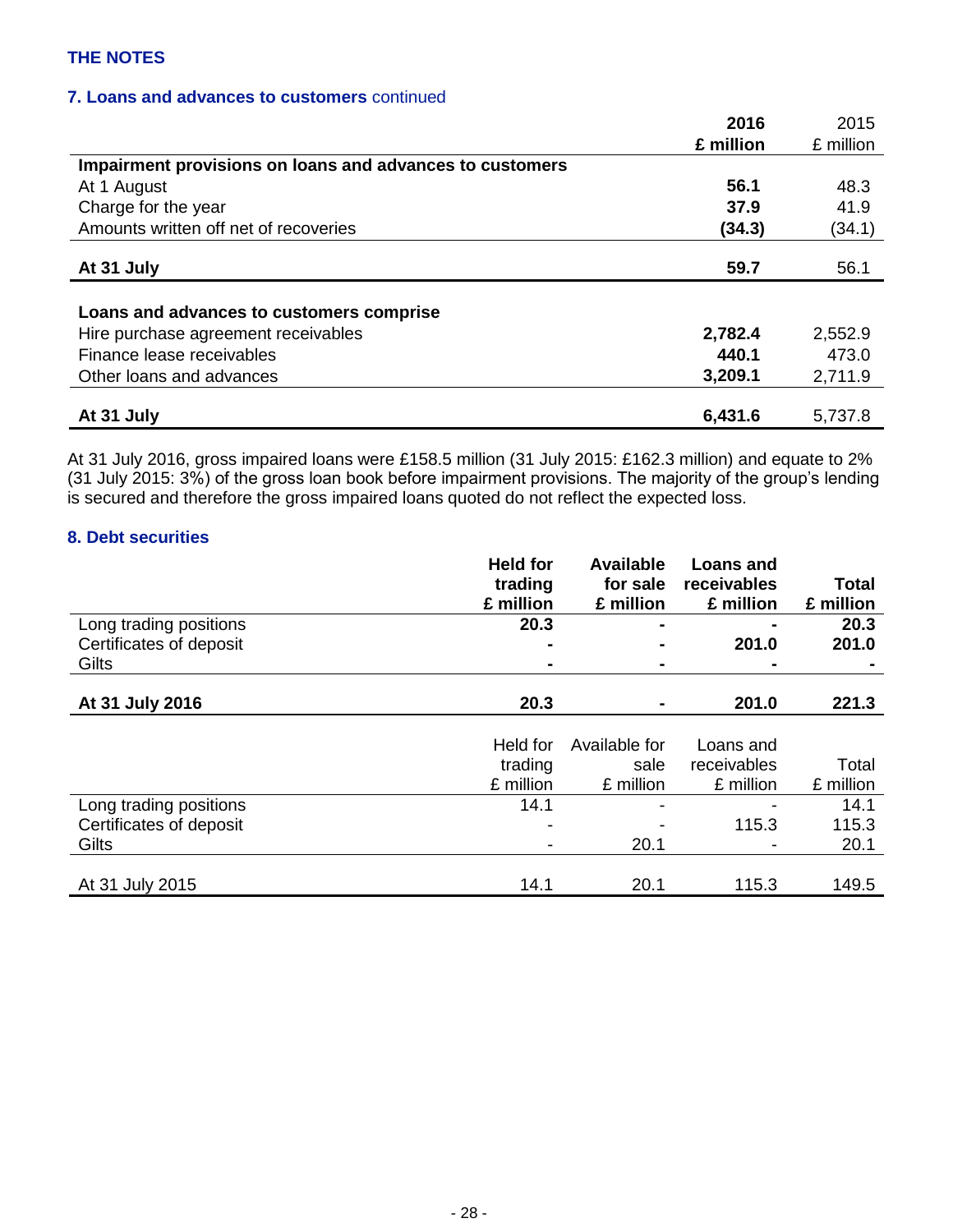## **8. Debt securities** continued

Movements on the book value of gilts comprise:

|                         | £ million |
|-------------------------|-----------|
| At 1 August 2014        | 45.6      |
| Redemptions at maturity | (25.0)    |
| Movement in value       | (0.5)     |
|                         |           |
| At 31 July 2015         | 20.1      |
|                         |           |
| Redemptions at maturity | (20.0)    |
| Movement in value       | (0.1)     |
|                         |           |
| At 31 July 2016         |           |

## **9. Equity shares**

|                        | 31 July<br>2016 | 31 July<br>2015 |
|------------------------|-----------------|-----------------|
|                        | £ million       | £ million       |
| Long trading positions | 26.1            | 31.1            |
| Other equity shares    | 2.1             | 10.1            |
|                        | 28.2            | 41.2            |

Movements on the book value of other equity shares comprise:

|                                                |           | Fair value     |           |
|------------------------------------------------|-----------|----------------|-----------|
|                                                | Available | through profit |           |
|                                                | for sale  | or loss        | Total     |
|                                                | £ million | £ million      | £ million |
| At 1 August 2014                               | 19.5      | 0.1            | 19.6      |
| <b>Disposals</b>                               | (8.1)     |                | (8.1)     |
| Currency translation differences               | (0.4)     |                | (0.4)     |
| Movement in value of:                          |           |                |           |
| Equity shares classified as available for sale | (1.0)     |                | (1.0)     |
|                                                |           |                |           |
| At 31 July 2015                                | 10.0      | 0.1            | 10.1      |
|                                                |           |                |           |
| <b>Disposals</b>                               | (7.7)     |                | (7.7)     |
| Currency translation differences               | 0.4       |                | 0.4       |
| Movement in value of:                          |           |                |           |
| Equity shares classified as available for sale | (0.7)     |                | (0.7)     |
|                                                |           |                |           |
| At 31 July 2016                                | 2.0       | 0.1            | 2.1       |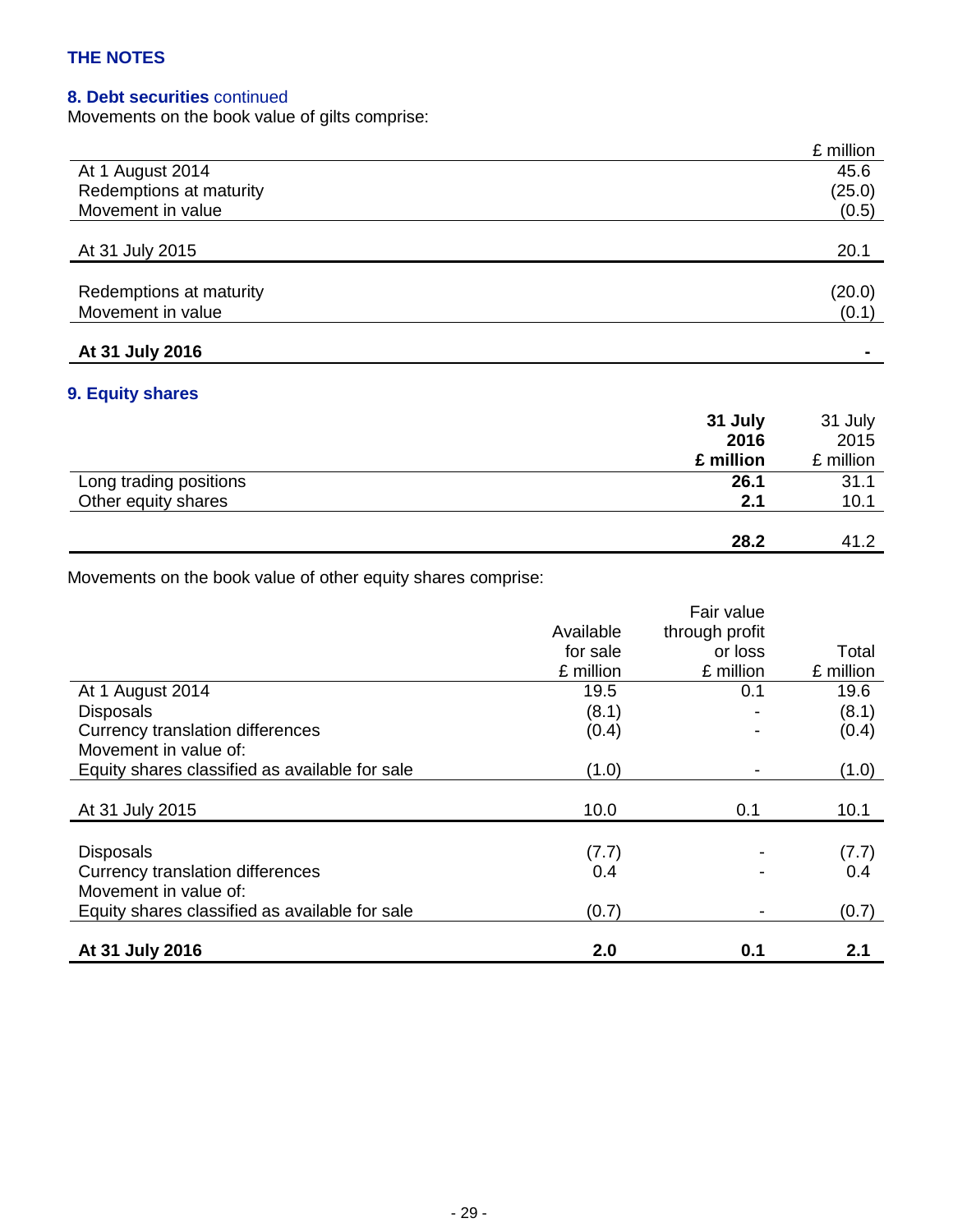### **10. Intangible assets**

|                                    |           |           | Intangible  |           |
|------------------------------------|-----------|-----------|-------------|-----------|
|                                    |           |           | assets on   |           |
|                                    | Goodwill  | Software  | acquisition | Total     |
|                                    | £ million | £ million | £ million   | £ million |
| <b>Cost</b>                        |           |           |             |           |
| At 1 August 2014                   | 156.1     | 68.8      | 42.4        | 267.3     |
| <b>Additions</b>                   | 0.3       | 20.3      | 1.5         | 22.1      |
| <b>Disposals</b>                   | (10.4)    | (8.1)     |             | (18.5)    |
| Foreign exchange                   |           |           |             |           |
|                                    |           |           |             |           |
| At 31 July 2015                    | 146.0     | 81.0      | 43.9        | 270.9     |
| <b>Additions</b>                   | 1.7       | 24.1      | 0.4         | 26.2      |
| <b>Disposals</b>                   | (6.9)     | (0.5)     |             | (7.4)     |
| Foreign exchange                   |           |           |             |           |
|                                    |           |           |             |           |
| At 31 July 2016                    | 140.8     | 104.6     | 44.3        | 289.7     |
| <b>Amortisation and impairment</b> |           |           |             |           |
| At 1 August 2014                   | 68.0      | 35.2      | 17.8        | 121.0     |
| Amortisation charge for the year   |           | 13.5      | 5.0         | 18.5      |
| <b>Disposals</b>                   | (6.2)     | (6.5)     | (0.1)       | (12.8)    |
|                                    |           |           |             |           |
| At 31 July 2015                    | 61.8      | 42.2      | 22.7        | 126.7     |
| Amortisation charge for the year   |           | 17.2      | 5.1         | 22.3      |
| <b>Disposals</b>                   | (6.9)     | (0.3)     |             | (7.2)     |
|                                    |           |           |             |           |
| At 31 July 2016                    | 54.9      | 59.1      | 27.8        | 141.8     |
|                                    |           |           |             |           |
| Net book value at 31 July 2016     | 85.9      | 45.5      | 16.5        | 147.9     |
|                                    | 84.2      | 38.8      | 21.2        | 144.2     |
| Net book value at 31 July 2015     |           |           |             |           |
| Net book value at 1 August 2014    | 88.1      | 33.6      | 24.6        | 146.3     |

Additions in goodwill of £1.7 million and intangible assets on acquisition of £0.4 million in 2016 relates to the 100% acquisition of Finance for Industry Group ("FFI"). The principal activities of FFI are those of provision of instalment credit (mainly asset backed finance) to business customers to assist in their acquisition of business equipment and financial brokering to third party lenders. Cash consideration of £3.6 million was paid and a contingent consideration of £1.3 million is expected to be paid in the future for the equity of the business. Additions in goodwill of £0.3 million and intangible assets on acquisition of £1.5 million in 2015 relates to the 100% acquisition of Mackay Stewart and Brown Limited, a Scottish Independent Financial Adviser with £72.0 million of client assets, for cash consideration of £1.8 million for the equity of the business. These acquisitions are not regarded as material in the context of the group's financial statements and therefore information required for material acquisitions by IFRS 3 has not been disclosed.

Disposal of £6.9 million goodwill in 2016 relates to the sale of Asset Management's corporate advice and investment management activities. Disposal of £10.4 million goodwill in 2015 relates to the Seydler disposal of £4.2 million and the write off of fully impaired goodwill of £6.2 million relating to the wind up of Fortune Asset Management Limited.

Intangible assets on acquisition relates to broker and customer relationships and are amortised over a period of eight to 20 years.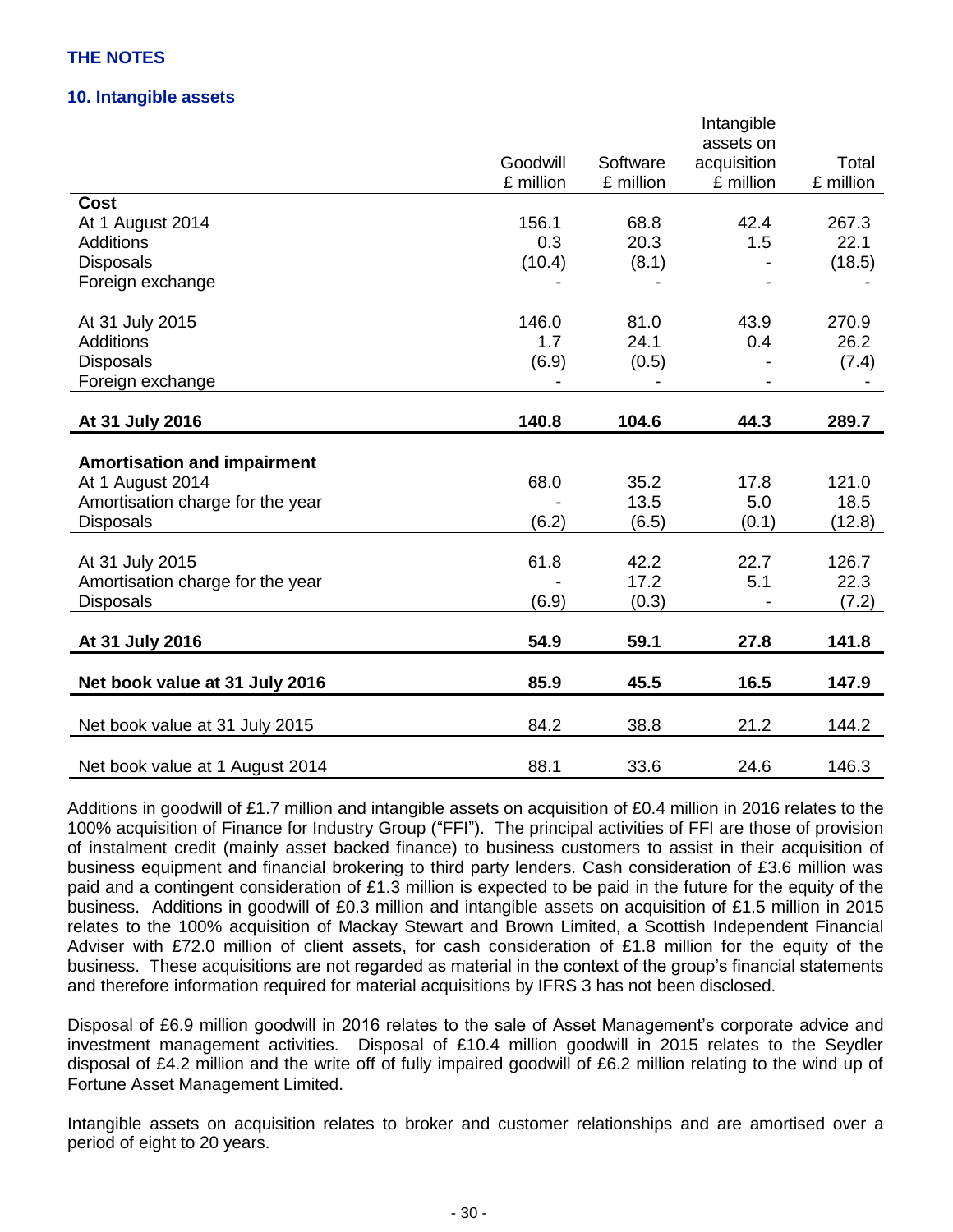## **10. Intangible assets** continued

In the 2016 financial year, £5.1 million (2015: £5.0 million) of the amortisation charge is included in amortisation of intangible assets on acquisition and £17.2 million (2015: £13.5 million) of the amortisation charge is included in administrative expenses shown in the consolidated income statement.

#### **11. Property, plant and equipment**

|                                 |           |              | Assets     |           |           |
|---------------------------------|-----------|--------------|------------|-----------|-----------|
|                                 |           | Fixtures,    | held under |           |           |
|                                 | Leasehold | fittings and | operating  | Motor     |           |
|                                 | property  | equipment    | leases     | vehicles  | Total     |
|                                 | £ million | £ million    | £ million  | £ million | £ million |
| <b>Cost</b>                     |           |              |            |           |           |
| At 1 August 2014                | 10.1      | 34.9         | 132.7      | 1.2       | 178.9     |
| <b>Additions</b>                | 7.4       | 7.7          | 43.7       |           | 58.8      |
| <b>Disposals</b>                | (0.1)     | (8.0)        | (11.3)     | (0.4)     | (19.8)    |
|                                 |           |              |            |           |           |
| At 31 July 2015                 | 17.4      | 34.6         | 165.1      | 0.8       | 217.9     |
| Additions                       | 4.3       | 9.2          | 61.6       | 0.1       | 75.2      |
| <b>Disposals</b>                | (0.2)     | (3.6)        | (25.3)     | (0.5)     | (29.6)    |
|                                 |           |              |            |           |           |
| At 31 July 2016                 | 21.5      | 40.2         | 201.4      | 0.4       | 263.5     |
|                                 |           |              |            |           |           |
| <b>Depreciation</b>             |           |              |            |           |           |
| At 1 August 2014                | 5.7       | 26.7         | 28.9       | 0.6       | 61.9      |
| Charge for the year             | 1.6       | 4.5          | 16.7       | 0.1       | 22.9      |
| Disposals                       | (0.1)     | (7.5)        | (7.5)      | (0.2)     | (15.3)    |
|                                 |           |              |            |           |           |
| At 31 July 2015                 | 7.2       | 23.7         | 38.1       | 0.5       | 69.5      |
| Charge for the year             | 2.5       | 4.6          | 19.6       | 0.1       | 26.8      |
| <b>Disposals</b>                |           | (2.2)        | (16.1)     | (0.3)     | (18.6)    |
|                                 |           |              |            |           |           |
| At 31 July 2016                 | 9.7       | 26.1         | 41.6       | 0.3       | 77.7      |
| Net book value at 31 July 2016  | 11.8      | 14.1         | 159.8      | 0.1       | 185.8     |
| Net book value at 31 July 2015  | 10.2      | 10.9         | 127.0      | 0.3       | 148.4     |
| Net book value at 1 August 2014 | 4.4       | 8.2          | 103.8      | 0.6       | 117.0     |

The gain from the sale of assets held under operating leases for the year ended 31 July 2016 was £0.1 million (2015: £nil).

## **12. Settlement balances and short positions**

|                                   | 31 July   | 31 July   |
|-----------------------------------|-----------|-----------|
|                                   | 2016      | 2015      |
|                                   | £ million | £ million |
| Settlement balances               | 456.3     | 376.5     |
| Short positions held for trading: |           |           |
| Debt securities                   | 5.8       | 13.7      |
| <b>Equity shares</b>              | 13.5      | 14.1      |
|                                   | 19.3      | 27.8      |
|                                   |           |           |
|                                   | 475.6     | 404.3     |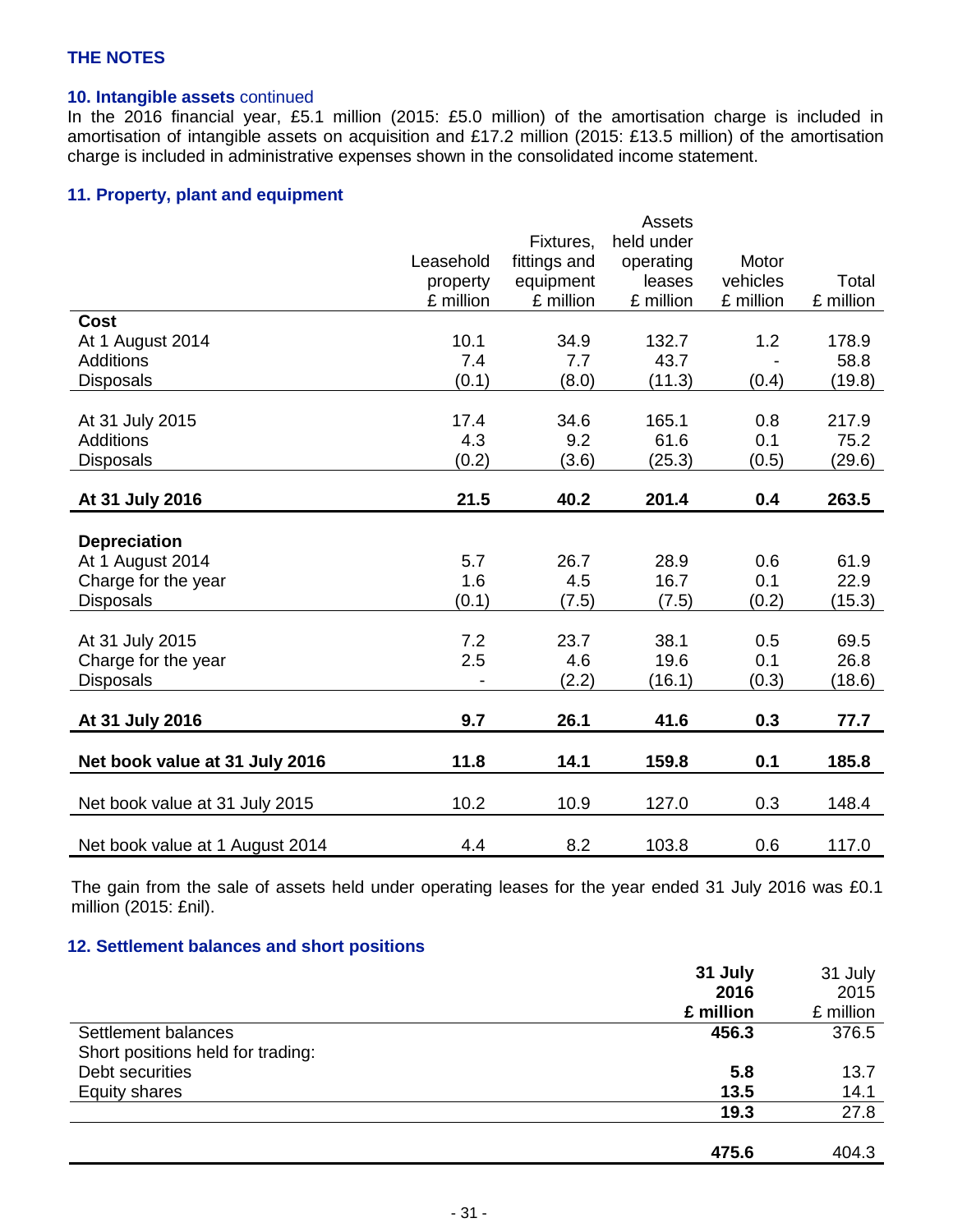## **13. Financial liabilities**

|                          |           | Within    | <b>Between</b> | <b>Between</b> | <b>Between</b> | <b>After</b>   |              |
|--------------------------|-----------|-----------|----------------|----------------|----------------|----------------|--------------|
|                          | On        | three     | three months   | one and        | two and        | more than      |              |
|                          | demand    | months    | and one year   | two years      | five years     | five years     | <b>Total</b> |
|                          | £ million | £ million | £ million      | £ million      | £ million      | £ million      | £ million    |
| Deposits by banks        | 31.9      | 1.9       | 26.5           | 10.1           | 0.7            | $\blacksquare$ | 71.1         |
| Deposits by customers    | 130.8     | 918.0     | 2,117.3        | 1,233.4        | 495.1          |                | 4,894.6      |
| Loans and overdrafts     |           |           |                |                |                |                |              |
| from banks               | 11.0      | 207.8     | 160.1          | 90.2           |                |                | 469.1        |
| Debt securities in issue | 30.2      | 7.1       | 557.1          | 201.5          | 589.1          | 37.8           | 1,422.8      |
|                          |           |           |                |                |                |                |              |
| At 31 July 2016          | 203.9     | 1,134.8   | 2,861.0        | 1,535.2        | 1,084.9        | 37.8           | 6,857.6      |
|                          |           |           |                |                |                |                |              |
|                          |           | Within    | <b>Between</b> | <b>Between</b> | <b>Between</b> | After          |              |
|                          | On        | three     | three months   | one and        | two and        | more than      |              |
|                          | demand    | months    | and one year   | two years      | five years     | five years     | Total        |
|                          | £ million | £ million | £ million      | £ million      | £ million      | £ million      | £ million    |
| Deposits by banks        | 11.5      | 0.3       | 22.8           | 0.5            |                | -              | 35.1         |
| Deposits by customers    | 154.8     | 828.4     | 2,347.7        | 851.2          | 299.3          |                | 4,481.4      |
| Loans and overdrafts     |           |           |                |                |                |                |              |
| from banks               | 8.6       | 99.1      | 123.7          | 59.9           | 89.9           |                | 381.2        |
| Debt securities in issue | 11.2      | 6.7       | 1.1            | 747.8          | 299.3          | 298.9          | 1,365.0      |
|                          |           |           |                |                |                |                |              |
| At 31 July 2015          | 186.1     | 934.5     | 2,495.3        | 1,659.4        | 688.5          | 298.9          | 6,262.7      |

The group has repurchase agreements at 31 July 2016 whereby £451.0 million (2015: £375.0 million) Treasury Bills have been drawn and lent in exchange for cash which is included within loans and overdrafts from banks above. Residual maturities of the repurchase agreements are as follows:

|                 |           | Within    | <b>Between</b> | <b>Between</b> | <b>Between</b>           | After      |           |
|-----------------|-----------|-----------|----------------|----------------|--------------------------|------------|-----------|
|                 | On        | three     | three months   | one and        | two and                  | more than  |           |
|                 | demand    | months    | and one year   | two years      | five years               | five years | Total     |
|                 | £ million | £ million | £ million      | £ million      | £ million                | £ million  | £ million |
| At 31 July 2016 | ۰.        | 197.8     | 160.1          | 90.2           | $\overline{\phantom{a}}$ | ۰          | 448.1     |
| At 31 July 2015 | -         | 99.1      | 123.7          | 59.9           | 89.9                     | ۰          | 372.6     |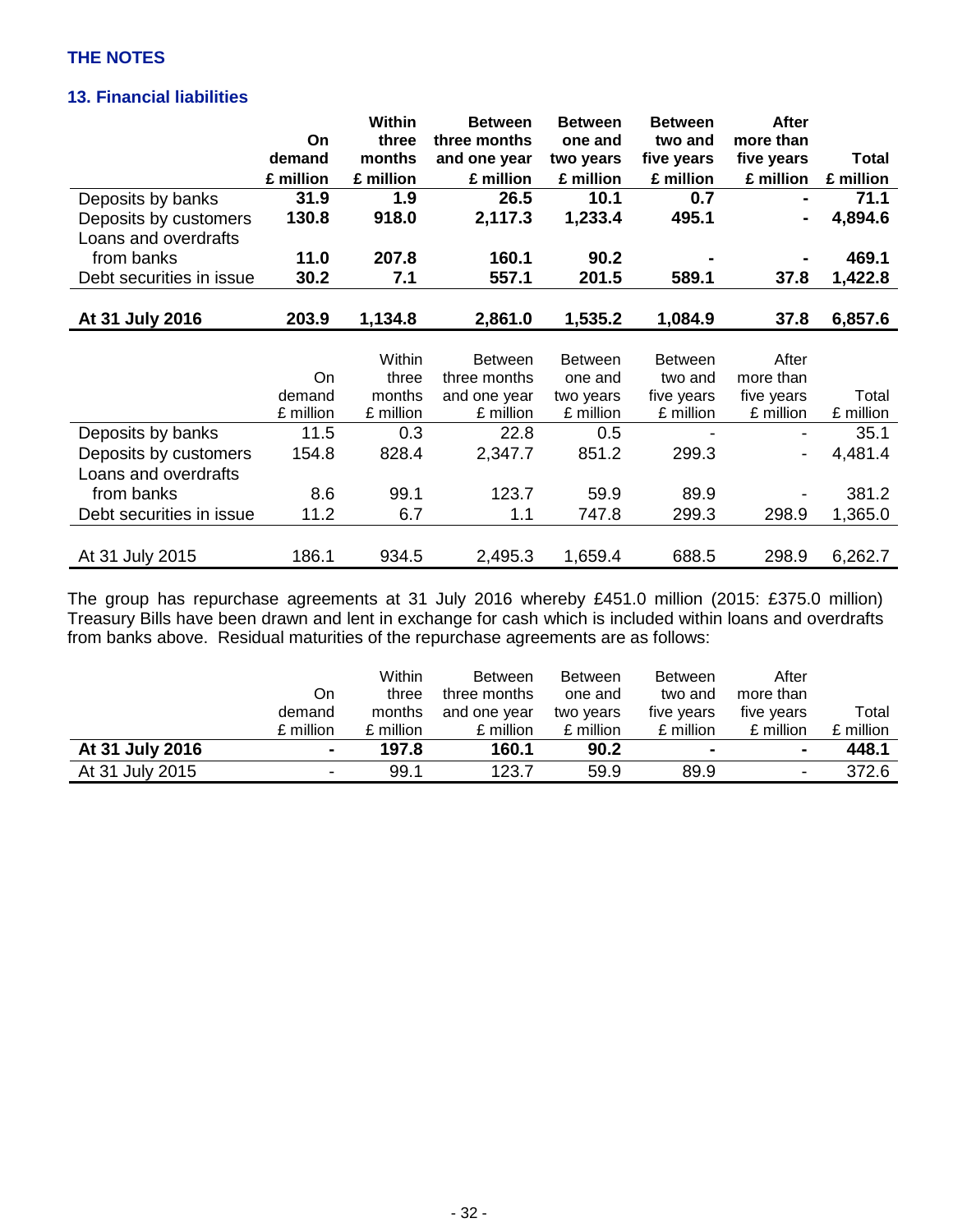## **14. Capital**

At 31 July 2016, the group's common equity tier 1 capital ratio was 13.5% (31 July 2015: 13.7%).

Common equity tier 1 capital increased to £901.4 million (31 July 2015: £813.2 million) primarily due to growth in profit attributable to shareholders.

Risk weighted assets increased to £6,682.5 million (31 July 2015: £5,932.1 million) as a result of growth in credit and counterparty risk associated with the loan book. Notional risk weighted assets for operational risk also increased reflecting increased performance over recent years.

The composition of capital remained broadly stable with 97.4% (31 July 2015: 95.9%) of the total capital consisting of common equity tier 1 capital.

|                                                               | 31 July   | 31 July   |
|---------------------------------------------------------------|-----------|-----------|
|                                                               | 2016      | 2015      |
|                                                               | £ million | £ million |
| <b>Common equity tier 1 capital</b>                           |           |           |
| Called up share capital                                       | 37.7      | 37.7      |
| Share premium account                                         | 284.0     | 284.0     |
| <b>Retained earnings</b>                                      | 797.5     | 694.4     |
| Other reserves recognised for common equity tier 1 capital    | 21.8      | 18.3      |
| Deductions from common equity tier 1 capital                  |           |           |
| Intangible assets, net of associated deferred tax liabilities | (145.3)   | (140.6)   |
| Foreseeable dividend <sup>1</sup>                             | (56.1)    | (52.4)    |
| Investment in own shares                                      | (37.2)    | (25.6)    |
| Pension asset, net of associated deferred tax liabilities     | (0.9)     | (2.5)     |
| Prudent valuation adjustment                                  | (0.1)     | (0.1)     |
|                                                               |           |           |
| <b>Common equity tier 1 capital</b>                           | 901.4     | 813.2     |
|                                                               |           |           |
| <b>Tier 2 capital</b>                                         |           |           |
| Subordinated debt <sup>2</sup>                                | 24.0      | 31.5      |
| Unrealised gains on available for sale equity shares          |           | 3.3       |
|                                                               |           |           |
| <b>Tier 2 capital</b>                                         | 24.0      | 34.8      |
|                                                               | 925.4     |           |
| <b>Total regulatory capital</b>                               |           | 848.0     |
| Risk weighted assets (notional) - unaudited                   |           |           |
| Credit and counterparty credit risk                           | 5,824.9   | 5,103.2   |
| Operational risk <sup>3</sup>                                 | 784.9     | 753.5     |
| Market risk $3$                                               | 72.7      | 75.4      |
|                                                               |           |           |
|                                                               | 6,682.5   | 5,932.1   |
|                                                               |           |           |
| Common equity tier 1 capital ratio                            | 13.5%     | 13.7%     |
| Total capital ratio                                           | 13.8%     | 14.3%     |

1 Under the Regulatory Technical Standard on own funds, a deduction has been recognised at 31 July 2016 and 31 July 2015 for a foreseeable dividend being the proposed final dividend as set out in note 6.

2 Shown after applying the Capital Requirements Regulations transitional and qualifying own funds arrangements.

3 Operational and market risk include a notional adjustment at 8% in order to determine notional risk weighted assets.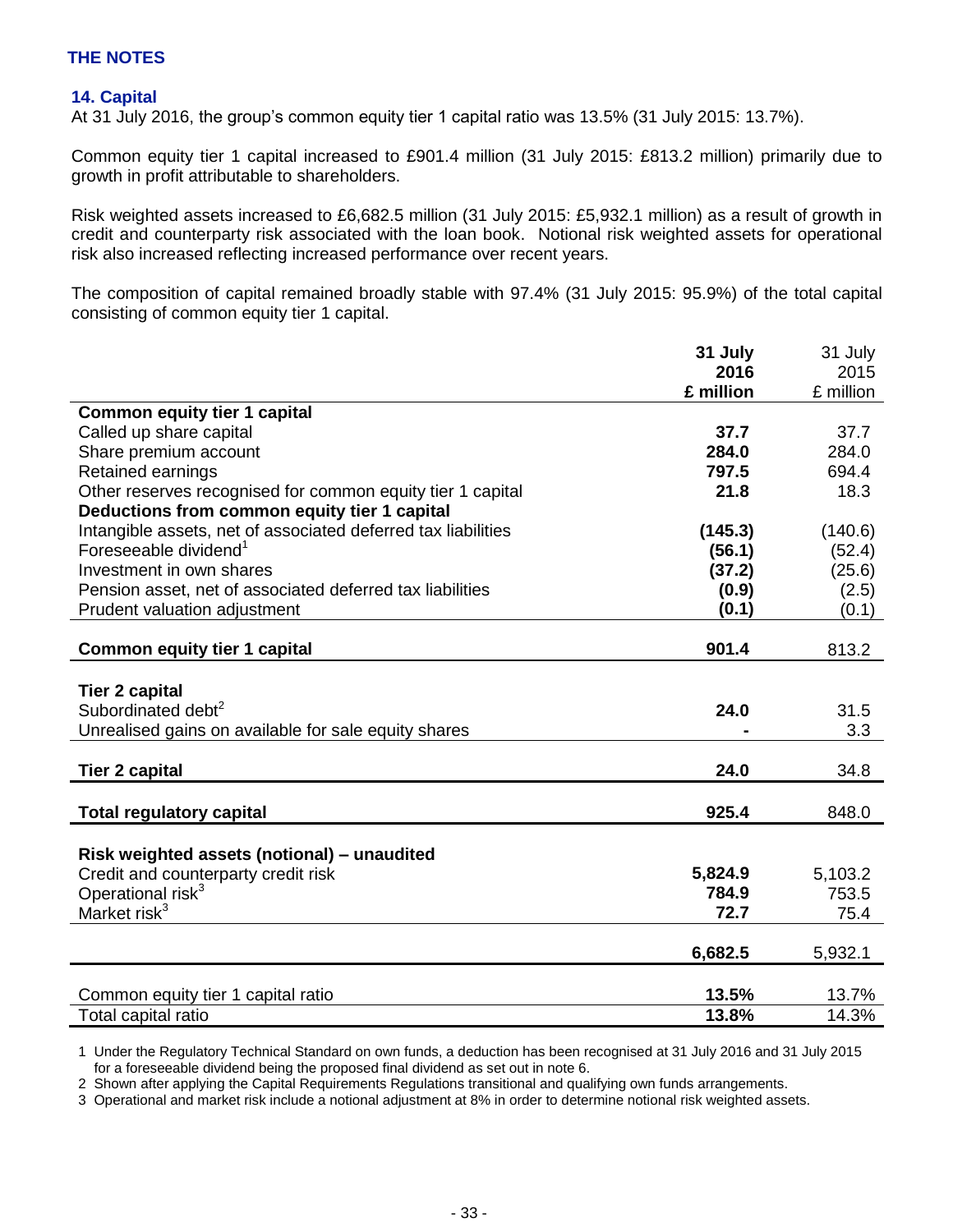### **14. Capital** continued

The following table shows a reconciliation between equity and common equity tier 1 capital after deductions:

|                                                                 | 31 July   | 31 July   |
|-----------------------------------------------------------------|-----------|-----------|
|                                                                 | 2016      | 2015      |
|                                                                 | £ million | £ million |
| Equity                                                          | 1,096.9   | 1,009.9   |
| Regulatory deductions from equity:                              |           |           |
| Intangible assets, net of associated deferred tax liabilities   | (145.3)   | (140.6)   |
| Foreseeable dividend <sup>1</sup>                               | (56.1)    | (52.4)    |
| Pension asset, net of associated deferred tax liabilities       | (0.9)     | (2.5)     |
| Prudent valuation adjustment                                    | (0.1)     | (0.1)     |
| Other reserves not recognised for common equity tier 1 capital: |           |           |
| Available for sale movements reserve                            |           | (3.3)     |
| Cash flow hedging reserve                                       | 6.7       | 2.3       |
| Non-controlling interests                                       | 0.2       | (0.1)     |
| <b>Common equity tier 1 capital</b>                             | 901.4     | 813.2     |

1 Under the Regulatory Technical Standard on own funds, a deduction has been recognised at 31 July 2016 and 31 July 2015 for a foreseeable dividend being the proposed final dividend as set out in note 6.

The following table shows the movement in common equity tier 1 capital during the year:

|                                                                           | £ million |
|---------------------------------------------------------------------------|-----------|
| Common equity tier 1 capital at 31 July 2015                              | 813.2     |
| Profit in the period attributable to shareholders                         | 186.5     |
| Dividends paid and foreseen                                               | (84.0)    |
| Other movements in retained reserves                                      | (3.1)     |
| Decrease in share-based payments reserve                                  | (9.8)     |
| Increase in exchange movements reserve                                    | 1.7       |
| Increase in intangible assets, net of associated deferred tax liabilities | (4.7)     |
| Decrease in pension assets, net of associated deferred tax liabilities    | 1.6       |
|                                                                           |           |

| Common equity tier 1 capital at 31 July 2016 | 901.4 |
|----------------------------------------------|-------|
|----------------------------------------------|-------|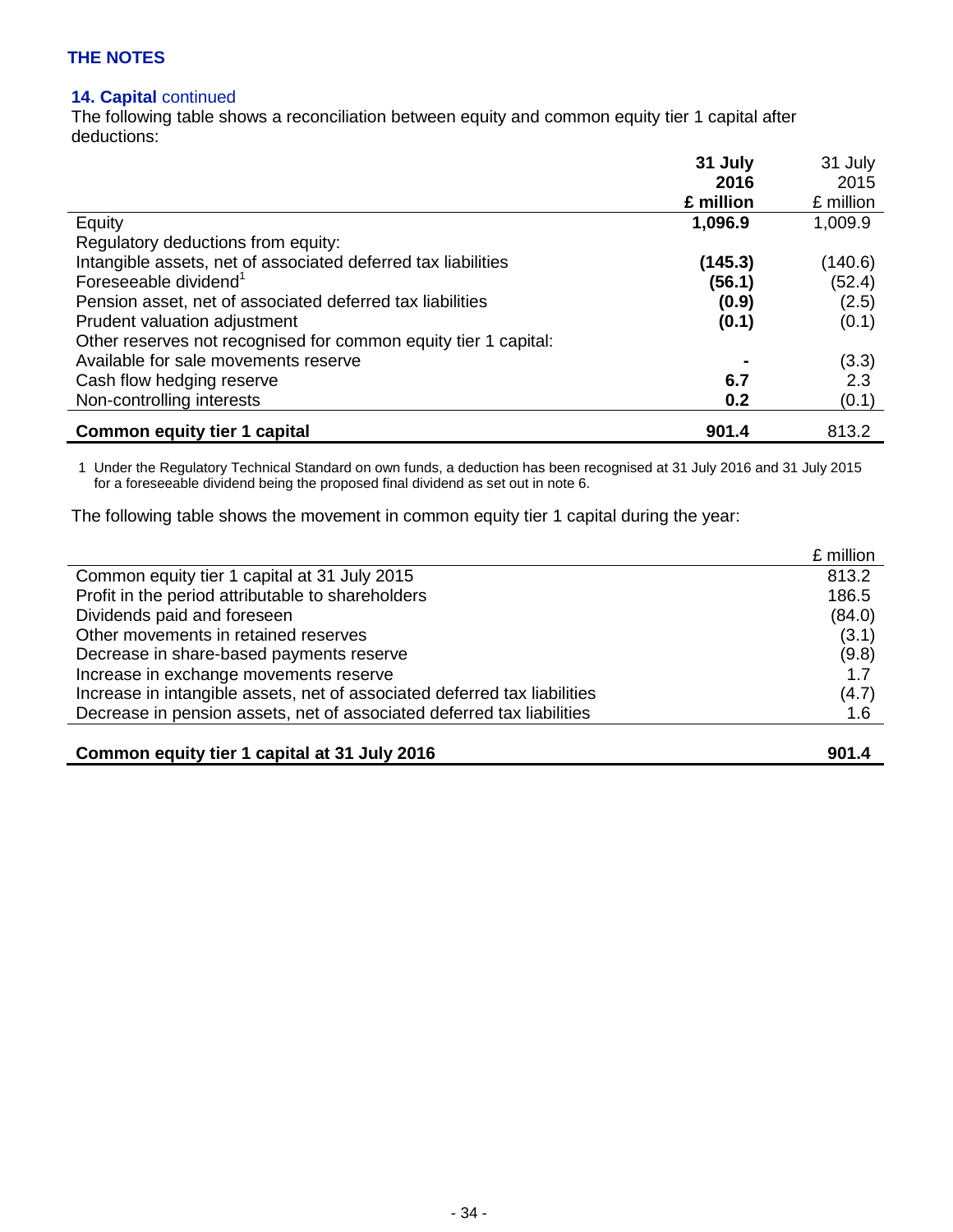#### **15. Consolidated cash flow statement reconciliation**

|                                                                           | 31 July<br>2016 | 31 July<br>2015 |
|---------------------------------------------------------------------------|-----------------|-----------------|
| (a) Reconciliation of operating profit before tax to net cash inflow from | £ million       | £ million       |
| operating activities                                                      |                 |                 |
| Operating profit before tax from continuing operations                    | 228.5           | 219.9           |
| Profit before tax on discontinued operations                              |                 | 11.6            |
| Tax paid                                                                  | (53.7)          | (53.4)          |
| Depreciation and amortisation                                             | 49.1            | 41.4            |
| (Increase)/decrease in:                                                   |                 |                 |
| Interest receivable and prepaid expenses                                  | (16.0)          | (4.2)           |
| Net settlement balances and trading positions                             | (9.7)           | 22.8            |
| Net loans to/from money broker against stock advanced                     | 16.0            | (2.9)           |
| Interest payable and accrued expenses                                     | 3.2             | 8.2             |
| Net cash inflow from trading activities                                   | 217.4           | 243.4           |
| (Increase)/decrease in:                                                   |                 |                 |
| Loans and advances to banks not repayable on demand                       | (26.7)          | 1.6             |
| Loans and advances to customers                                           | (693.8)         | (448.1)         |
| Assets held under operating leases                                        | (51.9)          | (39.8)          |
| Certificates of deposit                                                   | (85.7)          | (115.3)         |
| Gilts                                                                     | 20.0            | 25.0            |
| Other assets less other liabilities                                       | 28.9            | (19.1)          |
| Increase/(decrease) in:                                                   |                 |                 |
| Deposits by banks                                                         | 36.0            | (14.5)          |
| Deposits by customers                                                     | 413.2           | (23.0)          |
| Loans and overdrafts from banks                                           | 87.9            | 371.8           |
|                                                                           | 35.9            |                 |
| Debt securities in issue, net of transaction costs                        |                 |                 |
| Net cash inflow from operating activities                                 | (18.8)          | (18.0)          |
| (b) Analysis of net cash outflow in respect of the purchase of            |                 |                 |
| subsidiaries and non-controlling interests                                |                 |                 |
| Cash consideration paid                                                   | (3.6)           | (1.0)           |
| (c) Analysis of net cash inflow in respect of the sale of a subsidiary    |                 |                 |
| Cash consideration received                                               | 2.4             | 36.9            |
| Cash and cash equivalents disposed of                                     | (0.1)           | (13.7)          |
|                                                                           | 2.3             | 23.2            |
| (d) Analysis of changes in financing activities                           |                 |                 |
| Share capital (including premium), group bond and subordinated            |                 |                 |
| loan capital $^1$ :                                                       |                 |                 |
| Opening balance                                                           | 566.6           | 596.5           |
| Prepayment of subordinated loan capital                                   |                 | (30.0)          |
| Shares issued for cash                                                    |                 | 0.1             |
|                                                                           | 566.6           | 566.6           |
|                                                                           |                 |                 |
| (e) Analysis of cash and cash equivalents <sup>2</sup>                    |                 |                 |
| Cash and balances at central banks                                        | 840.6           | 1,031.2         |
| Loans and advances to banks repayable on demand                           | 82.7            | 72.5            |
|                                                                           | 923.3           | 1,103.7         |

1 Excludes accrued interest.

2 Excludes Bank of England cash reserve account and amounts held as collateral.